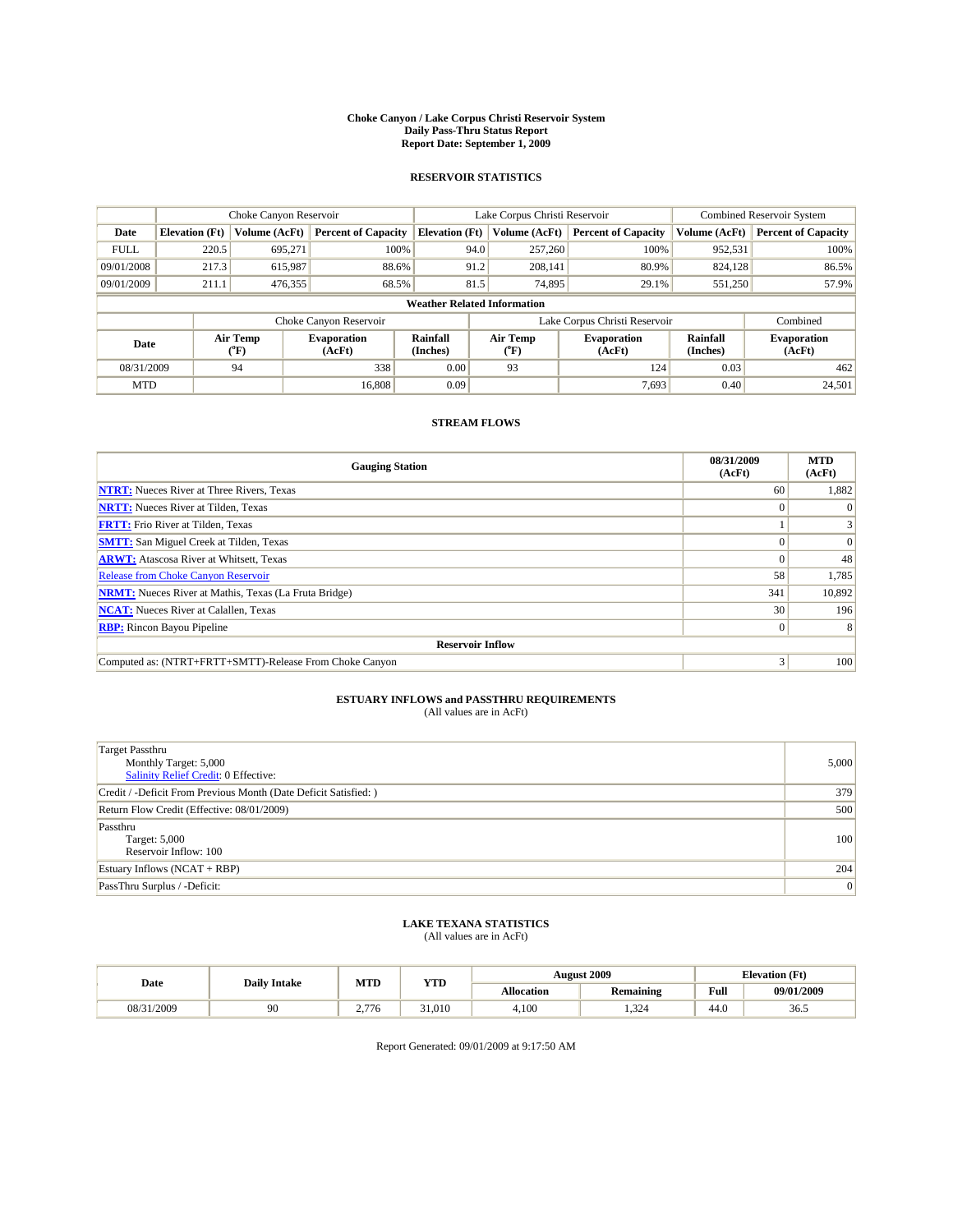#### **Choke Canyon / Lake Corpus Christi Reservoir System Daily Pass-Thru Status Report Report Date: September 2, 2009**

### **RESERVOIR STATISTICS**

|             |                                                                                                                                             | Choke Canyon Reservoir |                            |                              | Lake Corpus Christi Reservoir |                               |               | <b>Combined Reservoir System</b> |  |  |
|-------------|---------------------------------------------------------------------------------------------------------------------------------------------|------------------------|----------------------------|------------------------------|-------------------------------|-------------------------------|---------------|----------------------------------|--|--|
| Date        | <b>Elevation</b> (Ft)                                                                                                                       | <b>Volume (AcFt)</b>   | <b>Percent of Capacity</b> | <b>Elevation</b> (Ft)        | Volume (AcFt)                 | <b>Percent of Capacity</b>    | Volume (AcFt) | <b>Percent of Capacity</b>       |  |  |
| <b>FULL</b> | 220.5                                                                                                                                       | 695,271                | 100%                       | 94.0                         | 257,260                       | 100%                          | 952,531       | 100%                             |  |  |
| 09/02/2008  | 217.3                                                                                                                                       | 615,501                | 88.5%                      | 91.2                         | 208,141                       | 80.9%                         | 823,642       | 86.5%                            |  |  |
| 09/02/2009  | 211.1                                                                                                                                       | 475,735                | 68.4%                      | 81.5                         | 74.799                        | 29.1%                         | 550,534       | 57.8%                            |  |  |
|             | <b>Weather Related Information</b>                                                                                                          |                        |                            |                              |                               |                               |               |                                  |  |  |
|             |                                                                                                                                             |                        | Choke Canyon Reservoir     |                              |                               | Lake Corpus Christi Reservoir |               | Combined                         |  |  |
|             | Air Temp<br><b>Rainfall</b><br>Air Temp<br><b>Evaporation</b><br><b>Evaporation</b><br>Date<br>(Inches)<br>(AcFt)<br>(°F)<br>(AcFt)<br>(°F) |                        | Rainfall<br>(Inches)       | <b>Evaporation</b><br>(AcFt) |                               |                               |               |                                  |  |  |
| 09/01/2009  |                                                                                                                                             | 89                     | 169                        | 0.00                         | 88                            | 67                            | 0.09          | 236                              |  |  |
| <b>MTD</b>  |                                                                                                                                             |                        | 169                        | 0.00                         |                               | 67                            | 0.09          | 236                              |  |  |

## **STREAM FLOWS**

| <b>Gauging Station</b>                                       | 09/01/2009<br>(AcFt) | <b>MTD</b><br>(AcFt) |  |  |  |  |  |
|--------------------------------------------------------------|----------------------|----------------------|--|--|--|--|--|
| <b>NTRT:</b> Nueces River at Three Rivers, Texas             | 60                   | 60                   |  |  |  |  |  |
| <b>NRTT:</b> Nueces River at Tilden, Texas                   |                      | $\Omega$             |  |  |  |  |  |
| <b>FRTT:</b> Frio River at Tilden, Texas                     |                      |                      |  |  |  |  |  |
| <b>SMTT:</b> San Miguel Creek at Tilden, Texas               |                      |                      |  |  |  |  |  |
| <b>ARWT:</b> Atascosa River at Whitsett, Texas               |                      | $\Omega$             |  |  |  |  |  |
| Release from Choke Canyon Reservoir                          | 58                   | 58                   |  |  |  |  |  |
| <b>NRMT:</b> Nueces River at Mathis, Texas (La Fruta Bridge) | 310                  | 310                  |  |  |  |  |  |
| <b>NCAT:</b> Nueces River at Calallen, Texas                 | 81                   | 81                   |  |  |  |  |  |
| <b>RBP:</b> Rincon Bayou Pipeline                            | $\Omega$             | $\Omega$             |  |  |  |  |  |
| <b>Reservoir Inflow</b>                                      |                      |                      |  |  |  |  |  |
| Computed as: (NTRT+FRTT+SMTT)-Release From Choke Canyon      | 3                    |                      |  |  |  |  |  |

# **ESTUARY INFLOWS and PASSTHRU REQUIREMENTS**

| (All values are in AcFt) |  |  |
|--------------------------|--|--|
|--------------------------|--|--|

| Target Passthru<br>Monthly Target: 11,500<br>Salinity Relief Credit: 0 Effective: | 11,500         |
|-----------------------------------------------------------------------------------|----------------|
| Credit / -Deficit From Previous Month (Date Deficit Satisfied: )                  | 204            |
| Return Flow Credit (Effective: 09/01/2009)                                        | 500            |
| Passthru<br>Target: 11,500<br>Reservoir Inflow: 3                                 | 3 <sup>1</sup> |
| Estuary Inflows (NCAT + RBP)                                                      | 81             |
| PassThru Surplus / -Deficit:                                                      | 0              |

## **LAKE TEXANA STATISTICS** (All values are in AcFt)

|            | <b>Daily Intake</b> | MTD | <b>YTD</b> |                   | September 2009   | <b>Elevation</b> (Ft)                       |            |
|------------|---------------------|-----|------------|-------------------|------------------|---------------------------------------------|------------|
| Date       |                     |     |            | <b>Allocation</b> | <b>Remaining</b> | Full<br>the contract of the contract of the | 09/02/2009 |
| 09/01/2009 | 90                  | 90  | 31.100     | 4.100             | 4.010            | 44.0                                        | 36.4       |

Report Generated: 09/02/2009 at 9:21:50 AM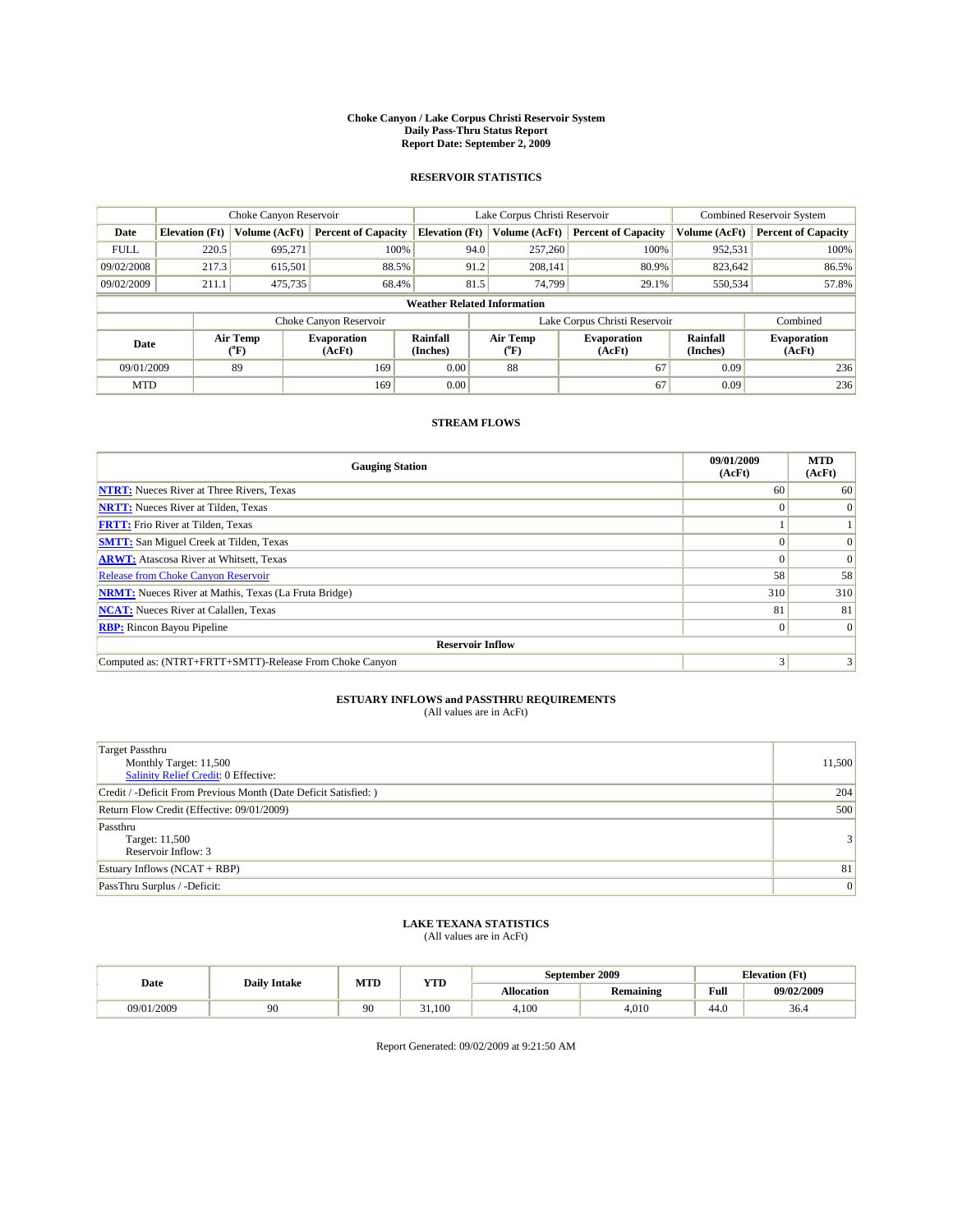#### **Choke Canyon / Lake Corpus Christi Reservoir System Daily Pass-Thru Status Report Report Date: September 3, 2009**

### **RESERVOIR STATISTICS**

|             |                                    | Choke Canyon Reservoir |                              |                       | Lake Corpus Christi Reservoir |                               |                      | Combined Reservoir System    |  |  |
|-------------|------------------------------------|------------------------|------------------------------|-----------------------|-------------------------------|-------------------------------|----------------------|------------------------------|--|--|
| Date        | <b>Elevation</b> (Ft)              | <b>Volume (AcFt)</b>   | <b>Percent of Capacity</b>   | <b>Elevation (Ft)</b> | Volume (AcFt)                 | <b>Percent of Capacity</b>    | Volume (AcFt)        | <b>Percent of Capacity</b>   |  |  |
| <b>FULL</b> | 220.5                              | 695,271                | 100%                         | 94.0                  | 257,260                       | 100%                          | 952,531              | 100%                         |  |  |
| 09/03/2008  | 217.3                              | 615,014                | 88.5%                        | 91.2                  | 208,313                       | 81.0%                         | 823,327              | 86.4%                        |  |  |
| 09/03/2009  | 211.1                              | 475,317                | 68.4%                        | 81.5                  | 74.223                        | 28.9%                         | 549,540              | 57.7%                        |  |  |
|             | <b>Weather Related Information</b> |                        |                              |                       |                               |                               |                      |                              |  |  |
|             |                                    |                        | Choke Canyon Reservoir       |                       |                               | Lake Corpus Christi Reservoir |                      | Combined                     |  |  |
| Date        |                                    | Air Temp<br>(°F)       | <b>Evaporation</b><br>(AcFt) | Rainfall<br>(Inches)  | Air Temp<br>("F)              | <b>Evaporation</b><br>(AcFt)  | Rainfall<br>(Inches) | <b>Evaporation</b><br>(AcFt) |  |  |
| 09/02/2009  |                                    | 94                     | 362                          | 0.00                  | 94                            | 128                           | 0.00                 | 490                          |  |  |
| <b>MTD</b>  |                                    |                        | 531                          | 0.00                  |                               | 195                           | 0.09                 | 726                          |  |  |

## **STREAM FLOWS**

| <b>Gauging Station</b>                                       | 09/02/2009<br>(AcFt) | <b>MTD</b><br>(AcFt) |  |  |  |  |
|--------------------------------------------------------------|----------------------|----------------------|--|--|--|--|
| <b>NTRT:</b> Nueces River at Three Rivers, Texas             | 60                   | 119                  |  |  |  |  |
| <b>NRTT:</b> Nueces River at Tilden, Texas                   | $\Omega$             |                      |  |  |  |  |
| <b>FRTT:</b> Frio River at Tilden, Texas                     |                      |                      |  |  |  |  |
| <b>SMTT:</b> San Miguel Creek at Tilden, Texas               |                      | $\Omega$             |  |  |  |  |
| <b>ARWT:</b> Atascosa River at Whitsett, Texas               |                      | $\Omega$             |  |  |  |  |
| Release from Choke Canyon Reservoir                          | 58                   | 115                  |  |  |  |  |
| <b>NRMT:</b> Nueces River at Mathis, Texas (La Fruta Bridge) | 286                  | 596                  |  |  |  |  |
| <b>NCAT:</b> Nueces River at Calallen, Texas                 | 62                   | 143                  |  |  |  |  |
| <b>RBP:</b> Rincon Bayou Pipeline                            | $\Omega$             | $\Omega$             |  |  |  |  |
| <b>Reservoir Inflow</b>                                      |                      |                      |  |  |  |  |
| Computed as: (NTRT+FRTT+SMTT)-Release From Choke Canyon      | 3                    | 6                    |  |  |  |  |

# **ESTUARY INFLOWS and PASSTHRU REQUIREMENTS**<br>(All values are in AcFt)

| <b>Target Passthru</b><br>Monthly Target: 11,500<br><b>Salinity Relief Credit: 0 Effective:</b> | 11,500 |
|-------------------------------------------------------------------------------------------------|--------|
| Credit / -Deficit From Previous Month (Date Deficit Satisfied: )                                | 204    |
| Return Flow Credit (Effective: 09/01/2009)                                                      | 500    |
| Passthru<br>Target: 11,500<br>Reservoir Inflow: 6                                               | 6      |
| Estuary Inflows $(NCAT + RBP)$                                                                  | 143    |
| PassThru Surplus / -Deficit:                                                                    | 0      |

## **LAKE TEXANA STATISTICS** (All values are in AcFt)

|            | <b>Daily Intake</b> | MTD |        | September 2009<br>YTD |                  |                                             | <b>Elevation</b> (Ft) |  |
|------------|---------------------|-----|--------|-----------------------|------------------|---------------------------------------------|-----------------------|--|
| Date       |                     |     |        | Allocation            | <b>Remaining</b> | Full<br>the contract of the contract of the | 09/03/2009            |  |
| 09/02/2009 | 90                  | 180 | 31.190 | 4.100                 | 3,920            | 44.0                                        | 36.4                  |  |

Report Generated: 09/03/2009 at 8:33:07 AM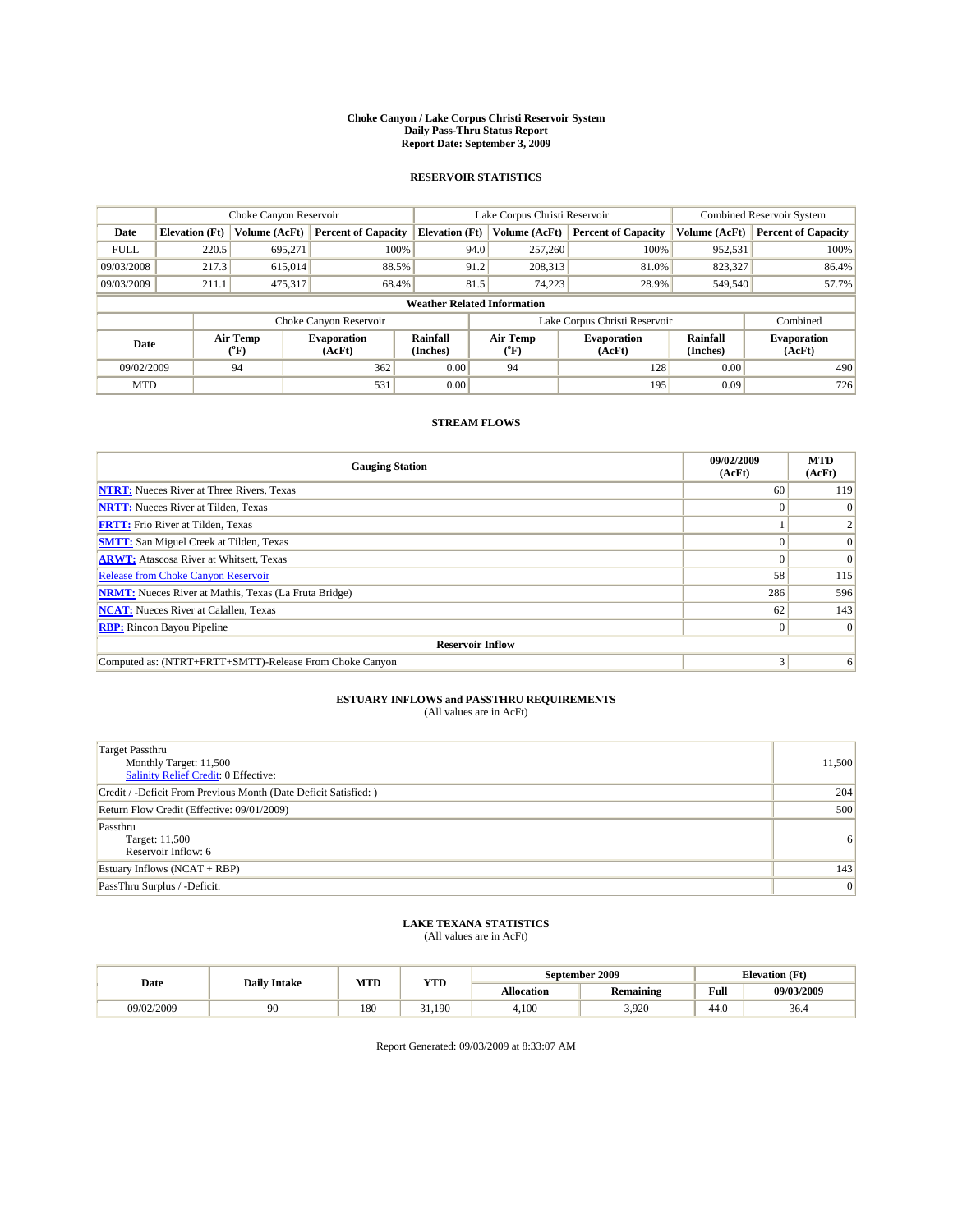#### **Choke Canyon / Lake Corpus Christi Reservoir System Daily Pass-Thru Status Report Report Date: September 4, 2009**

### **RESERVOIR STATISTICS**

|             | Choke Canyon Reservoir |                                           |                              |                                    | Lake Corpus Christi Reservoir | <b>Combined Reservoir System</b> |                      |                              |
|-------------|------------------------|-------------------------------------------|------------------------------|------------------------------------|-------------------------------|----------------------------------|----------------------|------------------------------|
| Date        | <b>Elevation</b> (Ft)  | <b>Volume (AcFt)</b>                      | <b>Percent of Capacity</b>   | <b>Elevation</b> (Ft)              | Volume (AcFt)                 | <b>Percent of Capacity</b>       | Volume (AcFt)        | <b>Percent of Capacity</b>   |
| <b>FULL</b> | 220.5                  | 695,271                                   | 100%                         | 94.0                               | 257,260                       | 100%                             | 952,531              | 100%                         |
| 09/04/2008  | 217.3                  | 614,527                                   | 88.4%                        | 91.2                               | 207.797                       | 80.8%                            | 822,324              | 86.3%                        |
| 09/04/2009  | 211.1                  | 474,691                                   | 68.3%                        | 81.4                               | 73,936                        | 28.7%                            | 548,627              | 57.6%                        |
|             |                        |                                           |                              | <b>Weather Related Information</b> |                               |                                  |                      |                              |
|             |                        |                                           | Choke Canyon Reservoir       |                                    | Lake Corpus Christi Reservoir |                                  | Combined             |                              |
| Date        |                        | Air Temp<br>$({}^{\mathrm{o}}\mathrm{F})$ | <b>Evaporation</b><br>(AcFt) | <b>Rainfall</b><br>(Inches)        | Air Temp<br>(°F)              | <b>Evaporation</b><br>(AcFt)     | Rainfall<br>(Inches) | <b>Evaporation</b><br>(AcFt) |
| 09/03/2009  |                        | 99                                        | 494                          | 0.00                               | 96                            | 200                              | 0.00                 | 694                          |
| <b>MTD</b>  |                        |                                           | 1,025                        | 0.00                               |                               | 395                              | 0.09                 | 1,420                        |

## **STREAM FLOWS**

| <b>Gauging Station</b>                                       | 09/03/2009<br>(AcFt) | <b>MTD</b><br>(AcFt) |  |  |  |  |
|--------------------------------------------------------------|----------------------|----------------------|--|--|--|--|
| <b>NTRT:</b> Nueces River at Three Rivers, Texas             | 60                   | 179                  |  |  |  |  |
| <b>NRTT:</b> Nueces River at Tilden, Texas                   | $\Omega$             |                      |  |  |  |  |
| <b>FRTT:</b> Frio River at Tilden, Texas                     |                      |                      |  |  |  |  |
| <b>SMTT:</b> San Miguel Creek at Tilden, Texas               |                      |                      |  |  |  |  |
| <b>ARWT:</b> Atascosa River at Whitsett, Texas               |                      |                      |  |  |  |  |
| Release from Choke Canyon Reservoir                          | 58                   | 173                  |  |  |  |  |
| <b>NRMT:</b> Nueces River at Mathis, Texas (La Fruta Bridge) | 276                  | 871                  |  |  |  |  |
| <b>NCAT:</b> Nueces River at Calallen, Texas                 | 50                   | 193                  |  |  |  |  |
| <b>RBP:</b> Rincon Bayou Pipeline                            | $\Omega$             | $\Omega$             |  |  |  |  |
| <b>Reservoir Inflow</b>                                      |                      |                      |  |  |  |  |
| Computed as: (NTRT+FRTT+SMTT)-Release From Choke Canyon      | 3                    | 9                    |  |  |  |  |

# **ESTUARY INFLOWS and PASSTHRU REQUIREMENTS**

| (All values are in AcFt) |  |  |
|--------------------------|--|--|
|--------------------------|--|--|

| Target Passthru<br>Monthly Target: 11,500<br>Salinity Relief Credit: 0 Effective: | 11,500         |
|-----------------------------------------------------------------------------------|----------------|
| Credit / -Deficit From Previous Month (Date Deficit Satisfied: )                  | 204            |
| Return Flow Credit (Effective: 09/01/2009)                                        | 500            |
| Passthru<br>Target: 11,500<br>Reservoir Inflow: 9                                 | 9 <sup>1</sup> |
| Estuary Inflows (NCAT + RBP)                                                      | 193            |
| PassThru Surplus / -Deficit:                                                      | 0              |

## **LAKE TEXANA STATISTICS** (All values are in AcFt)

| Date       | <b>Daily Intake</b> | MTD<br>YTD |              |                   | September 2009   | <b>Elevation</b> (Ft) |            |
|------------|---------------------|------------|--------------|-------------------|------------------|-----------------------|------------|
|            |                     |            |              | <b>Allocation</b> | <b>Remaining</b> | Full                  | 09/04/2009 |
| 09/03/2009 | 90                  | 270        | 31.280<br>21 | 4.100             | 3,830            | 44.0                  | 36.3       |

Report Generated: 09/04/2009 at 9:45:22 AM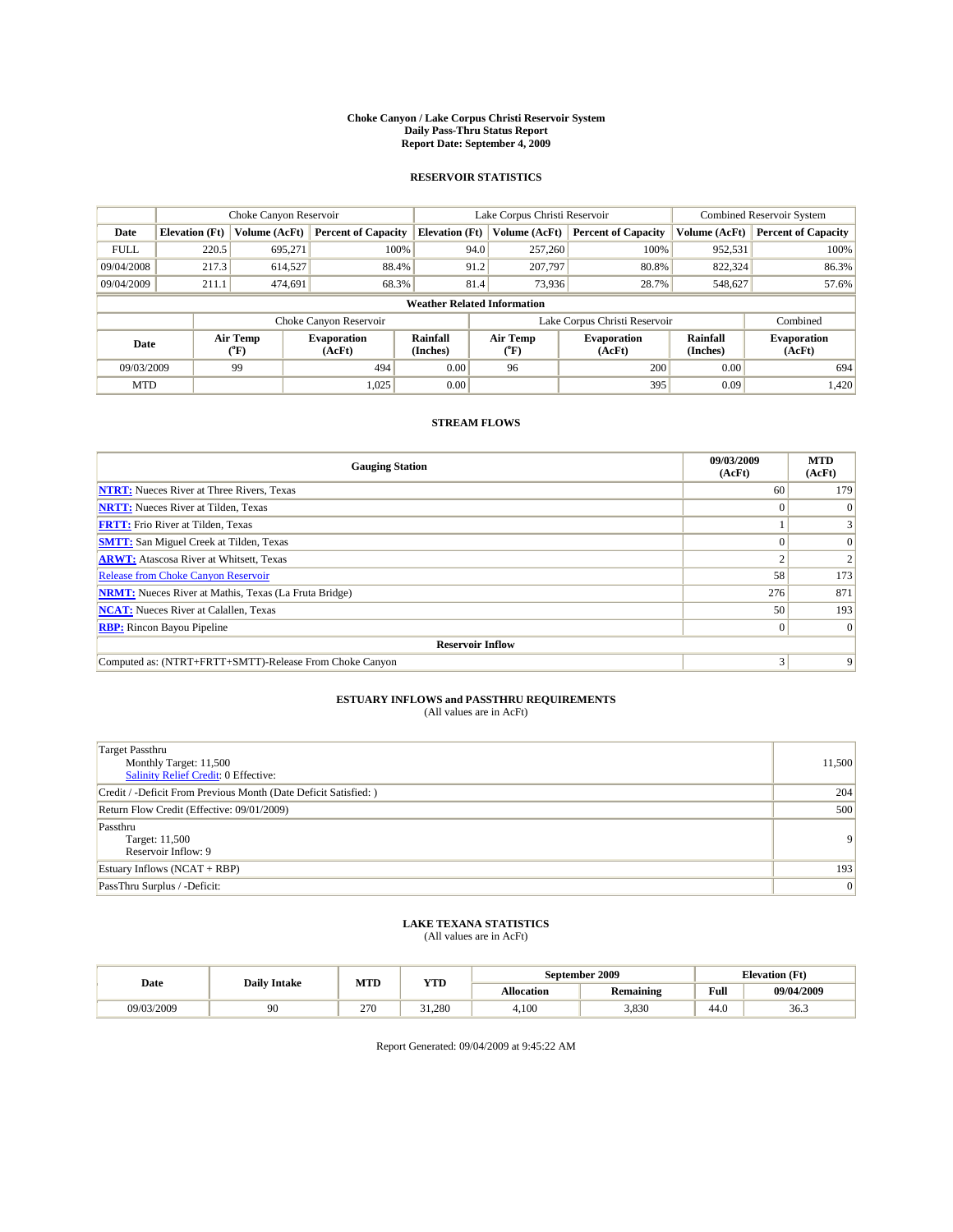#### **Choke Canyon / Lake Corpus Christi Reservoir System Daily Pass-Thru Status Report Report Date: September 5, 2009**

### **RESERVOIR STATISTICS**

|             | Choke Canyon Reservoir                                                                                                              |                      |                            |                                    | Lake Corpus Christi Reservoir | <b>Combined Reservoir System</b> |               |                            |
|-------------|-------------------------------------------------------------------------------------------------------------------------------------|----------------------|----------------------------|------------------------------------|-------------------------------|----------------------------------|---------------|----------------------------|
| Date        | <b>Elevation</b> (Ft)                                                                                                               | <b>Volume (AcFt)</b> | <b>Percent of Capacity</b> | <b>Elevation</b> (Ft)              | Volume (AcFt)                 | <b>Percent of Capacity</b>       | Volume (AcFt) | <b>Percent of Capacity</b> |
| <b>FULL</b> | 220.5                                                                                                                               | 695,271              | 100%                       | 94.0                               | 257,260                       | 100%                             | 952,531       | 100%                       |
| 09/05/2008  | 217.3                                                                                                                               | 614,284              | 88.4%                      | 91.2                               | 207,281                       | 80.6%                            | 821,565       | 86.3%                      |
| 09/05/2009  | 211.0                                                                                                                               | 473,233              | 68.1%                      | 81.5                               | 74,606                        | 29.0%                            | 547,839       | 57.5%                      |
|             |                                                                                                                                     |                      |                            | <b>Weather Related Information</b> |                               |                                  |               |                            |
|             |                                                                                                                                     |                      | Choke Canyon Reservoir     |                                    | Lake Corpus Christi Reservoir |                                  | Combined      |                            |
| Date        | Air Temp<br>Air Temp<br><b>Rainfall</b><br><b>Evaporation</b><br><b>Evaporation</b><br>(Inches)<br>(AcFt)<br>(°F)<br>(AcFt)<br>(°F) |                      | Rainfall<br>(Inches)       | <b>Evaporation</b><br>(AcFt)       |                               |                                  |               |                            |
| 09/04/2009  |                                                                                                                                     | 93                   | 229                        | 0.06                               | 92                            | 118                              | 0.17          | 347                        |
| <b>MTD</b>  |                                                                                                                                     |                      | 1,254                      | 0.06                               |                               | 513                              | 0.26          | 1.767                      |

### **STREAM FLOWS**

| <b>Gauging Station</b>                                       | 09/04/2009<br>(AcFt) | <b>MTD</b><br>(AcFt) |  |  |  |  |
|--------------------------------------------------------------|----------------------|----------------------|--|--|--|--|
| <b>NTRT:</b> Nueces River at Three Rivers, Texas             | 60                   | 238                  |  |  |  |  |
| <b>NRTT:</b> Nueces River at Tilden, Texas                   |                      | $\Omega$             |  |  |  |  |
| <b>FRTT:</b> Frio River at Tilden, Texas                     |                      |                      |  |  |  |  |
| <b>SMTT:</b> San Miguel Creek at Tilden, Texas               |                      | $\Omega$             |  |  |  |  |
| <b>ARWT:</b> Atascosa River at Whitsett, Texas               |                      | 4                    |  |  |  |  |
| <b>Release from Choke Canyon Reservoir</b>                   | 58                   | 230                  |  |  |  |  |
| <b>NRMT:</b> Nueces River at Mathis, Texas (La Fruta Bridge) | 260                  | 1,131                |  |  |  |  |
| <b>NCAT:</b> Nueces River at Calallen, Texas                 | 24                   | 216                  |  |  |  |  |
| <b>RBP:</b> Rincon Bayou Pipeline                            | $\Omega$             | $\Omega$             |  |  |  |  |
| <b>Reservoir Inflow</b>                                      |                      |                      |  |  |  |  |
| Computed as: (NTRT+FRTT+SMTT)-Release From Choke Canyon      | 3                    | 12                   |  |  |  |  |

# **ESTUARY INFLOWS and PASSTHRU REQUIREMENTS**

|  | (All values are in AcFt) |
|--|--------------------------|
|--|--------------------------|

| Target Passthru<br>Monthly Target: 11,500<br>Salinity Relief Credit: 0 Effective: | 11,500 |
|-----------------------------------------------------------------------------------|--------|
| Credit / -Deficit From Previous Month (Date Deficit Satisfied: )                  | 204    |
| Return Flow Credit (Effective: 09/01/2009)                                        | 500    |
| Passthru<br>Target: 11,500<br>Reservoir Inflow: 12                                | 12     |
| Estuary Inflows (NCAT + RBP)                                                      | 216    |
| PassThru Surplus / -Deficit:                                                      | 0      |

# **LAKE TEXANA STATISTICS** (All values are in AcFt)

|            | <b>Daily Intake</b> | MTD<br>YTD |                        |            | September 2009     | <b>Elevation</b> (Ft)                       |            |
|------------|---------------------|------------|------------------------|------------|--------------------|---------------------------------------------|------------|
| Date       |                     |            |                        | Allocation | <b>Remaining</b>   | Full<br>the contract of the contract of the | 09/05/2009 |
| 09/04/2009 | 90                  | 361        | $^{\circ}$<br>271<br>. | 4.100      | 2720<br>J.<br>, ., | 44.0                                        | 36.3       |

Report Generated: 09/05/2009 at 8:15:50 AM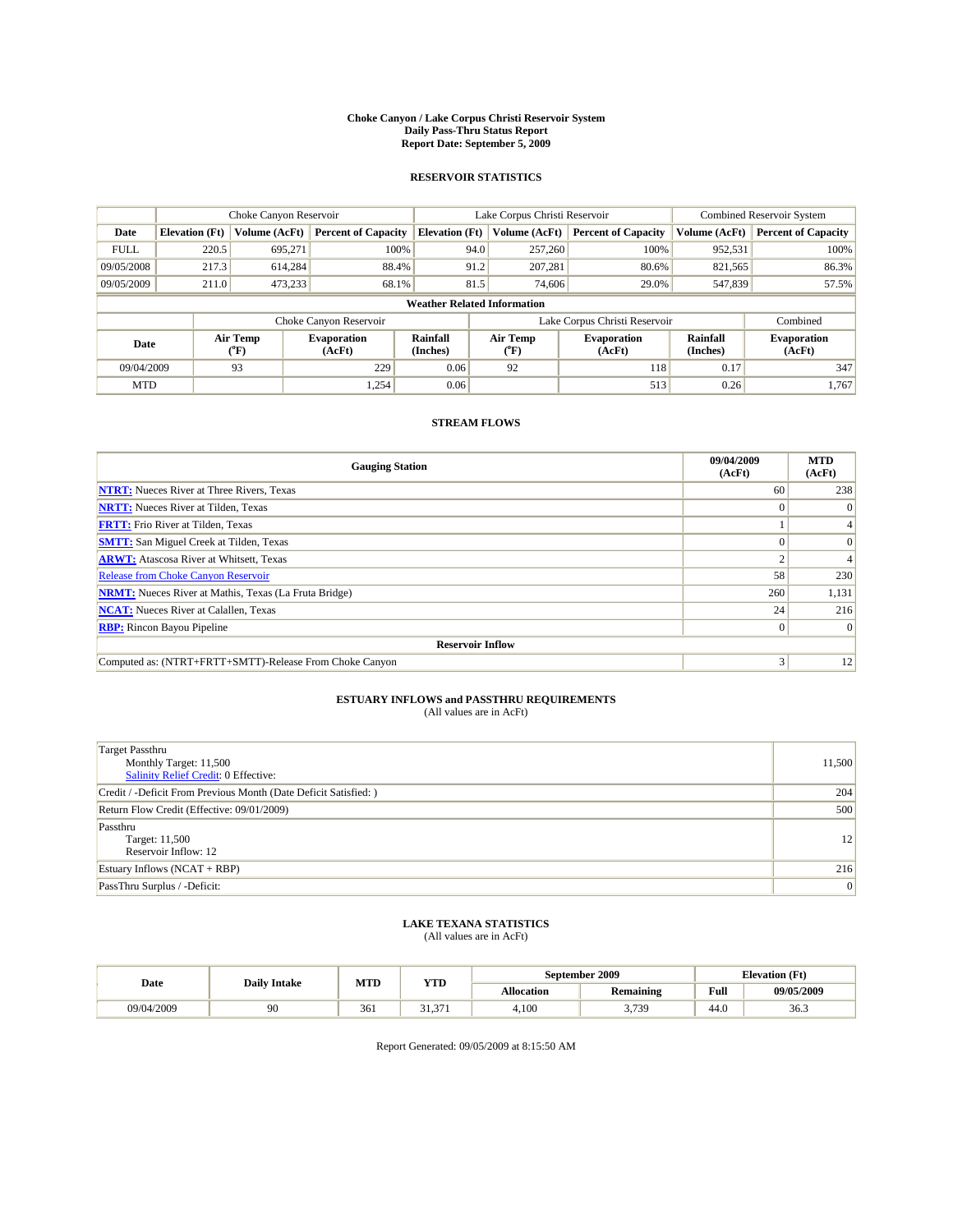#### **Choke Canyon / Lake Corpus Christi Reservoir System Daily Pass-Thru Status Report Report Date: September 6, 2009**

### **RESERVOIR STATISTICS**

|             | Choke Canyon Reservoir             |                              |                              |                       | Lake Corpus Christi Reservoir           |  |                              |                             | <b>Combined Reservoir System</b> |  |
|-------------|------------------------------------|------------------------------|------------------------------|-----------------------|-----------------------------------------|--|------------------------------|-----------------------------|----------------------------------|--|
| Date        | <b>Elevation</b> (Ft)              | Volume (AcFt)                | <b>Percent of Capacity</b>   | <b>Elevation</b> (Ft) | Volume (AcFt)                           |  | <b>Percent of Capacity</b>   | Volume (AcFt)               | <b>Percent of Capacity</b>       |  |
| <b>FULL</b> | 220.5                              | 695.271                      | 100%                         | 94.0                  | 257,260                                 |  | 100%                         | 952,531                     | 100%                             |  |
| 09/06/2008  | 217.3                              | 613.797                      | 88.3%                        | 91.2                  | 206,938                                 |  | 80.4%                        | 820,735                     | 86.2%                            |  |
| 09/06/2009  | 211.0                              | 473,439                      | 68.1%                        | 81.5                  | 74,606                                  |  | 29.0%                        | 548,045                     | 57.5%                            |  |
|             | <b>Weather Related Information</b> |                              |                              |                       |                                         |  |                              |                             |                                  |  |
|             |                                    |                              | Choke Canyon Reservoir       |                       | Lake Corpus Christi Reservoir           |  |                              |                             | Combined                         |  |
| Date        |                                    | Air Temp<br>$(^o\mathrm{F})$ | <b>Evaporation</b><br>(AcFt) | Rainfall<br>(Inches)  | Air Temp<br>$(^{\mathrm{o}}\mathrm{F})$ |  | <b>Evaporation</b><br>(AcFt) | <b>Rainfall</b><br>(Inches) | <b>Evaporation</b><br>(AcFt)     |  |
| 09/05/2009  |                                    | 89                           | 157                          | 0.12                  | 92                                      |  | 73                           | 0.01                        | 230                              |  |
| <b>MTD</b>  |                                    |                              | 1,411                        | 0.18                  |                                         |  | 586                          | 0.27                        | 1,997                            |  |

## **STREAM FLOWS**

| <b>Gauging Station</b>                                       | 09/05/2009<br>(AcFt) | <b>MTD</b><br>(AcFt) |  |  |  |  |  |  |
|--------------------------------------------------------------|----------------------|----------------------|--|--|--|--|--|--|
| <b>NTRT:</b> Nueces River at Three Rivers, Texas             | 60                   | 298                  |  |  |  |  |  |  |
| <b>NRTT:</b> Nueces River at Tilden, Texas                   |                      | $\Omega$             |  |  |  |  |  |  |
| <b>FRTT:</b> Frio River at Tilden, Texas                     |                      |                      |  |  |  |  |  |  |
| <b>SMTT:</b> San Miguel Creek at Tilden, Texas               |                      | $\Omega$             |  |  |  |  |  |  |
| <b>ARWT:</b> Atascosa River at Whitsett, Texas               |                      | 6                    |  |  |  |  |  |  |
| <b>Release from Choke Canyon Reservoir</b>                   | 58                   | 288                  |  |  |  |  |  |  |
| <b>NRMT:</b> Nueces River at Mathis, Texas (La Fruta Bridge) | 284                  | 1,415                |  |  |  |  |  |  |
| <b>NCAT:</b> Nueces River at Calallen, Texas                 |                      | 216                  |  |  |  |  |  |  |
| <b>RBP:</b> Rincon Bayou Pipeline                            |                      | $\vert 0 \vert$      |  |  |  |  |  |  |
| <b>Reservoir Inflow</b>                                      |                      |                      |  |  |  |  |  |  |
| Computed as: (NTRT+FRTT+SMTT)-Release From Choke Canyon      |                      | 14                   |  |  |  |  |  |  |

# **ESTUARY INFLOWS and PASSTHRU REQUIREMENTS**<br>(All values are in AcFt)

| Target Passthru<br>Monthly Target: 11,500<br><b>Salinity Relief Credit: 0 Effective:</b> | 11,500         |
|------------------------------------------------------------------------------------------|----------------|
| Credit / -Deficit From Previous Month (Date Deficit Satisfied: )                         | 204            |
| Return Flow Credit (Effective: 09/01/2009)                                               | 500            |
| Passthru<br>Target: 11,500<br>Reservoir Inflow: 14                                       | 14             |
| Estuary Inflows $(NCAT + RBP)$                                                           | 216            |
| PassThru Surplus / -Deficit:                                                             | $\overline{0}$ |

## **LAKE TEXANA STATISTICS** (All values are in AcFt)

| Date       | <b>Daily Intake</b> | MTD  | YTD    |                   | September 2009   | <b>Elevation</b> (Ft) |            |
|------------|---------------------|------|--------|-------------------|------------------|-----------------------|------------|
|            |                     |      |        | <b>Allocation</b> | <b>Remaining</b> | Full                  | 09/06/2009 |
| 09/05/2009 | $\alpha$            | -45. | 31.461 | 4.100             | 3,649            | 44.0                  | 36.3       |

Report Generated: 09/06/2009 at 8:33:56 AM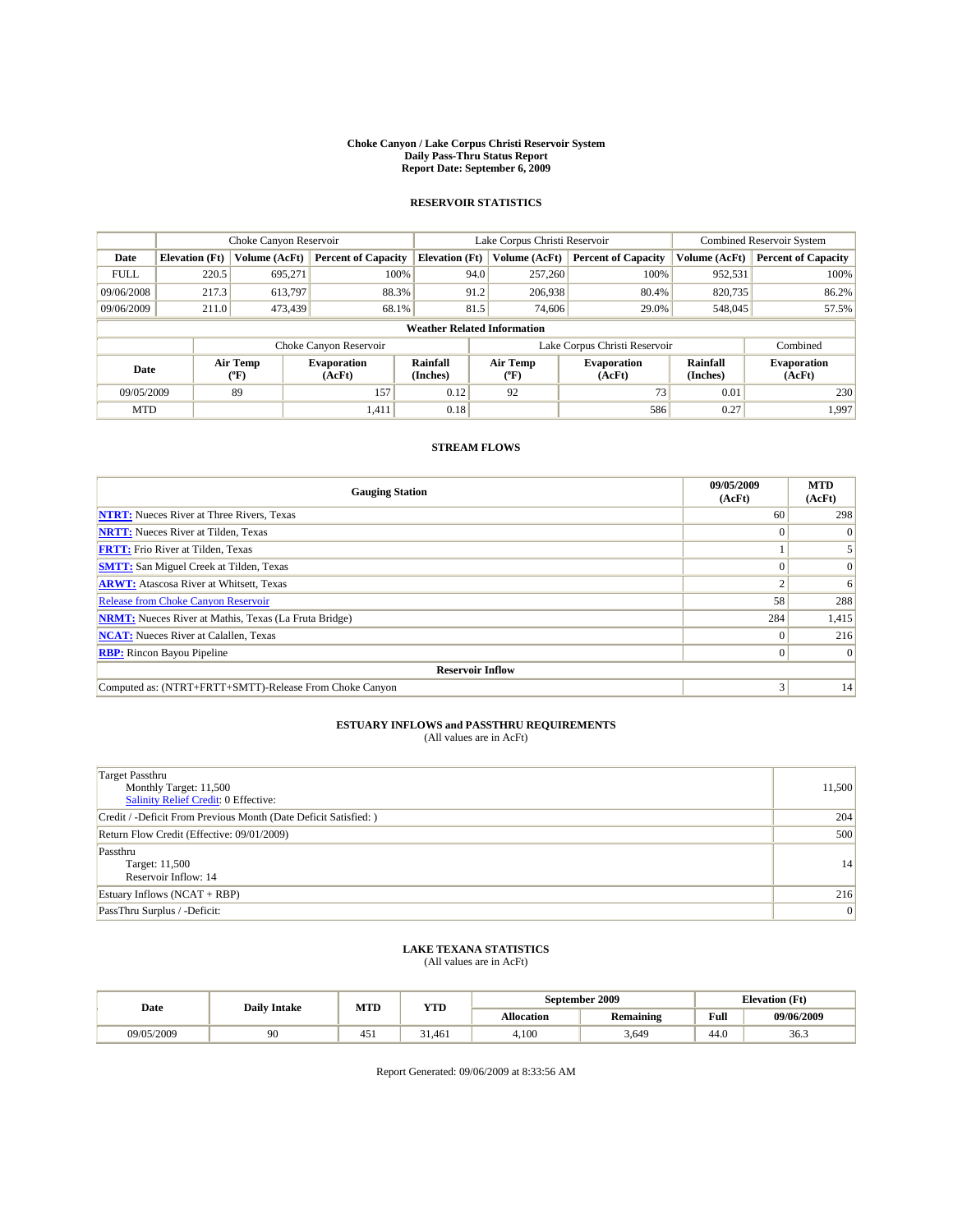#### **Choke Canyon / Lake Corpus Christi Reservoir System Daily Pass-Thru Status Report Report Date: September 7, 2009**

## **RESERVOIR STATISTICS**

|             | Choke Canyon Reservoir             |                  |                              |                       | Lake Corpus Christi Reservoir |                             |                               |                             | <b>Combined Reservoir System</b> |  |  |
|-------------|------------------------------------|------------------|------------------------------|-----------------------|-------------------------------|-----------------------------|-------------------------------|-----------------------------|----------------------------------|--|--|
| Date        | <b>Elevation</b> (Ft)              | Volume (AcFt)    | <b>Percent of Capacity</b>   | <b>Elevation</b> (Ft) |                               | Volume (AcFt)               | <b>Percent of Capacity</b>    | Volume (AcFt)               | <b>Percent of Capacity</b>       |  |  |
| <b>FULL</b> | 220.5                              | 695.271          | 100%                         |                       | 94.0                          | 257,260                     | 100%                          | 952,531                     | 100%                             |  |  |
| 09/07/2008  | 217.2                              | 613,310          | 88.2%                        |                       | 91.1                          | 206,594                     | 80.3%                         | 819,904                     | 86.1%                            |  |  |
| 09/07/2009  | 211.0                              | 473,439          | 68.1%                        |                       | 81.5                          | 74.510                      | 29.0%                         | 547,949                     | 57.5%                            |  |  |
|             | <b>Weather Related Information</b> |                  |                              |                       |                               |                             |                               |                             |                                  |  |  |
|             |                                    |                  | Choke Canyon Reservoir       |                       |                               |                             | Lake Corpus Christi Reservoir |                             | Combined                         |  |  |
| Date        |                                    | Air Temp<br>(°F) | <b>Evaporation</b><br>(AcFt) | Rainfall<br>(Inches)  |                               | Air Temp<br>${}^{\circ}$ F) | <b>Evaporation</b><br>(AcFt)  | <b>Rainfall</b><br>(Inches) | <b>Evaporation</b><br>(AcFt)     |  |  |
| 09/06/2009  |                                    | 95               | 421                          | 0.00                  |                               | 89                          | 95                            | 0.05                        | 516                              |  |  |
| <b>MTD</b>  |                                    |                  | 1,832                        | 0.18                  |                               |                             | 681                           | 0.32                        | 2,513                            |  |  |

### **STREAM FLOWS**

| <b>Gauging Station</b>                                       | 09/06/2009<br>(AcFt) | <b>MTD</b><br>(AcFt) |  |  |  |  |  |
|--------------------------------------------------------------|----------------------|----------------------|--|--|--|--|--|
| <b>NTRT:</b> Nueces River at Three Rivers, Texas             | 60                   | 357                  |  |  |  |  |  |
| <b>NRTT:</b> Nueces River at Tilden, Texas                   |                      | $\vert 0 \vert$      |  |  |  |  |  |
| <b>FRTT:</b> Frio River at Tilden, Texas                     |                      | 6                    |  |  |  |  |  |
| <b>SMTT:</b> San Miguel Creek at Tilden, Texas               |                      | $\Omega$             |  |  |  |  |  |
| <b>ARWT:</b> Atascosa River at Whitsett, Texas               |                      | 8                    |  |  |  |  |  |
| <b>Release from Choke Canyon Reservoir</b>                   | 58                   | 345                  |  |  |  |  |  |
| <b>NRMT:</b> Nueces River at Mathis, Texas (La Fruta Bridge) | 284                  | 1,699                |  |  |  |  |  |
| <b>NCAT:</b> Nueces River at Calallen, Texas                 | 34                   | 250                  |  |  |  |  |  |
| <b>RBP:</b> Rincon Bayou Pipeline                            | $\Omega$             | $\Omega$             |  |  |  |  |  |
| <b>Reservoir Inflow</b>                                      |                      |                      |  |  |  |  |  |
| Computed as: (NTRT+FRTT+SMTT)-Release From Choke Canyon      | 3                    | 17                   |  |  |  |  |  |

## **ESTUARY INFLOWS and PASSTHRU REQUIREMENTS**<br>(All values are in AcFt)

| <b>Target Passthru</b><br>Monthly Target: 11,500<br><b>Salinity Relief Credit: 0 Effective:</b> | 11,500          |
|-------------------------------------------------------------------------------------------------|-----------------|
| Credit / -Deficit From Previous Month (Date Deficit Satisfied: )                                | 204             |
| Return Flow Credit (Effective: 09/01/2009)                                                      | 500             |
| Passthru<br>Target: 11,500<br>Reservoir Inflow: 17                                              | 17 <sup>1</sup> |
| Estuary Inflows $(NCAT + RBP)$                                                                  | 250             |
| PassThru Surplus / -Deficit:                                                                    | 0               |

### **LAKE TEXANA STATISTICS** (All values are in AcFt)

| Date       | <b>Daily Intake</b> | <b>MTD</b> | YTD                       | September 2009    |                  | <b>Elevation</b> (Ft) |            |
|------------|---------------------|------------|---------------------------|-------------------|------------------|-----------------------|------------|
|            |                     |            |                           | <b>Allocation</b> | <b>Remaining</b> | Full                  | 09/07/2009 |
| 09/06/2009 | 90                  | 541        | $^{\circ}$<br>551<br>، ر. | 4.100             | 3,559            | 44.0                  | 36.3       |

Report Generated: 09/07/2009 at 8:18:10 AM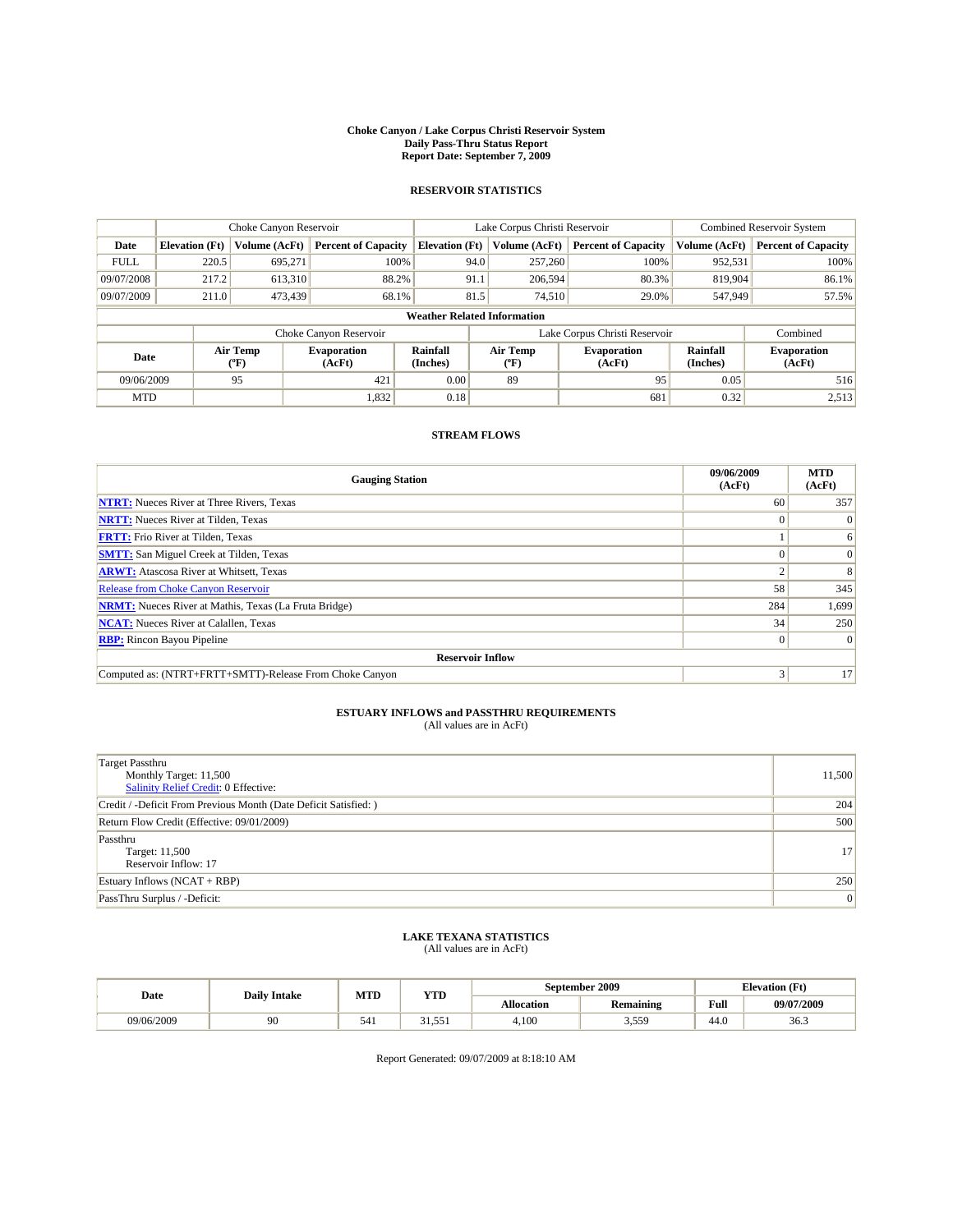#### **Choke Canyon / Lake Corpus Christi Reservoir System Daily Pass-Thru Status Report Report Date: September 8, 2009**

### **RESERVOIR STATISTICS**

|             | Choke Canyon Reservoir             |                      |                              |                             | Lake Corpus Christi Reservoir |                               | <b>Combined Reservoir System</b> |                              |  |  |
|-------------|------------------------------------|----------------------|------------------------------|-----------------------------|-------------------------------|-------------------------------|----------------------------------|------------------------------|--|--|
| Date        | <b>Elevation</b> (Ft)              | <b>Volume (AcFt)</b> | <b>Percent of Capacity</b>   | <b>Elevation</b> (Ft)       | Volume (AcFt)                 | <b>Percent of Capacity</b>    | Volume (AcFt)                    | <b>Percent of Capacity</b>   |  |  |
| <b>FULL</b> | 220.5                              | 695,271              | 100%                         | 94.0                        | 257,260                       | 100%                          | 952,531                          | 100%                         |  |  |
| 09/08/2008  | 217.2                              | 612,580              | 88.1%                        | 91.1                        | 206,251                       | 80.2%                         | 818,831                          | 86.0%                        |  |  |
| 09/08/2009  | 211.0                              | 473,855              | 68.2%                        | 81.5                        | 74,703                        | 29.0%                         | 548,558                          | 57.6%                        |  |  |
|             | <b>Weather Related Information</b> |                      |                              |                             |                               |                               |                                  |                              |  |  |
|             |                                    |                      | Choke Canyon Reservoir       |                             |                               | Lake Corpus Christi Reservoir |                                  | Combined                     |  |  |
| Date        |                                    | Air Temp<br>(°F)     | <b>Evaporation</b><br>(AcFt) | <b>Rainfall</b><br>(Inches) | Air Temp<br>(°F)              | <b>Evaporation</b><br>(AcFt)  | Rainfall<br>(Inches)             | <b>Evaporation</b><br>(AcFt) |  |  |
| 09/07/2009  |                                    | 93                   | 229                          | 0.07                        | 93                            | 157                           | 0.84                             | 386                          |  |  |
| <b>MTD</b>  |                                    |                      | 2,061                        | 0.25                        |                               | 838                           | 1.16                             | 2,899                        |  |  |

## **STREAM FLOWS**

| <b>Gauging Station</b>                                       | 09/07/2009<br>(AcFt) | <b>MTD</b><br>(AcFt) |  |  |  |  |  |
|--------------------------------------------------------------|----------------------|----------------------|--|--|--|--|--|
| <b>NTRT:</b> Nueces River at Three Rivers, Texas             | 60                   | 417                  |  |  |  |  |  |
| <b>NRTT:</b> Nueces River at Tilden, Texas                   |                      | $\Omega$             |  |  |  |  |  |
| <b>FRTT:</b> Frio River at Tilden, Texas                     |                      | 6                    |  |  |  |  |  |
| <b>SMTT:</b> San Miguel Creek at Tilden, Texas               |                      | $\Omega$             |  |  |  |  |  |
| <b>ARWT:</b> Atascosa River at Whitsett, Texas               |                      | 9                    |  |  |  |  |  |
| Release from Choke Canyon Reservoir                          | 58                   | 403                  |  |  |  |  |  |
| <b>NRMT:</b> Nueces River at Mathis, Texas (La Fruta Bridge) | 286                  | 1,985                |  |  |  |  |  |
| <b>NCAT:</b> Nueces River at Calallen, Texas                 | 58                   | 308                  |  |  |  |  |  |
| <b>RBP:</b> Rincon Bayou Pipeline                            | $\Omega$             | $\Omega$             |  |  |  |  |  |
| <b>Reservoir Inflow</b>                                      |                      |                      |  |  |  |  |  |
| Computed as: (NTRT+FRTT+SMTT)-Release From Choke Canyon      | 3                    | 20                   |  |  |  |  |  |

# **ESTUARY INFLOWS and PASSTHRU REQUIREMENTS**

| (All values are in AcFt) |  |  |
|--------------------------|--|--|
|--------------------------|--|--|

| Target Passthru<br>Monthly Target: 11,500<br>Salinity Relief Credit: 0 Effective: | 11,500 |
|-----------------------------------------------------------------------------------|--------|
| Credit / -Deficit From Previous Month (Date Deficit Satisfied: )                  | 204    |
| Return Flow Credit (Effective: 09/01/2009)                                        | 500    |
| Passthru<br>Target: 11,500<br>Reservoir Inflow: 20                                | 20     |
| Estuary Inflows (NCAT + RBP)                                                      | 308    |
| PassThru Surplus / -Deficit:                                                      | 0      |

## **LAKE TEXANA STATISTICS** (All values are in AcFt)

| <b>Daily Intake</b> |  | MTD | YTD    | September 2009 |                  | <b>Elevation</b> (Ft)                       |            |
|---------------------|--|-----|--------|----------------|------------------|---------------------------------------------|------------|
| Date                |  |     |        | Allocation     | <b>Remaining</b> | Full<br>the contract of the contract of the | 09/08/2009 |
| 09/07/2009          |  | 632 | 31.642 | 4.100          | 3.468            | 44.0                                        | 36.3       |

Report Generated: 09/08/2009 at 8:28:20 AM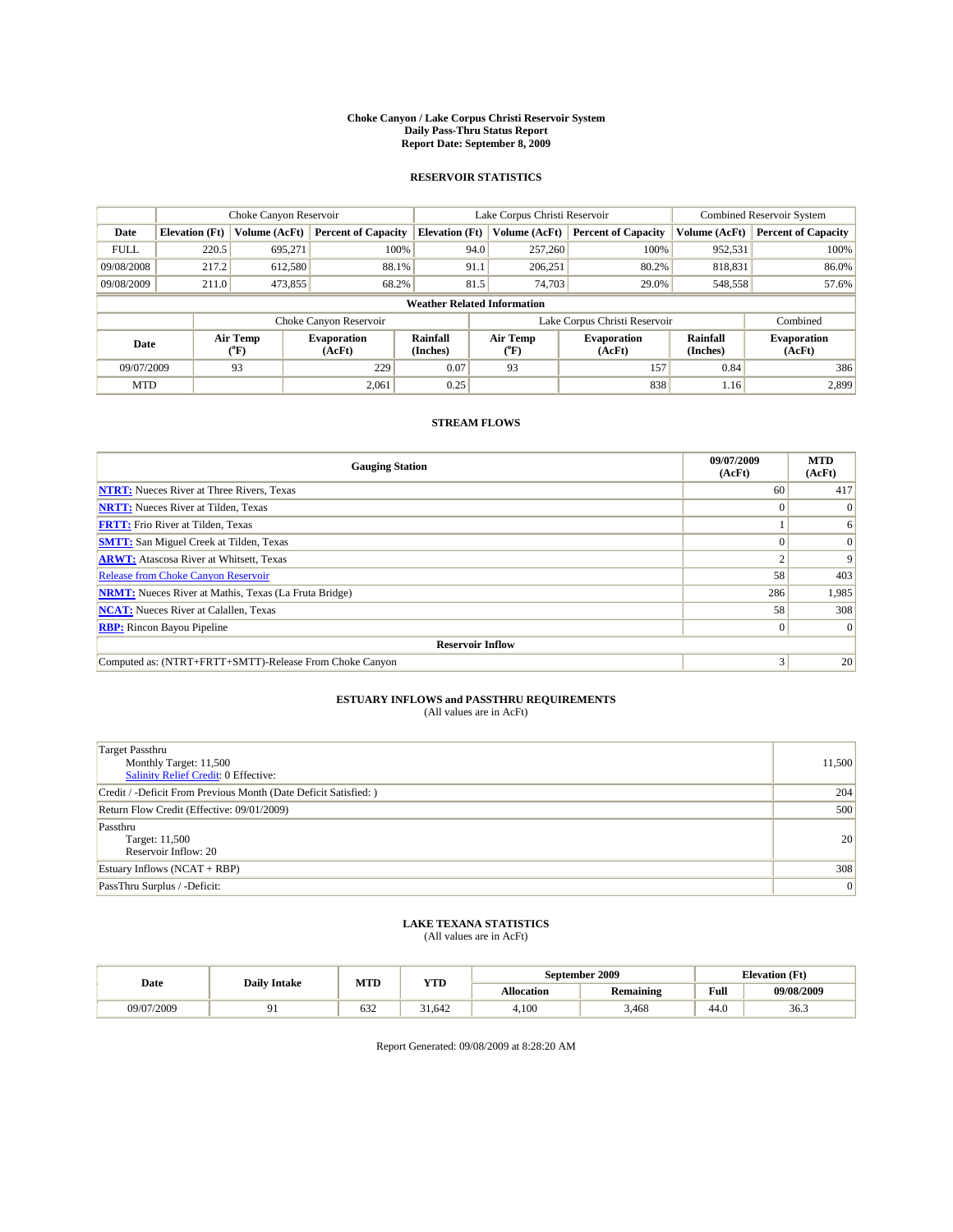#### **Choke Canyon / Lake Corpus Christi Reservoir System Daily Pass-Thru Status Report Report Date: September 9, 2009**

### **RESERVOIR STATISTICS**

|             |                                                   | Choke Canyon Reservoir |                              |                                    | Lake Corpus Christi Reservoir | <b>Combined Reservoir System</b> |                      |                              |
|-------------|---------------------------------------------------|------------------------|------------------------------|------------------------------------|-------------------------------|----------------------------------|----------------------|------------------------------|
| Date        | <b>Elevation</b> (Ft)                             | <b>Volume (AcFt)</b>   | <b>Percent of Capacity</b>   | <b>Elevation</b> (Ft)              | Volume (AcFt)                 | <b>Percent of Capacity</b>       | Volume (AcFt)        | <b>Percent of Capacity</b>   |
| <b>FULL</b> | 220.5                                             | 695,271                | 100%                         | 94.0                               | 257,260                       | 100%                             | 952,531              | 100%                         |
| 09/09/2008  | 217.2                                             | 611,616                | 88.0%                        | 91.1                               | 206,079                       | 80.1%                            | 817,695              | 85.8%                        |
| 09/09/2009  | 211.0                                             | 473,026                | 68.0%                        | 81.5                               | 74,414                        | 28.9%                            | 547,440              | 57.5%                        |
|             |                                                   |                        |                              | <b>Weather Related Information</b> |                               |                                  |                      |                              |
|             |                                                   |                        | Choke Canyon Reservoir       |                                    |                               | Lake Corpus Christi Reservoir    |                      | Combined                     |
|             | Air Temp<br>Date<br>$({}^{\mathrm{o}}\mathrm{F})$ |                        | <b>Evaporation</b><br>(AcFt) | <b>Rainfall</b><br>(Inches)        | Air Temp<br>(°F)              | <b>Evaporation</b><br>(AcFt)     | Rainfall<br>(Inches) | <b>Evaporation</b><br>(AcFt) |
| 09/08/2009  |                                                   | 92                     | 409                          | 1.75                               | 94                            | 123                              | 0.29                 | 532                          |
| <b>MTD</b>  |                                                   |                        | 2.470                        | 2.00                               |                               | 961                              | 1.45                 | 3,431                        |

### **STREAM FLOWS**

| <b>Gauging Station</b>                                       | 09/08/2009<br>(AcFt) | <b>MTD</b><br>(AcFt) |  |  |  |  |  |
|--------------------------------------------------------------|----------------------|----------------------|--|--|--|--|--|
| <b>NTRT:</b> Nueces River at Three Rivers, Texas             | 62                   | 478                  |  |  |  |  |  |
| <b>NRTT:</b> Nueces River at Tilden, Texas                   |                      | $\Omega$             |  |  |  |  |  |
| <b>FRTT:</b> Frio River at Tilden, Texas                     |                      |                      |  |  |  |  |  |
| <b>SMTT:</b> San Miguel Creek at Tilden, Texas               |                      | $\Omega$             |  |  |  |  |  |
| <b>ARWT:</b> Atascosa River at Whitsett, Texas               |                      | 11                   |  |  |  |  |  |
| <b>Release from Choke Canyon Reservoir</b>                   | 58                   | 461                  |  |  |  |  |  |
| <b>NRMT:</b> Nueces River at Mathis, Texas (La Fruta Bridge) | 288                  | 2,273                |  |  |  |  |  |
| <b>NCAT:</b> Nueces River at Calallen, Texas                 | 42                   | 349                  |  |  |  |  |  |
| <b>RBP:</b> Rincon Bayou Pipeline                            | $\Omega$             | $\Omega$             |  |  |  |  |  |
| <b>Reservoir Inflow</b>                                      |                      |                      |  |  |  |  |  |
| Computed as: (NTRT+FRTT+SMTT)-Release From Choke Canyon      |                      | 25                   |  |  |  |  |  |

# **ESTUARY INFLOWS and PASSTHRU REQUIREMENTS**

|  | (All values are in AcFt) |
|--|--------------------------|
|--|--------------------------|

| Target Passthru<br>Monthly Target: 11,500<br>Salinity Relief Credit: 0 Effective: | 11,500 |
|-----------------------------------------------------------------------------------|--------|
| Credit / -Deficit From Previous Month (Date Deficit Satisfied: )                  | 204    |
| Return Flow Credit (Effective: 09/01/2009)                                        | 500    |
| Passthru<br>Target: 11,500<br>Reservoir Inflow: 25                                | 25     |
| Estuary Inflows (NCAT + RBP)                                                      | 349    |
| PassThru Surplus / -Deficit:                                                      | 0      |

# **LAKE TEXANA STATISTICS** (All values are in AcFt)

| Date       | <b>Daily Intake</b> | MTD                             | YTD                                            |            | September 2009   | <b>Elevation</b> (Ft) |            |
|------------|---------------------|---------------------------------|------------------------------------------------|------------|------------------|-----------------------|------------|
|            |                     |                                 |                                                | Allocation | <b>Remaining</b> | Full                  | 09/09/2009 |
| 09/08/2009 | 90                  | $\overline{\phantom{a}}$<br>ىمە | $^{\circ}$<br>$\Box \Delta \Delta$<br>ے ر<br>. | 4.100      | 270<br>ں ہیں۔    | 44.0                  | 36.2       |

Report Generated: 09/09/2009 at 8:53:48 AM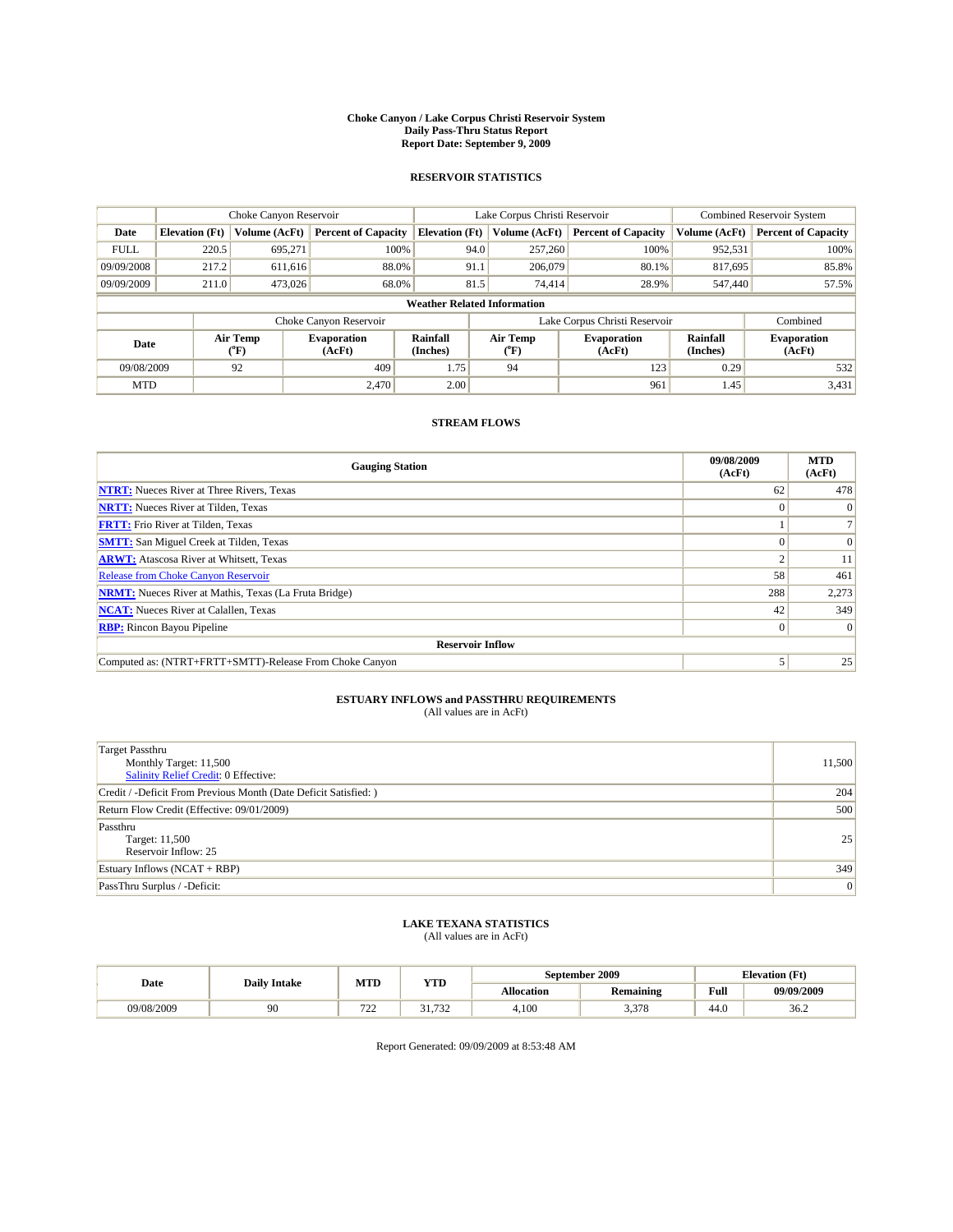#### **Choke Canyon / Lake Corpus Christi Reservoir System Daily Pass-Thru Status Report Report Date: September 10, 2009**

### **RESERVOIR STATISTICS**

|             |                                    | Choke Canyon Reservoir |                            |                                    | Lake Corpus Christi Reservoir | <b>Combined Reservoir System</b> |                      |                              |
|-------------|------------------------------------|------------------------|----------------------------|------------------------------------|-------------------------------|----------------------------------|----------------------|------------------------------|
| Date        | <b>Elevation</b> (Ft)              | <b>Volume (AcFt)</b>   | <b>Percent of Capacity</b> | <b>Elevation</b> (Ft)              | Volume (AcFt)                 | <b>Percent of Capacity</b>       | Volume (AcFt)        | <b>Percent of Capacity</b>   |
| <b>FULL</b> | 220.5                              | 695,271                | 100%                       | 94.0                               | 257,260                       | 100%                             | 952,531              | 100%                         |
| 09/10/2008  | 217.2                              | 611,857                | 88.0%                      | 91.1                               | 205,736                       | 80.0%                            | 817,593              | 85.8%                        |
| 09/10/2009  | 211.1                              | 474,899                | 68.3%                      | 81.6                               | 75,864                        | 29.5%                            | 550,763              | 57.8%                        |
|             |                                    |                        |                            | <b>Weather Related Information</b> |                               |                                  |                      |                              |
|             |                                    |                        | Choke Canyon Reservoir     |                                    |                               | Lake Corpus Christi Reservoir    |                      | Combined                     |
|             | Air Temp<br>Date<br>(AcFt)<br>(°F) |                        | <b>Evaporation</b>         | Rainfall<br>(Inches)               | Air Temp<br>("F)              | <b>Evaporation</b><br>(AcFt)     | Rainfall<br>(Inches) | <b>Evaporation</b><br>(AcFt) |
| 09/09/2009  |                                    | 90                     | 157                        | 0.16                               | 94                            | Pan overflow                     | 1.56                 | 157                          |
| <b>MTD</b>  |                                    |                        | 2.627                      | 2.16                               |                               | 961                              | 3.01                 | 3,588                        |

### **STREAM FLOWS**

| <b>Gauging Station</b>                                       | 09/09/2009<br>(AcFt) | <b>MTD</b><br>(AcFt) |  |  |  |  |  |
|--------------------------------------------------------------|----------------------|----------------------|--|--|--|--|--|
| <b>NTRT:</b> Nueces River at Three Rivers, Texas             | 66                   | 544                  |  |  |  |  |  |
| <b>NRTT:</b> Nueces River at Tilden, Texas                   |                      | $\Omega$             |  |  |  |  |  |
| <b>FRTT:</b> Frio River at Tilden, Texas                     |                      | 8                    |  |  |  |  |  |
| <b>SMTT:</b> San Miguel Creek at Tilden, Texas               |                      | $\vert 0 \vert$      |  |  |  |  |  |
| <b>ARWT:</b> Atascosa River at Whitsett, Texas               |                      | 14                   |  |  |  |  |  |
| Release from Choke Canyon Reservoir                          | 58                   | 518                  |  |  |  |  |  |
| <b>NRMT:</b> Nueces River at Mathis, Texas (La Fruta Bridge) | 278                  | 2,551                |  |  |  |  |  |
| <b>NCAT:</b> Nueces River at Calallen, Texas                 | 34                   | 383                  |  |  |  |  |  |
| <b>RBP:</b> Rincon Bayou Pipeline                            | $\Omega$             | $\Omega$             |  |  |  |  |  |
| <b>Reservoir Inflow</b>                                      |                      |                      |  |  |  |  |  |
| Computed as: (NTRT+FRTT+SMTT)-Release From Choke Canyon      | Q                    | 34                   |  |  |  |  |  |

# **ESTUARY INFLOWS and PASSTHRU REQUIREMENTS**<br>(All values are in AcFt)

| Target Passthru<br>Monthly Target: 11,500<br>Salinity Relief Credit: 0 Effective: | 11,500 |
|-----------------------------------------------------------------------------------|--------|
| Credit / -Deficit From Previous Month (Date Deficit Satisfied: )                  | 204    |
| Return Flow Credit (Effective: 09/01/2009)                                        | 500    |
| Passthru<br>Target: 11,500<br>Reservoir Inflow: 34                                | 34     |
| Estuary Inflows $(NCAT + RBP)$                                                    | 383    |
| PassThru Surplus / -Deficit:                                                      | 0      |

## **LAKE TEXANA STATISTICS** (All values are in AcFt)

| Date       | <b>Daily Intake</b> | MTD | YTD                     |                   | September 2009   | <b>Elevation</b> (Ft) |            |
|------------|---------------------|-----|-------------------------|-------------------|------------------|-----------------------|------------|
|            |                     |     |                         | <b>Allocation</b> | <b>Remaining</b> | Full                  | 09/10/2009 |
| 09/09/2009 | 90                  | 012 | 022<br>$\sim$<br>31.OZZ | 4.100             | 3,288            | 44.0                  | 36.2       |

Report Generated: 09/10/2009 at 9:18:11 AM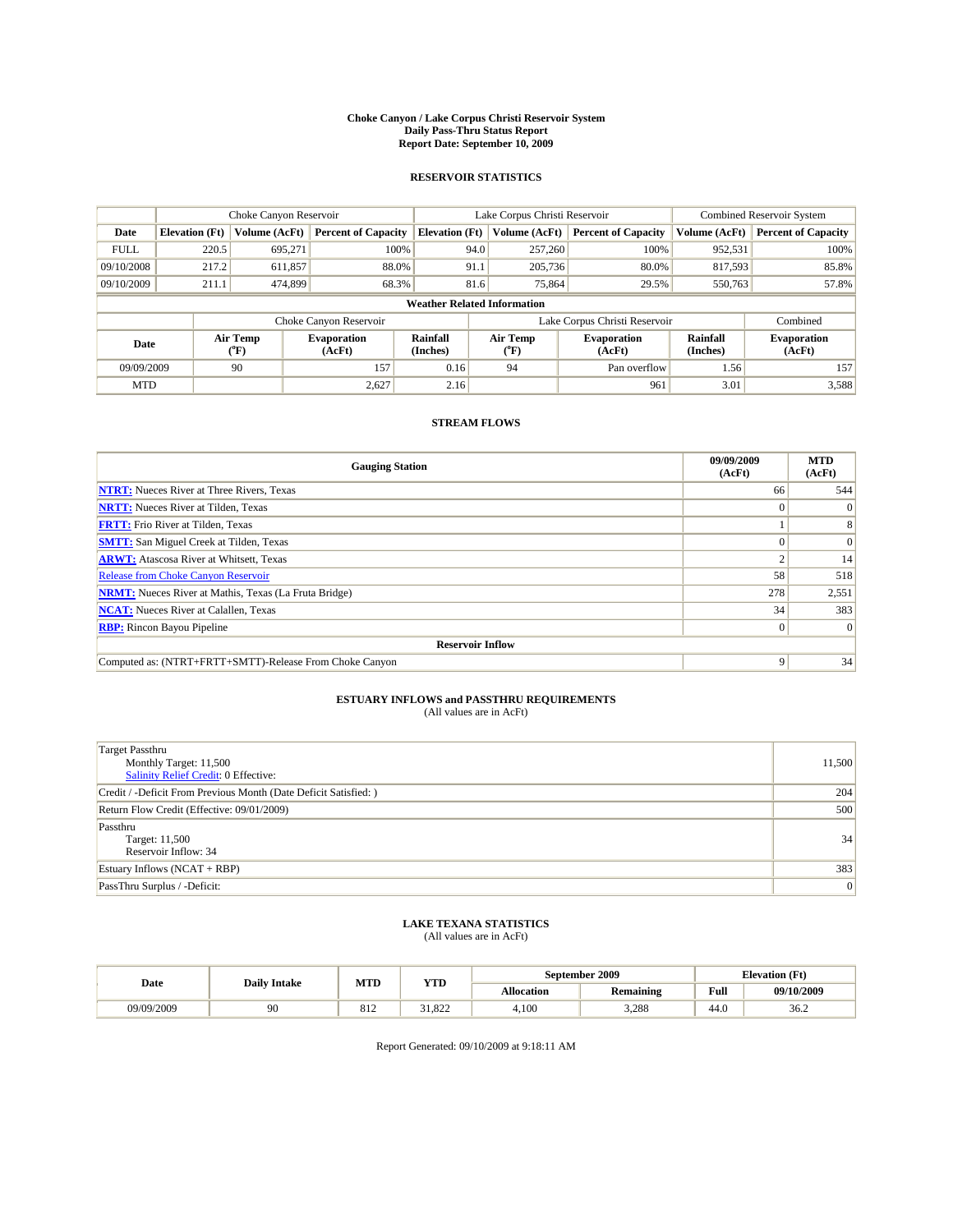#### **Choke Canyon / Lake Corpus Christi Reservoir System Daily Pass-Thru Status Report Report Date: September 11, 2009**

### **RESERVOIR STATISTICS**

|             |                                                          | Choke Canyon Reservoir |                            |                                    | Lake Corpus Christi Reservoir | <b>Combined Reservoir System</b> |                      |                              |
|-------------|----------------------------------------------------------|------------------------|----------------------------|------------------------------------|-------------------------------|----------------------------------|----------------------|------------------------------|
| Date        | <b>Elevation</b> (Ft)                                    | <b>Volume (AcFt)</b>   | <b>Percent of Capacity</b> | <b>Elevation</b> (Ft)              | Volume (AcFt)                 | <b>Percent of Capacity</b>       | Volume (AcFt)        | <b>Percent of Capacity</b>   |
| <b>FULL</b> | 220.5                                                    | 695,271                | 100%                       | 94.0                               | 257,260                       | 100%                             | 952,531              | 100%                         |
| 09/11/2008  | 217.1                                                    | 611,134                | 87.9%                      | 91.1                               | 205,050                       | 79.7%                            | 816,184              | 85.7%                        |
| 09/11/2009  | 211.4                                                    | 480,923                | 69.2%                      | 81.7                               | 76,745                        | 29.8%                            | 557,668              | 58.5%                        |
|             |                                                          |                        |                            | <b>Weather Related Information</b> |                               |                                  |                      |                              |
|             |                                                          |                        | Choke Canyon Reservoir     |                                    |                               | Lake Corpus Christi Reservoir    |                      | Combined                     |
|             | Air Temp<br><b>Evaporation</b><br>Date<br>(AcFt)<br>(°F) |                        |                            | <b>Rainfall</b><br>(Inches)        | Air Temp<br>(°F)              | <b>Evaporation</b><br>(AcFt)     | Rainfall<br>(Inches) | <b>Evaporation</b><br>(AcFt) |
| 09/10/2009  |                                                          | 86                     | 303                        | 1.45                               | 86                            | 80                               | 0.54                 | 383                          |
| <b>MTD</b>  |                                                          |                        | 2.930                      | 3.61                               |                               | 1,041                            | 3.55                 | 3,971                        |

### **STREAM FLOWS**

| <b>Gauging Station</b>                                       | 09/10/2009<br>(AcFt) | <b>MTD</b><br>(AcFt) |  |  |  |  |  |
|--------------------------------------------------------------|----------------------|----------------------|--|--|--|--|--|
| <b>NTRT:</b> Nueces River at Three Rivers, Texas             | 66                   | 609                  |  |  |  |  |  |
| <b>NRTT:</b> Nueces River at Tilden, Texas                   |                      | $\Omega$             |  |  |  |  |  |
| <b>FRTT:</b> Frio River at Tilden, Texas                     |                      | 9                    |  |  |  |  |  |
| <b>SMTT:</b> San Miguel Creek at Tilden, Texas               |                      | $\Omega$             |  |  |  |  |  |
| <b>ARWT:</b> Atascosa River at Whitsett, Texas               | 24                   | 37                   |  |  |  |  |  |
| <b>Release from Choke Canyon Reservoir</b>                   | 58                   | 576                  |  |  |  |  |  |
| <b>NRMT:</b> Nueces River at Mathis, Texas (La Fruta Bridge) | 234                  | 2,785                |  |  |  |  |  |
| <b>NCAT:</b> Nueces River at Calallen, Texas                 | 202                  | 586                  |  |  |  |  |  |
| <b>RBP:</b> Rincon Bayou Pipeline                            | $\Omega$             | $\Omega$             |  |  |  |  |  |
| <b>Reservoir Inflow</b>                                      |                      |                      |  |  |  |  |  |
| Computed as: (NTRT+FRTT+SMTT)-Release From Choke Canyon      | 9                    | 43                   |  |  |  |  |  |

# **ESTUARY INFLOWS and PASSTHRU REQUIREMENTS**<br>(All values are in AcFt)

| Target Passthru<br>Monthly Target: 11,500<br>Salinity Relief Credit: 0 Effective: | 11,500 |
|-----------------------------------------------------------------------------------|--------|
| Credit / -Deficit From Previous Month (Date Deficit Satisfied: )                  | 204    |
| Return Flow Credit (Effective: 09/01/2009)                                        | 500    |
| Passthru<br>Target: 11,500<br>Reservoir Inflow: 43                                | 43     |
| Estuary Inflows $(NCAT + RBP)$                                                    | 586    |
| PassThru Surplus / -Deficit:                                                      | 0      |

# **LAKE TEXANA STATISTICS** (All values are in AcFt)

| Date<br><b>Daily Intake</b> |    | MTD | <b>YTD</b>                       |                   | September 2009   | <b>Elevation</b> (Ft) |            |
|-----------------------------|----|-----|----------------------------------|-------------------|------------------|-----------------------|------------|
|                             |    |     |                                  | <b>Allocation</b> | <b>Remaining</b> | Full                  | 09/11/2009 |
| 09/10/2009                  | 90 | 902 | $\sim$ 1<br>$+01^\circ$<br>----- | 4.100             | 3,198            | 44.0                  | 36.3       |

Report Generated: 09/11/2009 at 8:30:54 AM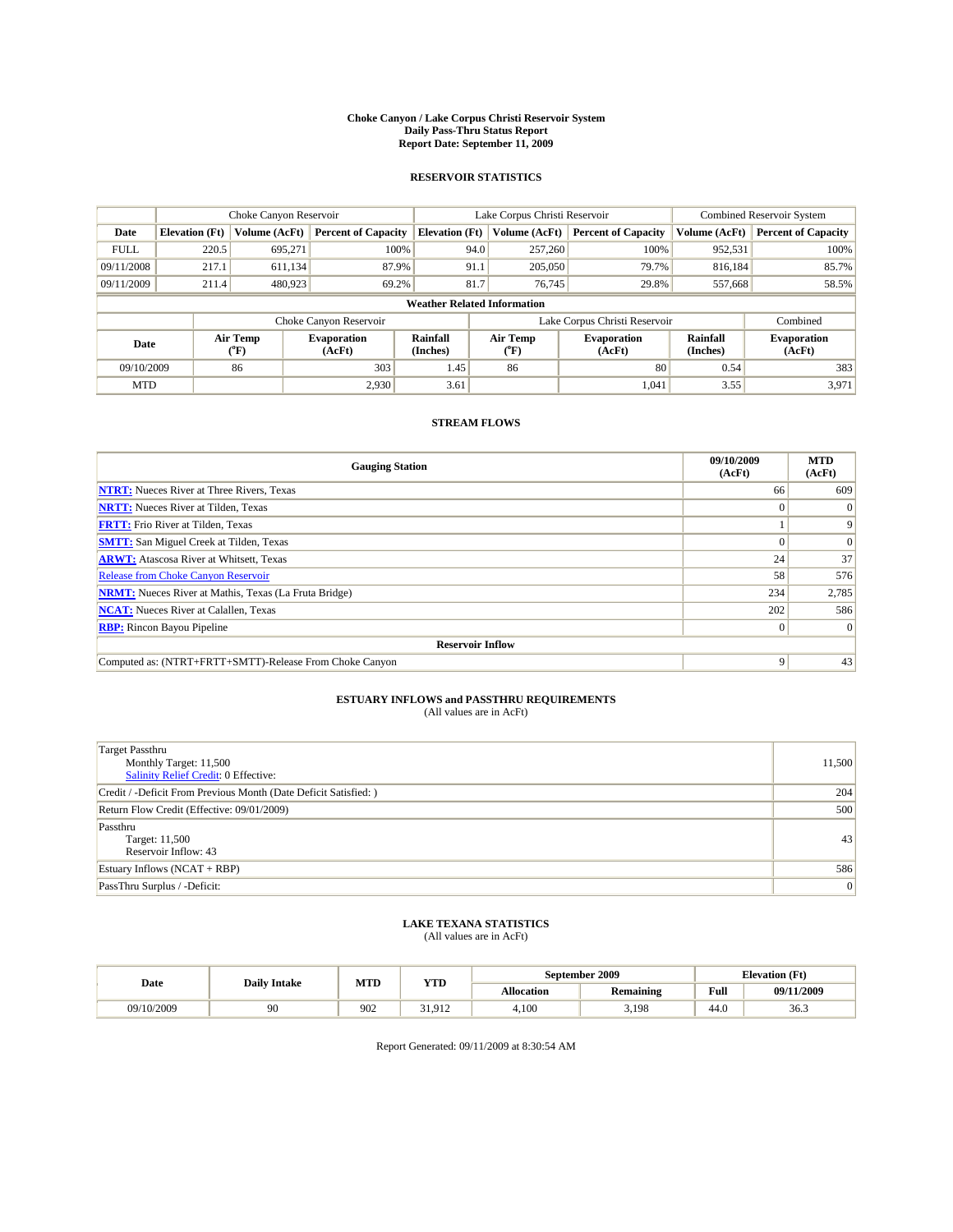#### **Choke Canyon / Lake Corpus Christi Reservoir System Daily Pass-Thru Status Report Report Date: September 12, 2009**

### **RESERVOIR STATISTICS**

|                                     | Choke Canyon Reservoir             |                      | Lake Corpus Christi Reservoir |                       |                               |                              | Combined Reservoir System    |                      |                              |  |
|-------------------------------------|------------------------------------|----------------------|-------------------------------|-----------------------|-------------------------------|------------------------------|------------------------------|----------------------|------------------------------|--|
| Date                                | <b>Elevation</b> (Ft)              | <b>Volume (AcFt)</b> | <b>Percent of Capacity</b>    | <b>Elevation</b> (Ft) |                               | Volume (AcFt)                | <b>Percent of Capacity</b>   | Volume (AcFt)        | <b>Percent of Capacity</b>   |  |
| <b>FULL</b>                         | 220.5                              | 695,271              | 100%                          |                       | 94.0                          | 257,260                      | 100%                         | 952,531              | 100%                         |  |
| 09/12/2008                          | 217.1                              | 610,652              | 87.8%                         |                       | 91.1                          | 205.221                      | 79.8%                        | 815,873              | 85.7%                        |  |
| 09/12/2009                          | 211.5                              | 483.209              | 69.5%                         |                       | 82.0                          | 79.230                       | 30.8%                        | 562,439              | 59.0%                        |  |
|                                     | <b>Weather Related Information</b> |                      |                               |                       |                               |                              |                              |                      |                              |  |
|                                     |                                    |                      | Choke Canyon Reservoir        |                       | Lake Corpus Christi Reservoir |                              |                              |                      | Combined                     |  |
| Air Temp<br>Date<br>${}^{\circ}$ F) |                                    |                      | <b>Evaporation</b><br>(AcFt)  | Rainfall<br>(Inches)  |                               | Air Temp<br>$\rm ^{(^o}\!F)$ | <b>Evaporation</b><br>(AcFt) | Rainfall<br>(Inches) | <b>Evaporation</b><br>(AcFt) |  |
| 09/11/2009                          |                                    | 79                   | 97                            | 0.82                  |                               | 82                           | Pan overflow                 | 1.32                 | 97                           |  |
| <b>MTD</b>                          |                                    |                      | 3,027                         | 4.43                  |                               |                              | 1,041                        | 4.87                 | 4,068                        |  |

## **STREAM FLOWS**

| <b>Gauging Station</b>                                       | 09/11/2009<br>(AcFt) | <b>MTD</b><br>(AcFt) |  |  |  |  |
|--------------------------------------------------------------|----------------------|----------------------|--|--|--|--|
| <b>NTRT:</b> Nueces River at Three Rivers, Texas             | 570                  | 1,179                |  |  |  |  |
| <b>NRTT:</b> Nueces River at Tilden, Texas                   |                      |                      |  |  |  |  |
| <b>FRTT:</b> Frio River at Tilden, Texas                     | 13                   | 22                   |  |  |  |  |
| <b>SMTT:</b> San Miguel Creek at Tilden, Texas               | $\Omega$             | $\Omega$             |  |  |  |  |
| <b>ARWT:</b> Atascosa River at Whitsett, Texas               | 97                   | 135                  |  |  |  |  |
| <b>Release from Choke Canyon Reservoir</b>                   | 58                   | 633                  |  |  |  |  |
| <b>NRMT:</b> Nueces River at Mathis, Texas (La Fruta Bridge) | 163                  | 2,948                |  |  |  |  |
| <b>NCAT:</b> Nueces River at Calallen, Texas                 | 349                  | 935                  |  |  |  |  |
| <b>RBP:</b> Rincon Bayou Pipeline                            | $\vert 0 \vert$      | $\Omega$             |  |  |  |  |
| <b>Reservoir Inflow</b>                                      |                      |                      |  |  |  |  |
| Computed as: (NTRT+FRTT+SMTT)-Release From Choke Canyon      | 525                  | 568                  |  |  |  |  |

# **ESTUARY INFLOWS and PASSTHRU REQUIREMENTS**<br>(All values are in AcFt)

| <b>Target Passthru</b><br>Monthly Target: 11,500<br>Salinity Relief Credit: 0 Effective: | 11,500 |
|------------------------------------------------------------------------------------------|--------|
| Credit / -Deficit From Previous Month (Date Deficit Satisfied: )                         | 204    |
| Return Flow Credit (Effective: 09/01/2009)                                               | 500    |
| Passthru<br>Target: 11,500<br>Reservoir Inflow: 568                                      | 568    |
| Estuary Inflows $(NCAT + RBP)$                                                           | 935    |
| PassThru Surplus / -Deficit:                                                             | 0      |

## **LAKE TEXANA STATISTICS** (All values are in AcFt)

| Date<br><b>Daily Intake</b> |    | MTD | YTD    |                   | September 2009   | <b>Elevation</b> (Ft) |            |
|-----------------------------|----|-----|--------|-------------------|------------------|-----------------------|------------|
|                             |    |     |        | <b>Allocation</b> | <b>Remaining</b> | Full                  | 09/12/2009 |
| /2009<br>09/1               | 90 | 993 | 32,003 | 4.100             | 3,107            | 44.0                  | 36.5       |

Report Generated: 09/12/2009 at 8:27:25 AM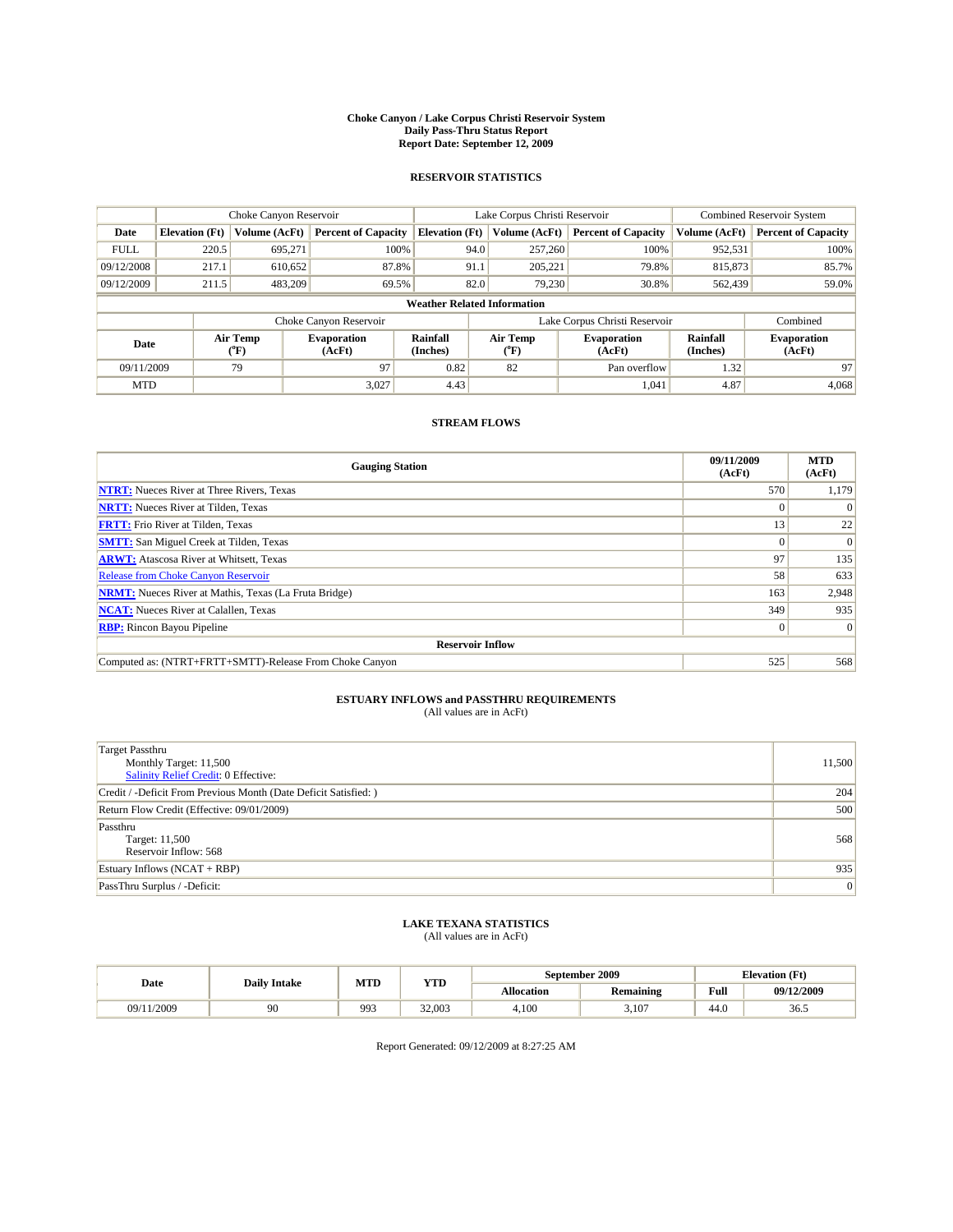#### **Choke Canyon / Lake Corpus Christi Reservoir System Daily Pass-Thru Status Report Report Date: September 13, 2009**

### **RESERVOIR STATISTICS**

|             | Choke Canyon Reservoir             |                      |                              |                             | Lake Corpus Christi Reservoir | <b>Combined Reservoir System</b> |                      |                              |  |  |
|-------------|------------------------------------|----------------------|------------------------------|-----------------------------|-------------------------------|----------------------------------|----------------------|------------------------------|--|--|
| Date        | <b>Elevation</b> (Ft)              | <b>Volume (AcFt)</b> | <b>Percent of Capacity</b>   | <b>Elevation</b> (Ft)       | Volume (AcFt)                 | <b>Percent of Capacity</b>       | Volume (AcFt)        | <b>Percent of Capacity</b>   |  |  |
| <b>FULL</b> | 220.5                              | 695,271              | 100%                         | 94.0                        | 257,260                       | 100%                             | 952,531              | 100%                         |  |  |
| 09/13/2008  | 217.1                              | 610,652              | 87.8%                        | 91.0                        | 204,023                       | 79.3%                            | 814,675              | 85.5%                        |  |  |
| 09/13/2009  | 211.5                              | 483,836              | 69.6%                        | 82.0                        | 79.230                        | 30.8%                            | 563,066              | 59.1%                        |  |  |
|             | <b>Weather Related Information</b> |                      |                              |                             |                               |                                  |                      |                              |  |  |
|             |                                    |                      | Choke Canyon Reservoir       |                             |                               | Lake Corpus Christi Reservoir    |                      | Combined                     |  |  |
|             | Air Temp<br>Date<br>(°F)           |                      | <b>Evaporation</b><br>(AcFt) | <b>Rainfall</b><br>(Inches) | Air Temp<br>(°F)              | <b>Evaporation</b><br>(AcFt)     | Rainfall<br>(Inches) | <b>Evaporation</b><br>(AcFt) |  |  |
| 09/12/2009  |                                    | 87                   | 195                          | 0.01                        | 87                            | 140                              | 0.57                 | 335                          |  |  |
| <b>MTD</b>  |                                    |                      | 3,222                        | 4.44                        |                               | 1,181                            | 5.44                 | 4,403                        |  |  |

### **STREAM FLOWS**

| <b>Gauging Station</b>                                       | 09/12/2009<br>(AcFt) | <b>MTD</b><br>(AcFt) |  |  |  |  |  |
|--------------------------------------------------------------|----------------------|----------------------|--|--|--|--|--|
| <b>NTRT:</b> Nueces River at Three Rivers, Texas             | 365                  | 1,544                |  |  |  |  |  |
| <b>NRTT:</b> Nueces River at Tilden, Texas                   | $\Omega$             |                      |  |  |  |  |  |
| <b>FRTT:</b> Frio River at Tilden, Texas                     | 13                   | 35                   |  |  |  |  |  |
| <b>SMTT:</b> San Miguel Creek at Tilden, Texas               | 631                  | 631                  |  |  |  |  |  |
| <b>ARWT:</b> Atascosa River at Whitsett, Texas               | 270                  | 405                  |  |  |  |  |  |
| <b>Release from Choke Canyon Reservoir</b>                   | 58                   | 691                  |  |  |  |  |  |
| <b>NRMT:</b> Nueces River at Mathis, Texas (La Fruta Bridge) | 141                  | 3,089                |  |  |  |  |  |
| <b>NCAT:</b> Nueces River at Calallen, Texas                 | 393                  | 1,328                |  |  |  |  |  |
| <b>RBP:</b> Rincon Bayou Pipeline                            | $\vert 0 \vert$      | $\Omega$             |  |  |  |  |  |
| <b>Reservoir Inflow</b>                                      |                      |                      |  |  |  |  |  |
| Computed as: (NTRT+FRTT+SMTT)-Release From Choke Canyon      | 952                  | 1,519                |  |  |  |  |  |

# **ESTUARY INFLOWS and PASSTHRU REQUIREMENTS**<br>(All values are in AcFt)

| <b>Target Passthru</b><br>Monthly Target: 11,500<br><b>Salinity Relief Credit: 0 Effective:</b> | 11,500 |
|-------------------------------------------------------------------------------------------------|--------|
| Credit / -Deficit From Previous Month (Date Deficit Satisfied: )                                | 204    |
| Return Flow Credit (Effective: 09/01/2009)                                                      | 500    |
| Passthru<br>Target: 11,500<br>Reservoir Inflow: 1,519                                           | 1,519  |
| Estuary Inflows $(NCAT + RBP)$                                                                  | 1,328  |
| PassThru Surplus / -Deficit:                                                                    | 513    |

# **LAKE TEXANA STATISTICS** (All values are in AcFt)

| Date       | <b>Daily Intake</b> | MTD  | YTD    | September 2009<br><b>Elevation</b> (Ft) |                  |                                             |            |
|------------|---------------------|------|--------|-----------------------------------------|------------------|---------------------------------------------|------------|
|            |                     |      |        | <b>Allocation</b>                       | <b>Remaining</b> | Full<br>the contract of the contract of the | 09/13/2009 |
| 09/12/2009 |                     | .084 | 32,094 | 4.100                                   | 3,016            | 44.0                                        | 36.5       |

Report Generated: 09/13/2009 at 8:12:13 AM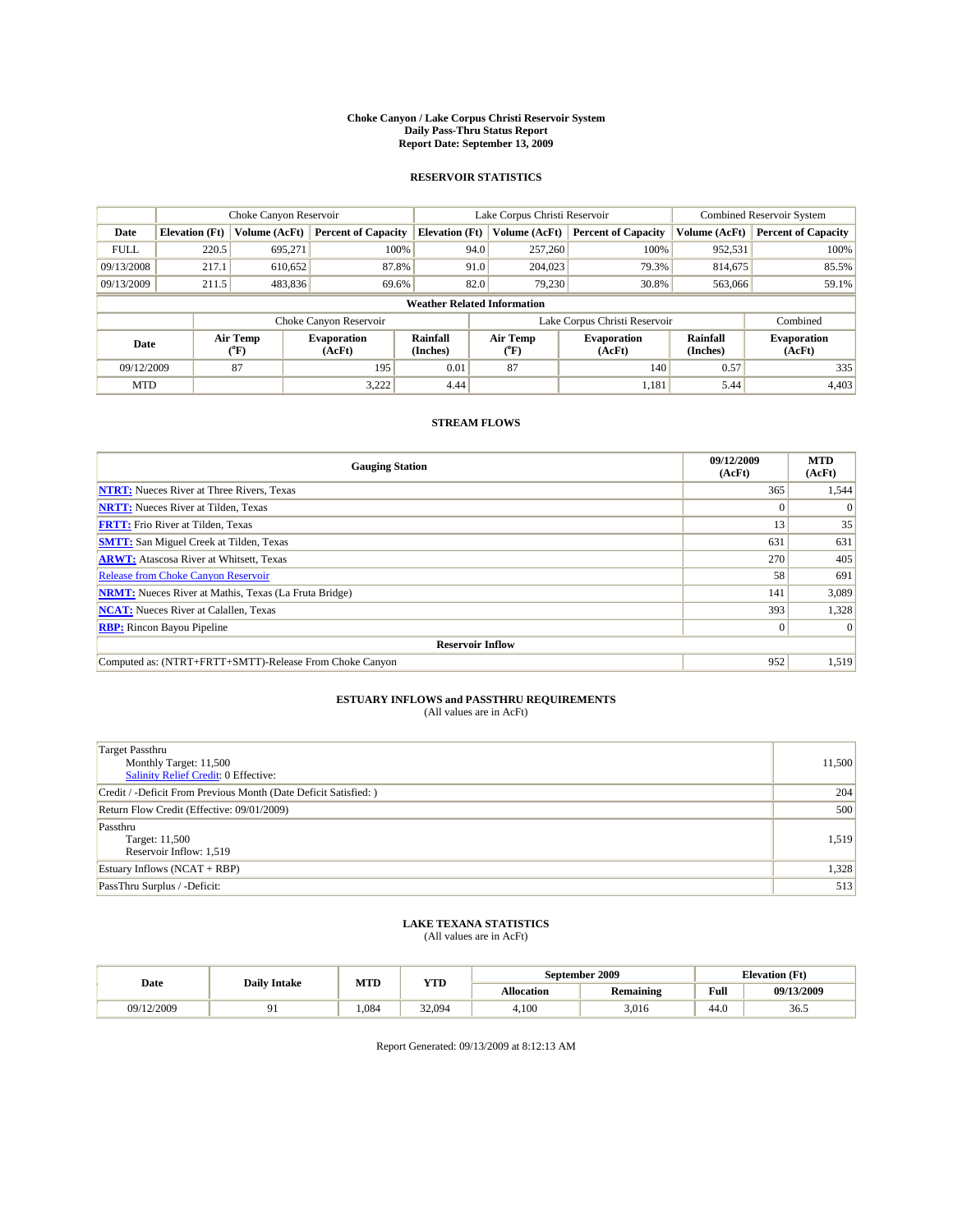#### **Choke Canyon / Lake Corpus Christi Reservoir System Daily Pass-Thru Status Report Report Date: September 14, 2009**

### **RESERVOIR STATISTICS**

|             |                                    | Choke Canyon Reservoir |                              |                       | Lake Corpus Christi Reservoir | Combined Reservoir System    |                      |                              |  |  |
|-------------|------------------------------------|------------------------|------------------------------|-----------------------|-------------------------------|------------------------------|----------------------|------------------------------|--|--|
| Date        | <b>Elevation</b> (Ft)              | <b>Volume (AcFt)</b>   | <b>Percent of Capacity</b>   | <b>Elevation (Ft)</b> | Volume (AcFt)                 | <b>Percent of Capacity</b>   | Volume (AcFt)        | <b>Percent of Capacity</b>   |  |  |
| <b>FULL</b> | 220.5                              | 695,271                | 100%                         | 94.0                  | 257,260                       | 100%                         | 952,531              | 100%                         |  |  |
| 09/14/2008  | 217.1                              | 609,929                | 87.7%                        | 90.9                  | 203,167                       | 79.0%                        | 813,096              | 85.4%                        |  |  |
| 09/14/2009  | 211.5                              | 484,672                | 69.7%                        | 82.0                  | 79.733                        | 31.0%                        | 564,405              | 59.3%                        |  |  |
|             | <b>Weather Related Information</b> |                        |                              |                       |                               |                              |                      |                              |  |  |
|             |                                    |                        | Choke Canyon Reservoir       |                       | Lake Corpus Christi Reservoir |                              | Combined             |                              |  |  |
|             | Air Temp<br>Date<br>(°F)           |                        | <b>Evaporation</b><br>(AcFt) | Rainfall<br>(Inches)  | Air Temp<br>("F)              | <b>Evaporation</b><br>(AcFt) | Rainfall<br>(Inches) | <b>Evaporation</b><br>(AcFt) |  |  |
| 09/13/2009  |                                    | 86                     | 341                          | 0.00                  | 88                            | 171                          | 0.00                 | 512                          |  |  |
| <b>MTD</b>  |                                    |                        | 3,563                        | 4.44                  |                               | 1,352                        | 5.44                 | 4,915                        |  |  |

### **STREAM FLOWS**

| <b>Gauging Station</b>                                       | 09/13/2009<br>(AcFt) | <b>MTD</b><br>(AcFt) |
|--------------------------------------------------------------|----------------------|----------------------|
| <b>NTRT:</b> Nueces River at Three Rivers, Texas             | 496                  | 2,041                |
| <b>NRTT:</b> Nueces River at Tilden, Texas                   |                      |                      |
| <b>FRTT:</b> Frio River at Tilden, Texas                     | 54                   | 88                   |
| <b>SMTT:</b> San Miguel Creek at Tilden, Texas               | 998                  | 1,630                |
| <b>ARWT:</b> Atascosa River at Whitsett, Texas               | 399                  | 804                  |
| <b>Release from Choke Canyon Reservoir</b>                   | 58                   | 748                  |
| <b>NRMT:</b> Nueces River at Mathis, Texas (La Fruta Bridge) | 143                  | 3,232                |
| <b>NCAT:</b> Nueces River at Calallen, Texas                 | 260                  | 1,588                |
| <b>RBP:</b> Rincon Bayou Pipeline                            | $\vert 0 \vert$      | $\Omega$             |
| <b>Reservoir Inflow</b>                                      |                      |                      |
| Computed as: (NTRT+FRTT+SMTT)-Release From Choke Canyon      | 1,491                | 3,010                |

# **ESTUARY INFLOWS and PASSTHRU REQUIREMENTS**<br>(All values are in AcFt)

| Target Passthru<br>Monthly Target: 11,500<br><b>Salinity Relief Credit: 0 Effective:</b> | 11,500 |
|------------------------------------------------------------------------------------------|--------|
| Credit / -Deficit From Previous Month (Date Deficit Satisfied: )                         | 204    |
| Return Flow Credit (Effective: 09/01/2009)                                               | 500    |
| Passthru<br>Target: 11,500<br>Reservoir Inflow: 3,010                                    | 3,010  |
| Estuary Inflows (NCAT + RBP)                                                             | 1,588  |
| PassThru Surplus / -Deficit:                                                             | $-718$ |

# **LAKE TEXANA STATISTICS** (All values are in AcFt)

| Date       | <b>Daily Intake</b> | MTD | YTD    | September 2009    |                  |                                             | <b>Elevation</b> (Ft) |
|------------|---------------------|-----|--------|-------------------|------------------|---------------------------------------------|-----------------------|
|            |                     |     |        | <b>Allocation</b> | <b>Remaining</b> | Full<br>the contract of the contract of the | 09/14/2009            |
| 09/13/2009 |                     | 174 | 32.184 | 4.100             | 2,926            | 44.0                                        | 36.5                  |

Report Generated: 09/14/2009 at 9:06:44 AM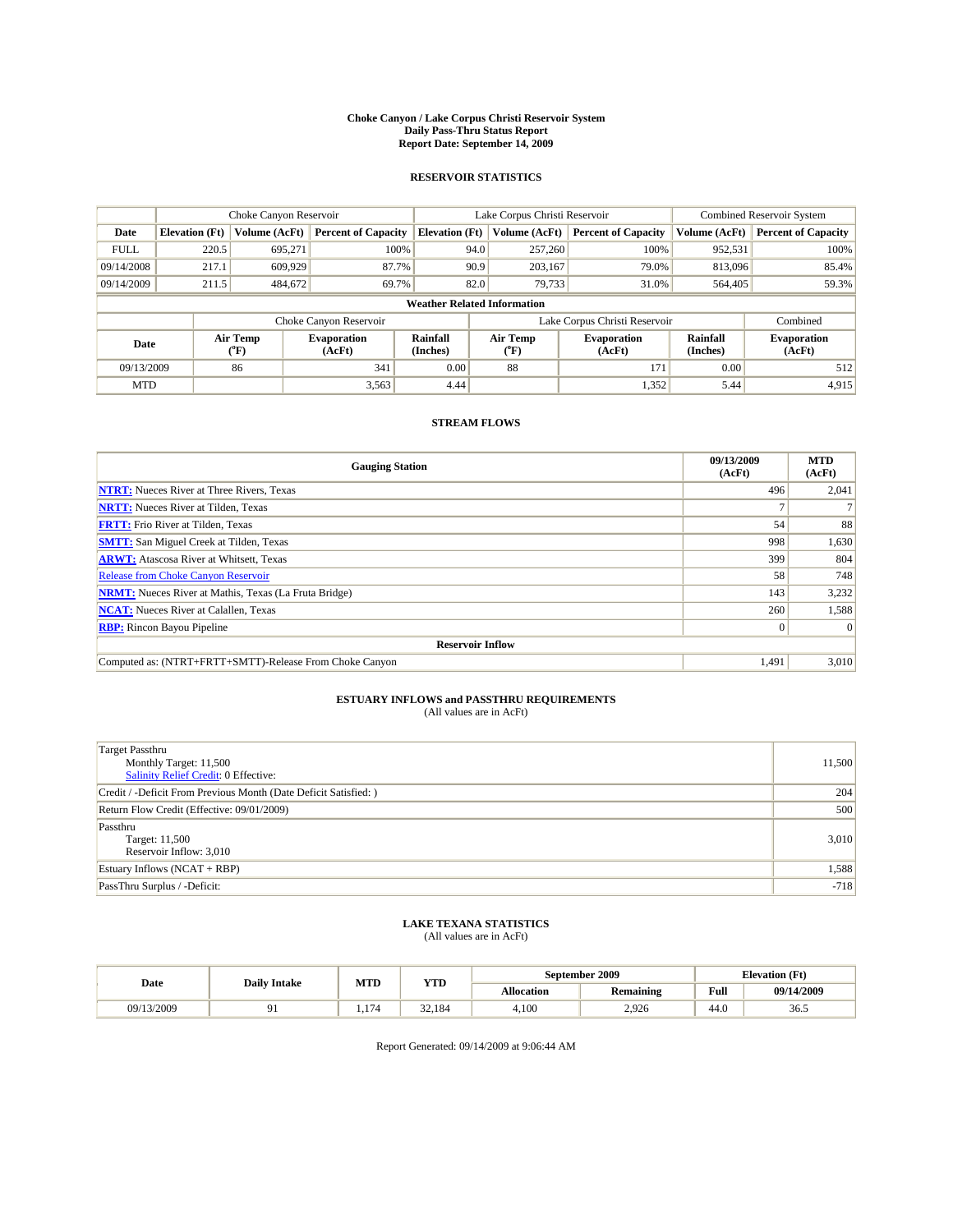#### **Choke Canyon / Lake Corpus Christi Reservoir System Daily Pass-Thru Status Report Report Date: September 15, 2009**

### **RESERVOIR STATISTICS**

|                                    | Choke Canyon Reservoir                                                                                          |               | Lake Corpus Christi Reservoir |                       |                               |               | <b>Combined Reservoir System</b> |               |                            |
|------------------------------------|-----------------------------------------------------------------------------------------------------------------|---------------|-------------------------------|-----------------------|-------------------------------|---------------|----------------------------------|---------------|----------------------------|
| Date                               | <b>Elevation</b> (Ft)                                                                                           | Volume (AcFt) | <b>Percent of Capacity</b>    | <b>Elevation</b> (Ft) |                               | Volume (AcFt) | <b>Percent of Capacity</b>       | Volume (AcFt) | <b>Percent of Capacity</b> |
| <b>FULL</b>                        | 220.5                                                                                                           | 695.271       | 100%                          |                       | 94.0                          | 257,260       | 100%                             | 952,531       | 100%                       |
| 09/15/2008                         | 217.0                                                                                                           | 608,000       | 87.4%                         |                       | 91.0                          | 203,852       | 79.2%                            | 811,852       | 85.2%                      |
| 09/15/2009                         | 211.6                                                                                                           | 485,925       | 69.9%                         |                       | 82.1                          | 79,935        | 31.1%                            | 565,860       | 59.4%                      |
| <b>Weather Related Information</b> |                                                                                                                 |               |                               |                       |                               |               |                                  |               |                            |
|                                    |                                                                                                                 |               | Choke Canyon Reservoir        |                       | Lake Corpus Christi Reservoir |               |                                  |               | Combined                   |
|                                    | Air Temp<br>Rainfall<br>Air Temp<br><b>Evaporation</b><br>Date<br>(Inches)<br>${}^{\circ}$ F)<br>(AcFt)<br>("F) |               | <b>Evaporation</b><br>(AcFt)  | Rainfall<br>(Inches)  | <b>Evaporation</b><br>(AcFt)  |               |                                  |               |                            |
| 09/14/2009                         |                                                                                                                 | 87            | 293                           | 0.00                  |                               | 88            | 165                              | 0.00          | 458                        |
| <b>MTD</b>                         |                                                                                                                 |               | 3,856                         | 4.44                  |                               |               | 1,517                            | 5.44          | 5,373                      |

### **STREAM FLOWS**

| <b>Gauging Station</b>                                       | 09/14/2009<br>(AcFt) | <b>MTD</b><br>(AcFt) |  |  |  |  |
|--------------------------------------------------------------|----------------------|----------------------|--|--|--|--|
| <b>NTRT:</b> Nueces River at Three Rivers, Texas             | 568                  | 2,608                |  |  |  |  |
| <b>NRTT:</b> Nueces River at Tilden, Texas                   | $\Omega$             |                      |  |  |  |  |
| <b>FRTT:</b> Frio River at Tilden, Texas                     | 727                  | 815                  |  |  |  |  |
| <b>SMTT:</b> San Miguel Creek at Tilden, Texas               | 355                  | 1,985                |  |  |  |  |
| <b>ARWT:</b> Atascosa River at Whitsett, Texas               | 554                  | 1,357                |  |  |  |  |
| Release from Choke Canyon Reservoir                          | 58                   | 806                  |  |  |  |  |
| <b>NRMT:</b> Nueces River at Mathis, Texas (La Fruta Bridge) | 161                  | 3,392                |  |  |  |  |
| <b>NCAT:</b> Nueces River at Calallen, Texas                 | 97                   | 1,685                |  |  |  |  |
| <b>RBP:</b> Rincon Bayou Pipeline                            | $\overline{0}$       | $\Omega$             |  |  |  |  |
| <b>Reservoir Inflow</b>                                      |                      |                      |  |  |  |  |
| Computed as: (NTRT+FRTT+SMTT)-Release From Choke Canyon      | 1,592                | 4,602                |  |  |  |  |

# **ESTUARY INFLOWS and PASSTHRU REQUIREMENTS**<br>(All values are in AcFt)

| <b>Target Passthru</b><br>Monthly Target: 11,500<br>Salinity Relief Credit: 0 Effective: | 11,500   |
|------------------------------------------------------------------------------------------|----------|
| Credit / -Deficit From Previous Month (Date Deficit Satisfied: )                         | 204      |
| Return Flow Credit (Effective: 09/01/2009)                                               | 500      |
| Passthru<br>Target: 11,500<br>Reservoir Inflow: 4,602                                    | 4,602    |
| Estuary Inflows (NCAT + RBP)                                                             | 1,685    |
| PassThru Surplus / -Deficit:                                                             | $-2,213$ |

## **LAKE TEXANA STATISTICS** (All values are in AcFt)

| Date       | <b>Daily Intake</b> | MTD  | YTD          | September 2009    |                  |                                             | <b>Elevation</b> (Ft) |
|------------|---------------------|------|--------------|-------------------|------------------|---------------------------------------------|-----------------------|
|            |                     |      |              | <b>Allocation</b> | <b>Remaining</b> | Full<br>the contract of the contract of the | 09/15/2009            |
| 09/14/2009 |                     | .266 | 22<br>32.276 | 4.100             | 2,834            | 44.0                                        | $\sim$<br>31.O        |

Report Generated: 09/15/2009 at 8:50:03 AM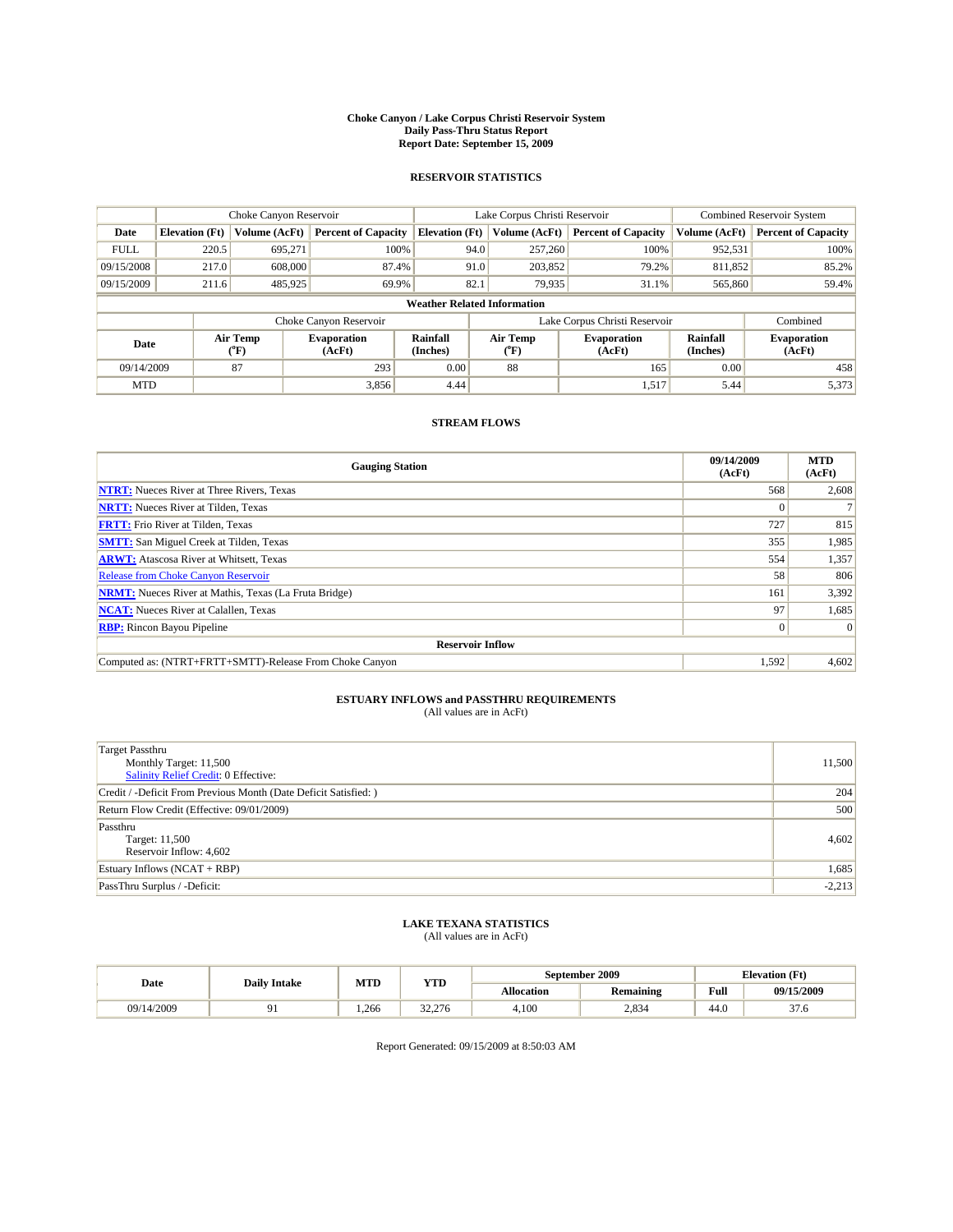#### **Choke Canyon / Lake Corpus Christi Reservoir System Daily Pass-Thru Status Report Report Date: September 16, 2009**

### **RESERVOIR STATISTICS**

|             |                                    | Choke Canyon Reservoir |                            |                       | Lake Corpus Christi Reservoir                    | Combined Reservoir System     |                      |                              |  |  |
|-------------|------------------------------------|------------------------|----------------------------|-----------------------|--------------------------------------------------|-------------------------------|----------------------|------------------------------|--|--|
| Date        | <b>Elevation</b> (Ft)              | Volume (AcFt)          | <b>Percent of Capacity</b> | <b>Elevation (Ft)</b> | Volume (AcFt)                                    | <b>Percent of Capacity</b>    | Volume (AcFt)        | <b>Percent of Capacity</b>   |  |  |
| <b>FULL</b> | 220.5                              | 695,271                | 100%                       |                       | 257,260<br>94.0                                  | 100%                          | 952,531              | 100%                         |  |  |
| 09/16/2008  | 217.0                              | 607,277                | 87.3%                      |                       | 90.9<br>202,997                                  | 78.9%                         | 810.274              | 85.1%                        |  |  |
| 09/16/2009  | 211.7                              | 488.246                | 70.2%                      | 82.1                  | 80,340                                           | 31.2%                         | 568,586              | 59.7%                        |  |  |
|             | <b>Weather Related Information</b> |                        |                            |                       |                                                  |                               |                      |                              |  |  |
|             |                                    |                        | Choke Canyon Reservoir     |                       |                                                  | Lake Corpus Christi Reservoir |                      | Combined                     |  |  |
|             | Air Temp<br>Date<br>(AcFt)<br>(°F) |                        | <b>Evaporation</b>         | Rainfall<br>(Inches)  | Air Temp<br><b>Evaporation</b><br>(AcFt)<br>("F) |                               | Rainfall<br>(Inches) | <b>Evaporation</b><br>(AcFt) |  |  |
| 09/15/2009  |                                    | 94                     | 343                        | 0.00                  | 91                                               | 148                           | 0.00                 | 491                          |  |  |
| <b>MTD</b>  |                                    |                        | 4.199                      | 4.44                  |                                                  | 1,665                         | 5.44                 | 5,864                        |  |  |

### **STREAM FLOWS**

| <b>Gauging Station</b>                                       | 09/15/2009<br>(AcFt) | <b>MTD</b><br>(AcFt) |  |  |  |  |  |
|--------------------------------------------------------------|----------------------|----------------------|--|--|--|--|--|
| <b>NTRT:</b> Nueces River at Three Rivers, Texas             | 403                  | 3,011                |  |  |  |  |  |
| <b>NRTT:</b> Nueces River at Tilden, Texas                   | $\Omega$             |                      |  |  |  |  |  |
| <b>FRTT:</b> Frio River at Tilden, Texas                     | 967                  | 1,781                |  |  |  |  |  |
| <b>SMTT:</b> San Miguel Creek at Tilden, Texas               | 117                  | 2,102                |  |  |  |  |  |
| <b>ARWT:</b> Atascosa River at Whitsett, Texas               | 75                   | 1,433                |  |  |  |  |  |
| <b>Release from Choke Canyon Reservoir</b>                   | 58                   | 863                  |  |  |  |  |  |
| <b>NRMT:</b> Nueces River at Mathis, Texas (La Fruta Bridge) | 197                  | 3,589                |  |  |  |  |  |
| <b>NCAT:</b> Nueces River at Calallen, Texas                 |                      | 1,688                |  |  |  |  |  |
| <b>RBP:</b> Rincon Bayou Pipeline                            | $\overline{0}$       | $\Omega$             |  |  |  |  |  |
| <b>Reservoir Inflow</b>                                      |                      |                      |  |  |  |  |  |
| Computed as: (NTRT+FRTT+SMTT)-Release From Choke Canyon      | 1,429                | 6,031                |  |  |  |  |  |

# **ESTUARY INFLOWS and PASSTHRU REQUIREMENTS**<br>(All values are in AcFt)

| <b>Target Passthru</b><br>Monthly Target: 11,500<br>Salinity Relief Credit: 0 Effective: | 11,500   |
|------------------------------------------------------------------------------------------|----------|
| Credit / -Deficit From Previous Month (Date Deficit Satisfied: )                         | 204      |
| Return Flow Credit (Effective: 09/01/2009)                                               | 500      |
| Passthru<br>Target: 11,500<br>Reservoir Inflow: 6,031                                    | 6,031    |
| Estuary Inflows (NCAT + RBP)                                                             | 1,688    |
| PassThru Surplus / -Deficit:                                                             | $-3,639$ |

## **LAKE TEXANA STATISTICS** (All values are in AcFt)

| Date       | <b>Daily Intake</b> | MTD                 | YTD    | September 2009 |                  |                                             | <b>Elevation</b> (Ft) |
|------------|---------------------|---------------------|--------|----------------|------------------|---------------------------------------------|-----------------------|
|            |                     |                     |        | Allocation     | <b>Remaining</b> | Full<br>the contract of the contract of the | 09/16/2009            |
| 09/15/2009 |                     | 357<br>. . <i>.</i> | 32,367 | 4.100          | 2.743            | 44.0                                        | 38.3                  |

Report Generated: 09/16/2009 at 8:19:49 AM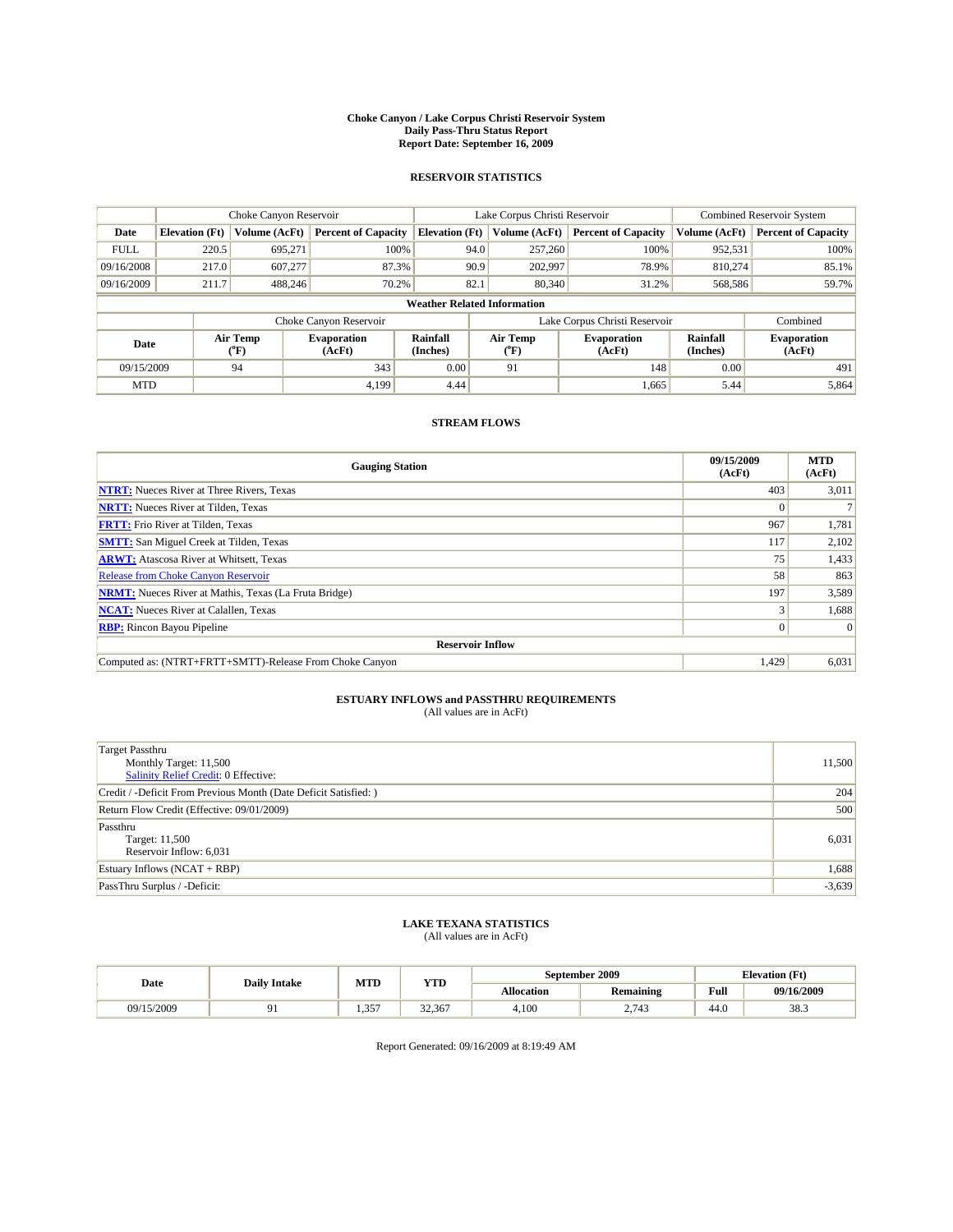#### **Choke Canyon / Lake Corpus Christi Reservoir System Daily Pass-Thru Status Report Report Date: September 17, 2009**

### **RESERVOIR STATISTICS**

|             |                                                          | Choke Canyon Reservoir |                            |                             | Lake Corpus Christi Reservoir | <b>Combined Reservoir System</b> |               |                              |  |  |
|-------------|----------------------------------------------------------|------------------------|----------------------------|-----------------------------|-------------------------------|----------------------------------|---------------|------------------------------|--|--|
| Date        | <b>Elevation</b> (Ft)                                    | Volume (AcFt)          | <b>Percent of Capacity</b> | <b>Elevation</b> (Ft)       | Volume (AcFt)                 | <b>Percent of Capacity</b>       | Volume (AcFt) | <b>Percent of Capacity</b>   |  |  |
| <b>FULL</b> | 220.5                                                    | 695,271                | 100%                       | 94.0                        | 257,260                       | 100%                             | 952,531       | 100%                         |  |  |
| 09/17/2008  | 217.0                                                    | 606,554                | 87.2%                      | 90.9                        | 202,142                       | 78.6%                            | 808,696       | 84.9%                        |  |  |
| 09/17/2009  | 211.8                                                    | 490.757                | 70.6%                      | 82.1                        | 80,036                        | 31.1%                            | 570,793       | 59.9%                        |  |  |
|             | <b>Weather Related Information</b>                       |                        |                            |                             |                               |                                  |               |                              |  |  |
|             |                                                          |                        | Choke Canyon Reservoir     |                             | Lake Corpus Christi Reservoir |                                  |               | Combined                     |  |  |
|             | Air Temp<br><b>Evaporation</b><br>Date<br>(AcFt)<br>(°F) |                        |                            | <b>Rainfall</b><br>(Inches) | Air Temp<br>(°F)              | <b>Evaporation</b><br>(AcFt)     |               | <b>Evaporation</b><br>(AcFt) |  |  |
| 09/16/2009  |                                                          | 94                     | 368                        | 0.00                        | 92                            | 206                              | 0.00          | 574                          |  |  |
| <b>MTD</b>  |                                                          |                        | 4,567                      | 4.44                        |                               | 1,871                            | 5.44          | 6,438                        |  |  |

## **STREAM FLOWS**

| <b>Gauging Station</b>                                       | 09/16/2009<br>(AcFt) | <b>MTD</b><br>(AcFt) |
|--------------------------------------------------------------|----------------------|----------------------|
| <b>NTRT:</b> Nueces River at Three Rivers, Texas             | 121                  | 3,132                |
| <b>NRTT:</b> Nueces River at Tilden, Texas                   | $\Omega$             |                      |
| <b>FRTT:</b> Frio River at Tilden, Texas                     | 1,360                | 3,141                |
| <b>SMTT:</b> San Miguel Creek at Tilden, Texas               | 44                   | 2,146                |
| <b>ARWT:</b> Atascosa River at Whitsett, Texas               | 28                   | 1,461                |
| Release from Choke Canyon Reservoir                          | 58                   | 921                  |
| <b>NRMT:</b> Nueces River at Mathis, Texas (La Fruta Bridge) | 220                  | 3,809                |
| <b>NCAT:</b> Nueces River at Calallen, Texas                 | $\Omega$             | 1,688                |
| <b>RBP:</b> Rincon Bayou Pipeline                            | $\overline{0}$       | $\Omega$             |
| <b>Reservoir Inflow</b>                                      |                      |                      |
| Computed as: (NTRT+FRTT+SMTT)-Release From Choke Canyon      | 1.467                | 7,498                |

# **ESTUARY INFLOWS and PASSTHRU REQUIREMENTS**<br>(All values are in AcFt)

| Target Passthru<br>Monthly Target: 11,500<br>Salinity Relief Credit: 0 Effective: | 11,500   |
|-----------------------------------------------------------------------------------|----------|
| Credit / -Deficit From Previous Month (Date Deficit Satisfied: )                  | 204      |
| Return Flow Credit (Effective: 09/01/2009)                                        | 500      |
| Passthru<br>Target: 11,500<br>Reservoir Inflow: 7,498                             | 7,498    |
| Estuary Inflows $(NCAT + RBP)$                                                    | 1,688    |
| PassThru Surplus / -Deficit:                                                      | $-5,106$ |

# **LAKE TEXANA STATISTICS** (All values are in AcFt)

| Date       | <b>Daily Intake</b> | MTD  | YTD    |                   | September 2009   |      | <b>Elevation</b> (Ft) |
|------------|---------------------|------|--------|-------------------|------------------|------|-----------------------|
|            |                     |      |        | <b>Allocation</b> | <b>Remaining</b> | Full | 09/17/2009            |
| 09/16/2009 |                     | .448 | 32.458 | 4.100             | 2.652            | 44.0 | 38.5                  |

Report Generated: 09/17/2009 at 9:18:53 AM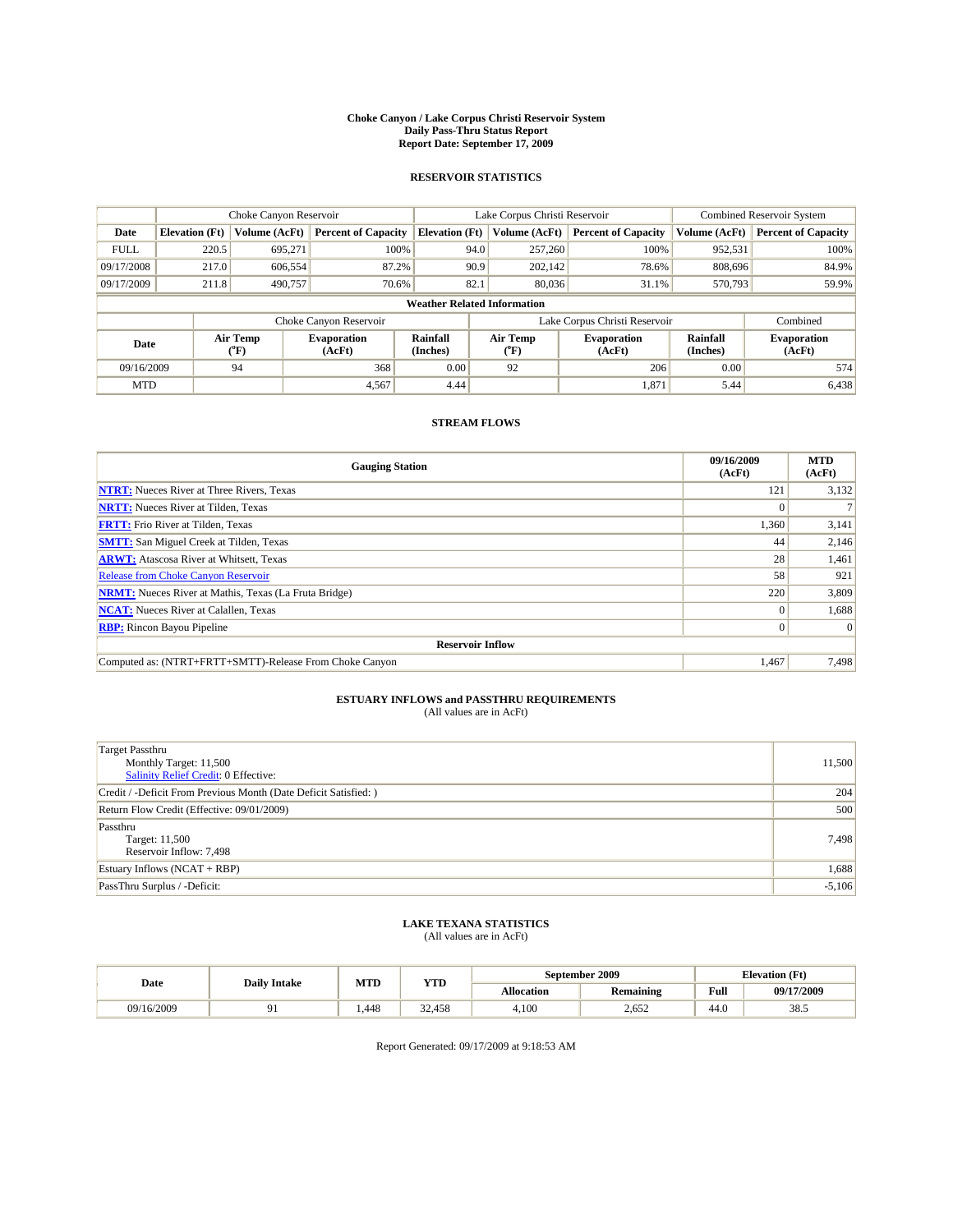#### **Choke Canyon / Lake Corpus Christi Reservoir System Daily Pass-Thru Status Report Report Date: September 18, 2009**

### **RESERVOIR STATISTICS**

|             | Choke Canyon Reservoir   |               | Lake Corpus Christi Reservoir |                                    |                               |         | <b>Combined Reservoir System</b> |                      |                              |
|-------------|--------------------------|---------------|-------------------------------|------------------------------------|-------------------------------|---------|----------------------------------|----------------------|------------------------------|
| Date        | <b>Elevation</b> (Ft)    | Volume (AcFt) | <b>Percent of Capacity</b>    | <b>Elevation</b> (Ft)              | Volume (AcFt)                 |         | <b>Percent of Capacity</b>       | Volume (AcFt)        | <b>Percent of Capacity</b>   |
| <b>FULL</b> | 220.5                    | 695,271       | 100%                          |                                    | 94.0                          | 257,260 | 100%                             | 952,531              | 100%                         |
| 09/18/2008  | 216.9                    | 605,590       | 87.1%                         | 90.9<br>201,972<br>78.5%           |                               | 807,562 | 84.8%                            |                      |                              |
| 09/18/2009  | 211.8                    | 489,291       | 70.4%                         |                                    | 82.0                          | 79,531  | 30.9%                            | 568,822              | 59.7%                        |
|             |                          |               |                               | <b>Weather Related Information</b> |                               |         |                                  |                      |                              |
|             |                          |               | Choke Canyon Reservoir        |                                    | Lake Corpus Christi Reservoir |         |                                  |                      | Combined                     |
|             | Air Temp<br>Date<br>(°F) |               | <b>Evaporation</b><br>(AcFt)  | <b>Rainfall</b><br>(Inches)        | Air Temp<br>(°F)              |         | <b>Evaporation</b><br>(AcFt)     | Rainfall<br>(Inches) | <b>Evaporation</b><br>(AcFt) |
| 09/17/2009  |                          | 92            | 429                           | 0.00                               | 90                            |         | 194                              | 0.00                 | 623                          |
| <b>MTD</b>  |                          |               | 4.996                         | 4.44                               |                               |         | 2,065                            | 5.44                 | 7,061                        |

### **STREAM FLOWS**

| <b>Gauging Station</b>                                       | 09/17/2009<br>(AcFt) | <b>MTD</b><br>(AcFt) |
|--------------------------------------------------------------|----------------------|----------------------|
| <b>NTRT:</b> Nueces River at Three Rivers, Texas             | 85                   | 3,218                |
| <b>NRTT:</b> Nueces River at Tilden, Texas                   |                      |                      |
| <b>FRTT:</b> Frio River at Tilden, Texas                     | 901                  | 4,042                |
| <b>SMTT:</b> San Miguel Creek at Tilden, Texas               | 19                   | 2,165                |
| <b>ARWT:</b> Atascosa River at Whitsett, Texas               | 16 <sup>1</sup>      | 1,477                |
| <b>Release from Choke Canyon Reservoir</b>                   | 58                   | 979                  |
| <b>NRMT:</b> Nueces River at Mathis, Texas (La Fruta Bridge) | 270                  | 4,079                |
| <b>NCAT:</b> Nueces River at Calallen, Texas                 |                      | 1,695                |
| <b>RBP:</b> Rincon Bayou Pipeline                            | $\overline{0}$       | $\Omega$             |
| <b>Reservoir Inflow</b>                                      |                      |                      |
| Computed as: (NTRT+FRTT+SMTT)-Release From Choke Canyon      | 948                  | 8,447                |

# **ESTUARY INFLOWS and PASSTHRU REQUIREMENTS**<br>(All values are in AcFt)

| <b>Target Passthru</b><br>Monthly Target: 11,500<br>Salinity Relief Credit: 0 Effective: | 11,500   |
|------------------------------------------------------------------------------------------|----------|
| Credit / -Deficit From Previous Month (Date Deficit Satisfied: )                         | 204      |
| Return Flow Credit (Effective: 09/01/2009)                                               | 500      |
| Passthru<br>Target: 11,500<br>Reservoir Inflow: 8,447                                    | 8,447    |
| Estuary Inflows (NCAT + RBP)                                                             | 1,695    |
| PassThru Surplus / -Deficit:                                                             | $-6,048$ |

# **LAKE TEXANA STATISTICS** (All values are in AcFt)

| Date       | <b>Daily Intake</b> | MTD  | YTD                      |                   | September 2009   | <b>Elevation</b> (Ft)                       |                |
|------------|---------------------|------|--------------------------|-------------------|------------------|---------------------------------------------|----------------|
|            |                     |      |                          | <b>Allocation</b> | <b>Remaining</b> | Full<br>the contract of the contract of the | 09/18/2009     |
| 09/17/2009 |                     | .540 | 32.550<br><i>JZ.JJ</i> U | 4.100             | 2,560            | 44.0                                        | $20 -$<br>38.J |

Report Generated: 09/18/2009 at 8:50:47 AM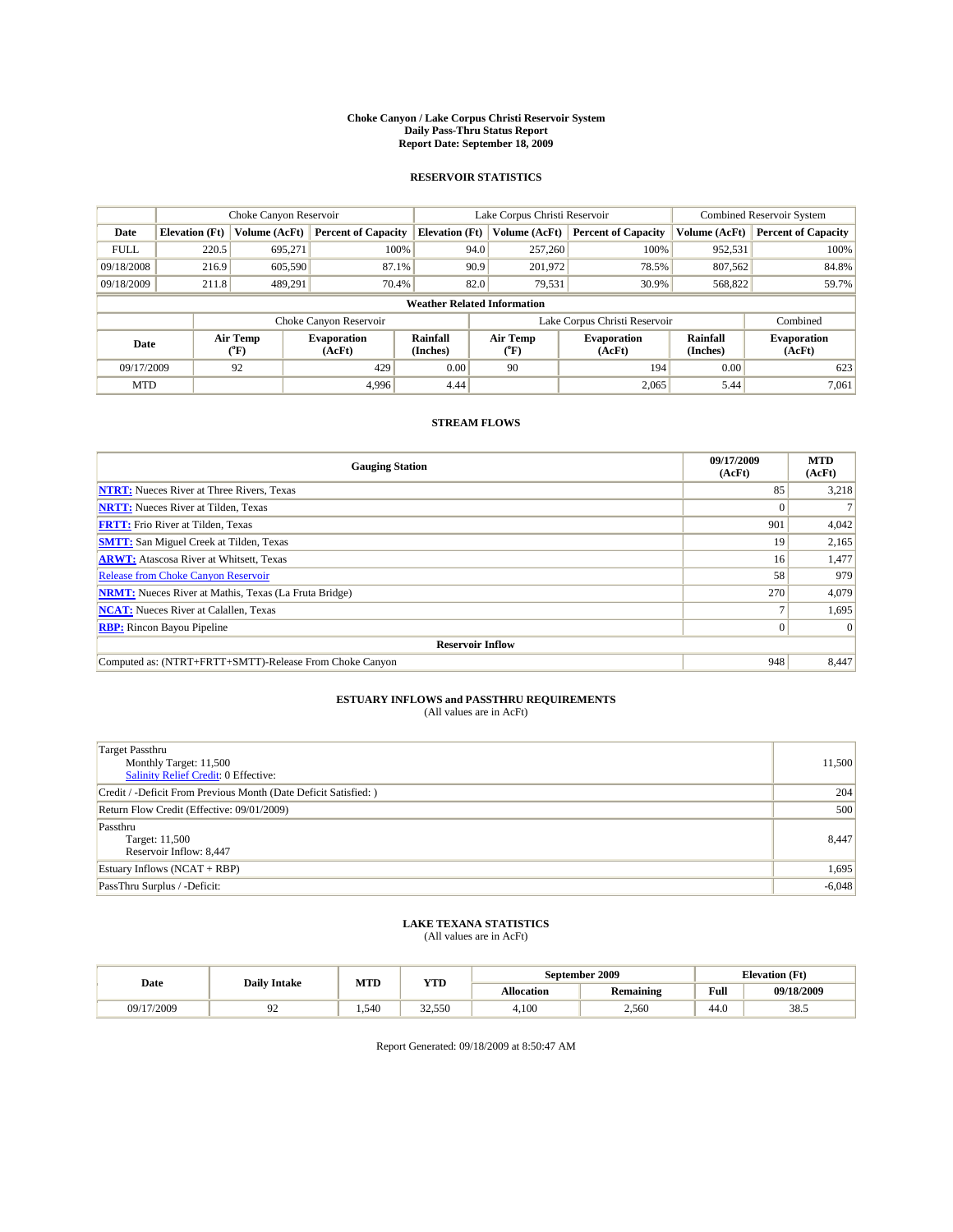#### **Choke Canyon / Lake Corpus Christi Reservoir System Daily Pass-Thru Status Report Report Date: September 19, 2009**

### **RESERVOIR STATISTICS**

|             |                          |               | Lake Corpus Christi Reservoir |                                    |                               |                  | <b>Combined Reservoir System</b> |                      |                              |
|-------------|--------------------------|---------------|-------------------------------|------------------------------------|-------------------------------|------------------|----------------------------------|----------------------|------------------------------|
| Date        | <b>Elevation</b> (Ft)    | Volume (AcFt) | <b>Percent of Capacity</b>    | <b>Elevation</b> (Ft)              |                               | Volume (AcFt)    | <b>Percent of Capacity</b>       | Volume (AcFt)        | <b>Percent of Capacity</b>   |
| <b>FULL</b> | 220.5                    | 695,271       | 100%                          |                                    | 94.0                          | 257,260          | 100%                             | 952,531              | 100%                         |
| 09/19/2008  | 216.9                    | 604,867       |                               | 87.0%<br>90.8                      |                               | 201.290          | 78.2%                            | 806,157              | 84.6%                        |
| 09/19/2009  | 211.7                    | 488,873       | 70.3%                         |                                    | 82.0                          | 79,531           | 30.9%                            | 568,404              | 59.7%                        |
|             |                          |               |                               | <b>Weather Related Information</b> |                               |                  |                                  |                      |                              |
|             |                          |               | Choke Canyon Reservoir        |                                    | Lake Corpus Christi Reservoir |                  |                                  |                      | Combined                     |
|             | Air Temp<br>Date<br>(°F) |               | <b>Evaporation</b><br>(AcFt)  | <b>Rainfall</b><br>(Inches)        |                               | Air Temp<br>(°F) | <b>Evaporation</b><br>(AcFt)     | Rainfall<br>(Inches) | <b>Evaporation</b><br>(AcFt) |
| 09/18/2009  |                          | 90            | 331                           | 0.00                               |                               | 89               | 76                               | 0.00                 | 407                          |
| <b>MTD</b>  |                          |               | 5,327                         | 4.44                               |                               |                  | 2,141                            | 5.44                 | 7.468                        |

### **STREAM FLOWS**

| <b>Gauging Station</b>                                       | 09/18/2009<br>(AcFt) | <b>MTD</b><br>(AcFt) |
|--------------------------------------------------------------|----------------------|----------------------|
| <b>NTRT:</b> Nueces River at Three Rivers, Texas             | $\Omega$             | 3,218                |
| <b>NRTT:</b> Nueces River at Tilden, Texas                   | $\Omega$             |                      |
| <b>FRTT:</b> Frio River at Tilden, Texas                     | 246                  | 4,289                |
| <b>SMTT:</b> San Miguel Creek at Tilden, Texas               | 9                    | 2,174                |
| <b>ARWT:</b> Atascosa River at Whitsett, Texas               | 11                   | 1,488                |
| <b>Release from Choke Canyon Reservoir</b>                   | 58                   | 1,036                |
| <b>NRMT:</b> Nueces River at Mathis, Texas (La Fruta Bridge) | 268                  | 4,347                |
| <b>NCAT:</b> Nueces River at Calallen, Texas                 | 24                   | 1,719                |
| <b>RBP:</b> Rincon Bayou Pipeline                            | $\overline{0}$       | $\Omega$             |
| <b>Reservoir Inflow</b>                                      |                      |                      |
| Computed as: NRTT+FRTT+SMTT+ARWT                             | 266                  | 8,713                |

# **ESTUARY INFLOWS and PASSTHRU REQUIREMENTS**<br>(All values are in AcFt)

| <b>Target Passthru</b><br>Monthly Target: 11,500<br>Salinity Relief Credit: 0 Effective: | 11,500   |
|------------------------------------------------------------------------------------------|----------|
| Credit / -Deficit From Previous Month (Date Deficit Satisfied: )                         | 204      |
| Return Flow Credit (Effective: 09/01/2009)                                               | 500      |
| Passthru<br>Target: 11,500<br>Reservoir Inflow: 8,713                                    | 8,713    |
| Estuary Inflows $(NCAT + RBP)$                                                           | 1,719    |
| PassThru Surplus / -Deficit:                                                             | $-6,290$ |

## **LAKE TEXANA STATISTICS** (All values are in AcFt)

| Date       | <b>Daily Intake</b> | MTD  | YTD    |            | September 2009   | <b>Elevation</b> (Ft)                       |                    |
|------------|---------------------|------|--------|------------|------------------|---------------------------------------------|--------------------|
|            |                     |      |        | Allocation | <b>Remaining</b> | Full<br>the contract of the contract of the | 09/19/2009         |
| 09/18/2009 |                     | .632 | 32.642 | 4.100      | 2.468            | 44.0                                        | 20<br>. <i>. .</i> |

Report Generated: 09/19/2009 at 8:46:46 AM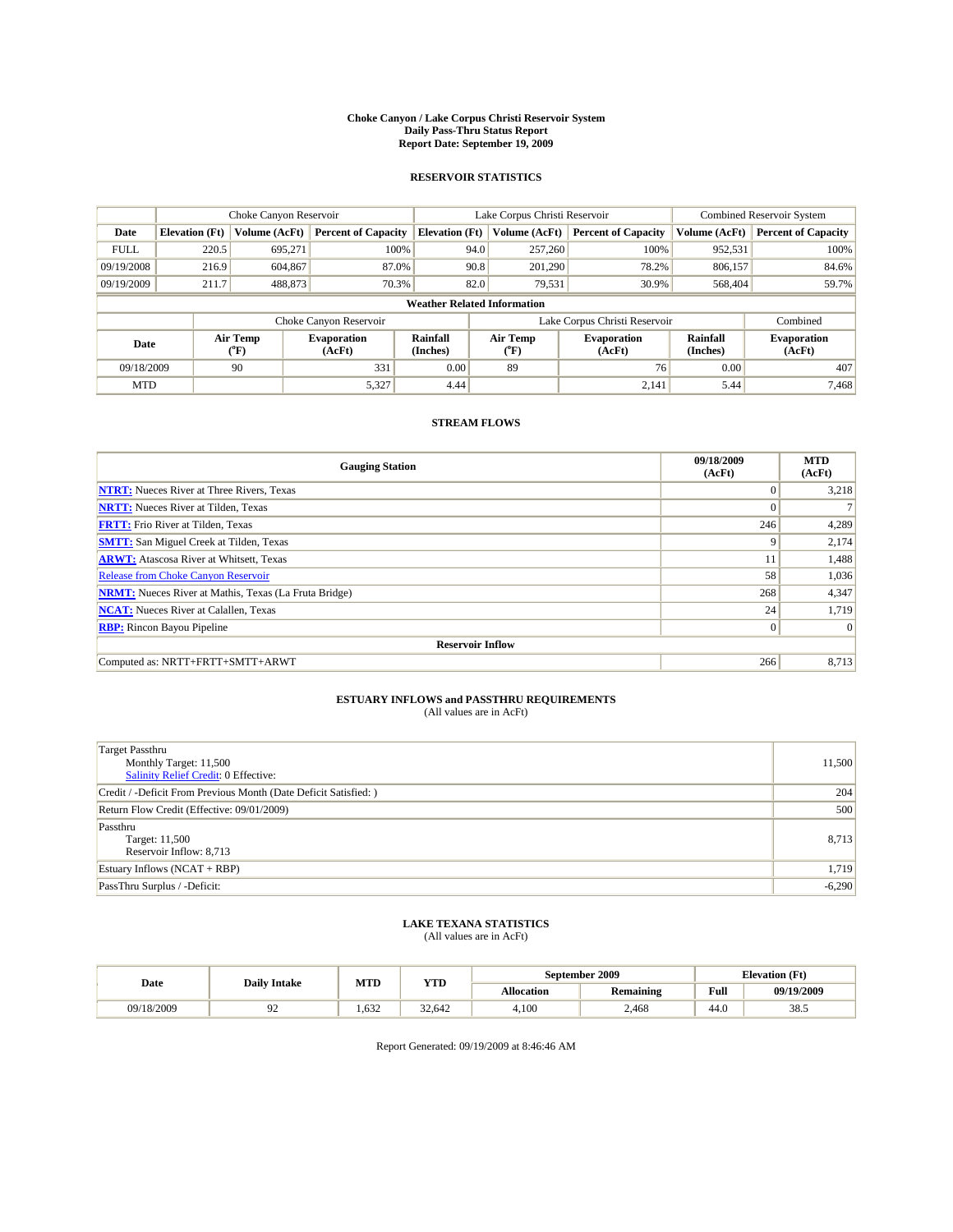#### **Choke Canyon / Lake Corpus Christi Reservoir System Daily Pass-Thru Status Report Report Date: September 20, 2009**

### **RESERVOIR STATISTICS**

|             | Choke Canyon Reservoir   |               | Lake Corpus Christi Reservoir                        |                                    |                               |                  | Combined Reservoir System    |                      |                              |
|-------------|--------------------------|---------------|------------------------------------------------------|------------------------------------|-------------------------------|------------------|------------------------------|----------------------|------------------------------|
| Date        | <b>Elevation</b> (Ft)    | Volume (AcFt) | <b>Percent of Capacity</b>                           | <b>Elevation (Ft)</b>              |                               | Volume (AcFt)    | <b>Percent of Capacity</b>   | Volume (AcFt)        | <b>Percent of Capacity</b>   |
| <b>FULL</b> | 220.5                    | 695,271       | 100%                                                 |                                    | 94.0                          | 257,260          | 100%                         | 952,531              | 100%                         |
| 09/20/2008  | 216.9                    | 604,385       | 86.9%                                                |                                    | 90.8                          | 200,949          | 78.1%                        | 805,334              | 84.5%                        |
| 09/20/2009  | 211.7                    | 487,824       | 70.2%                                                |                                    | 82.0                          | 79.029           | 30.7%                        | 566,853              | 59.5%                        |
|             |                          |               |                                                      | <b>Weather Related Information</b> |                               |                  |                              |                      |                              |
|             |                          |               | Choke Canyon Reservoir                               |                                    | Lake Corpus Christi Reservoir |                  |                              |                      | Combined                     |
|             | Air Temp<br>Date<br>(°F) |               | Rainfall<br><b>Evaporation</b><br>(Inches)<br>(AcFt) |                                    |                               | Air Temp<br>("F) | <b>Evaporation</b><br>(AcFt) | Rainfall<br>(Inches) | <b>Evaporation</b><br>(AcFt) |
| 09/19/2009  |                          | 92            | 342                                                  | 0.00                               |                               | 90               | 134                          | 0.00                 | 476                          |
| <b>MTD</b>  |                          |               | 5,669                                                | 4.44                               |                               |                  | 2,275                        | 5.44                 | 7.944                        |

## **STREAM FLOWS**

| <b>Gauging Station</b>                                       | 09/19/2009<br>(AcFt) | <b>MTD</b><br>(AcFt) |  |  |  |  |  |
|--------------------------------------------------------------|----------------------|----------------------|--|--|--|--|--|
| <b>NTRT:</b> Nueces River at Three Rivers, Texas             | 67                   | 3,285                |  |  |  |  |  |
| <b>NRTT:</b> Nueces River at Tilden, Texas                   | $\Omega$             |                      |  |  |  |  |  |
| <b>FRTT:</b> Frio River at Tilden, Texas                     | 117                  | 4,406                |  |  |  |  |  |
| <b>SMTT:</b> San Miguel Creek at Tilden, Texas               |                      | 2,179                |  |  |  |  |  |
| <b>ARWT:</b> Atascosa River at Whitsett, Texas               | 8                    | 1,496                |  |  |  |  |  |
| <b>Release from Choke Canyon Reservoir</b>                   | 58                   | 1,094                |  |  |  |  |  |
| <b>NRMT:</b> Nueces River at Mathis, Texas (La Fruta Bridge) | 270                  | 4,617                |  |  |  |  |  |
| <b>NCAT:</b> Nueces River at Calallen, Texas                 | 30                   | 1,749                |  |  |  |  |  |
| <b>RBP:</b> Rincon Bayou Pipeline                            | $\overline{0}$       | $\Omega$             |  |  |  |  |  |
| <b>Reservoir Inflow</b>                                      |                      |                      |  |  |  |  |  |
| Computed as: (NTRT+FRTT+SMTT)-Release From Choke Canyon      | 132                  | 8,844                |  |  |  |  |  |

# **ESTUARY INFLOWS and PASSTHRU REQUIREMENTS**<br>(All values are in AcFt)

| <b>Target Passthru</b><br>Monthly Target: 11,500<br><b>Salinity Relief Credit: 0 Effective:</b> | 11,500   |
|-------------------------------------------------------------------------------------------------|----------|
| Credit / -Deficit From Previous Month (Date Deficit Satisfied: )                                | 204      |
| Return Flow Credit (Effective: 09/01/2009)                                                      | 500      |
| Passthru<br>Target: 11,500<br>Reservoir Inflow: 8,844                                           | 8,844    |
| Estuary Inflows $(NCAT + RBP)$                                                                  | 1,749    |
| PassThru Surplus / -Deficit:                                                                    | $-6,392$ |

# **LAKE TEXANA STATISTICS** (All values are in AcFt)

|            | <b>Daily Intake</b> | MTD  | YTD               |                   | September 2009   |                                             | <b>Elevation</b> (Ft) |
|------------|---------------------|------|-------------------|-------------------|------------------|---------------------------------------------|-----------------------|
| Date       |                     |      |                   | <b>Allocation</b> | <b>Remaining</b> | Full<br>the contract of the contract of the | 09/20/2009            |
| 09/19/2009 |                     | .724 | 32<br>.734<br>34. | 4.100             | 376 ر<br>2,010   | 44.0                                        | $20 -$<br>38.J        |

Report Generated: 09/20/2009 at 9:54:02 AM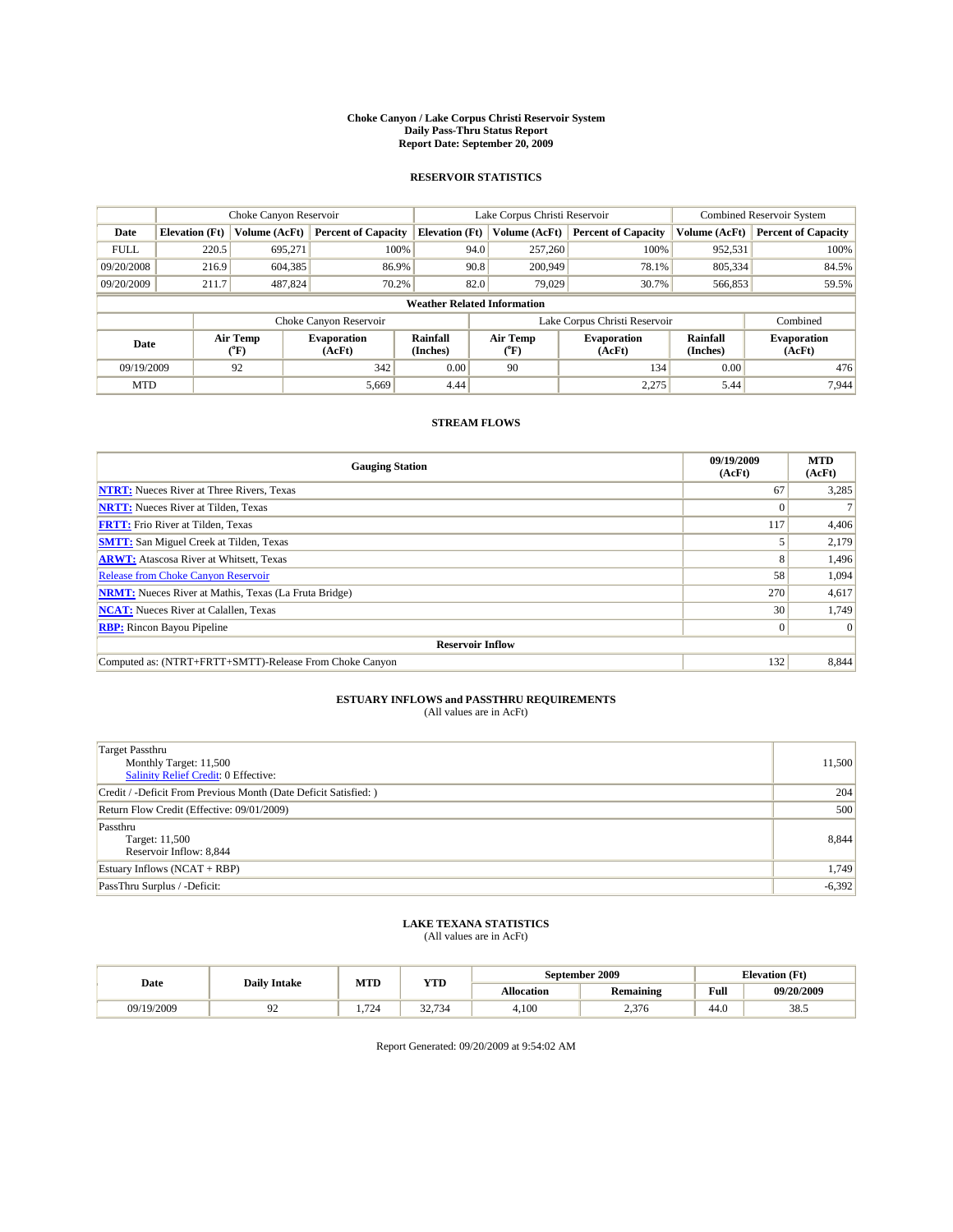#### **Choke Canyon / Lake Corpus Christi Reservoir System Daily Pass-Thru Status Report Report Date: September 21, 2009**

### **RESERVOIR STATISTICS**

|             |                                    | Choke Canyon Reservoir |                            |                       | Lake Corpus Christi Reservoir                    | <b>Combined Reservoir System</b> |                      |                              |  |  |
|-------------|------------------------------------|------------------------|----------------------------|-----------------------|--------------------------------------------------|----------------------------------|----------------------|------------------------------|--|--|
| Date        | <b>Elevation</b> (Ft)              | Volume (AcFt)          | <b>Percent of Capacity</b> | <b>Elevation</b> (Ft) | Volume (AcFt)                                    | <b>Percent of Capacity</b>       | Volume (AcFt)        | <b>Percent of Capacity</b>   |  |  |
| <b>FULL</b> | 220.5                              | 695,271                | 100%                       | 94.0                  | 257,260                                          | 100%                             | 952,531              | 100%                         |  |  |
| 09/21/2008  | 216.8                              | 603,903                | 86.9%                      | 90.8                  | 200,608                                          | 78.0%                            | 804,511              | 84.5%                        |  |  |
| 09/21/2009  | 211.6                              | 486,345                | 70.0%                      | 81.9                  | 78,628                                           | 30.6%                            | 564,973              | 59.3%                        |  |  |
|             | <b>Weather Related Information</b> |                        |                            |                       |                                                  |                                  |                      |                              |  |  |
|             |                                    |                        | Choke Canyon Reservoir     |                       | Lake Corpus Christi Reservoir                    |                                  |                      | Combined                     |  |  |
|             | Air Temp<br>Date<br>(AcFt)<br>(°F) |                        | <b>Evaporation</b>         | Rainfall<br>(Inches)  | Air Temp<br><b>Evaporation</b><br>(AcFt)<br>("F) |                                  | Rainfall<br>(Inches) | <b>Evaporation</b><br>(AcFt) |  |  |
| 09/20/2009  |                                    | 90                     | 183                        | 0.00                  | 91                                               | 210                              | 0.00                 | 393                          |  |  |
| <b>MTD</b>  |                                    |                        | 5,852                      | 4.44                  |                                                  | 2,485                            | 5.44                 | 8,337                        |  |  |

## **STREAM FLOWS**

| <b>Gauging Station</b>                                       | 09/20/2009<br>(AcFt) | <b>MTD</b><br>(AcFt) |  |  |  |  |  |
|--------------------------------------------------------------|----------------------|----------------------|--|--|--|--|--|
| <b>NTRT:</b> Nueces River at Three Rivers, Texas             | 67                   | 3,353                |  |  |  |  |  |
| <b>NRTT:</b> Nueces River at Tilden, Texas                   |                      |                      |  |  |  |  |  |
| <b>FRTT:</b> Frio River at Tilden, Texas                     | 71                   | 4,477                |  |  |  |  |  |
| <b>SMTT:</b> San Miguel Creek at Tilden, Texas               |                      | 2,182                |  |  |  |  |  |
| <b>ARWT:</b> Atascosa River at Whitsett, Texas               |                      | 1,502                |  |  |  |  |  |
| <b>Release from Choke Canyon Reservoir</b>                   | 58                   | 1,151                |  |  |  |  |  |
| <b>NRMT:</b> Nueces River at Mathis, Texas (La Fruta Bridge) | 270                  | 4,887                |  |  |  |  |  |
| <b>NCAT:</b> Nueces River at Calallen, Texas                 | 36                   | 1,784                |  |  |  |  |  |
| <b>RBP:</b> Rincon Bayou Pipeline                            | $\overline{0}$       | $\Omega$             |  |  |  |  |  |
| <b>Reservoir Inflow</b>                                      |                      |                      |  |  |  |  |  |
| Computed as: (NTRT+FRTT+SMTT)-Release From Choke Canyon      | 84                   | 8,928                |  |  |  |  |  |

# **ESTUARY INFLOWS and PASSTHRU REQUIREMENTS**<br>(All values are in AcFt)

| <b>Target Passthru</b><br>Monthly Target: 11,500<br>Salinity Relief Credit: 0 Effective:<br>Credit / -Deficit From Previous Month (Date Deficit Satisfied: ) | 11,500<br>204 |
|--------------------------------------------------------------------------------------------------------------------------------------------------------------|---------------|
|                                                                                                                                                              |               |
|                                                                                                                                                              |               |
|                                                                                                                                                              |               |
|                                                                                                                                                              |               |
| Return Flow Credit (Effective: 09/01/2009)                                                                                                                   | 500           |
| Passthru                                                                                                                                                     |               |
| Target: 11,500                                                                                                                                               | 8,928         |
| Reservoir Inflow: 8,928                                                                                                                                      |               |
| Estuary Inflows (NCAT + RBP)                                                                                                                                 | 1,784         |
| PassThru Surplus / -Deficit:                                                                                                                                 | $-6,440$      |

## **LAKE TEXANA STATISTICS** (All values are in AcFt)

|            | <b>Daily Intake</b> | MTD  | YTD    |                   | September 2009   |                                             | <b>Elevation</b> (Ft) |
|------------|---------------------|------|--------|-------------------|------------------|---------------------------------------------|-----------------------|
| Date       |                     |      |        | <b>Allocation</b> | <b>Remaining</b> | Full<br>the contract of the contract of the | 09/21/2009            |
| 09/20/2009 |                     | .816 | 32,826 | 4.100             | 2.284            | 44.0                                        | 38.5                  |

Report Generated: 09/21/2009 at 8:46:03 AM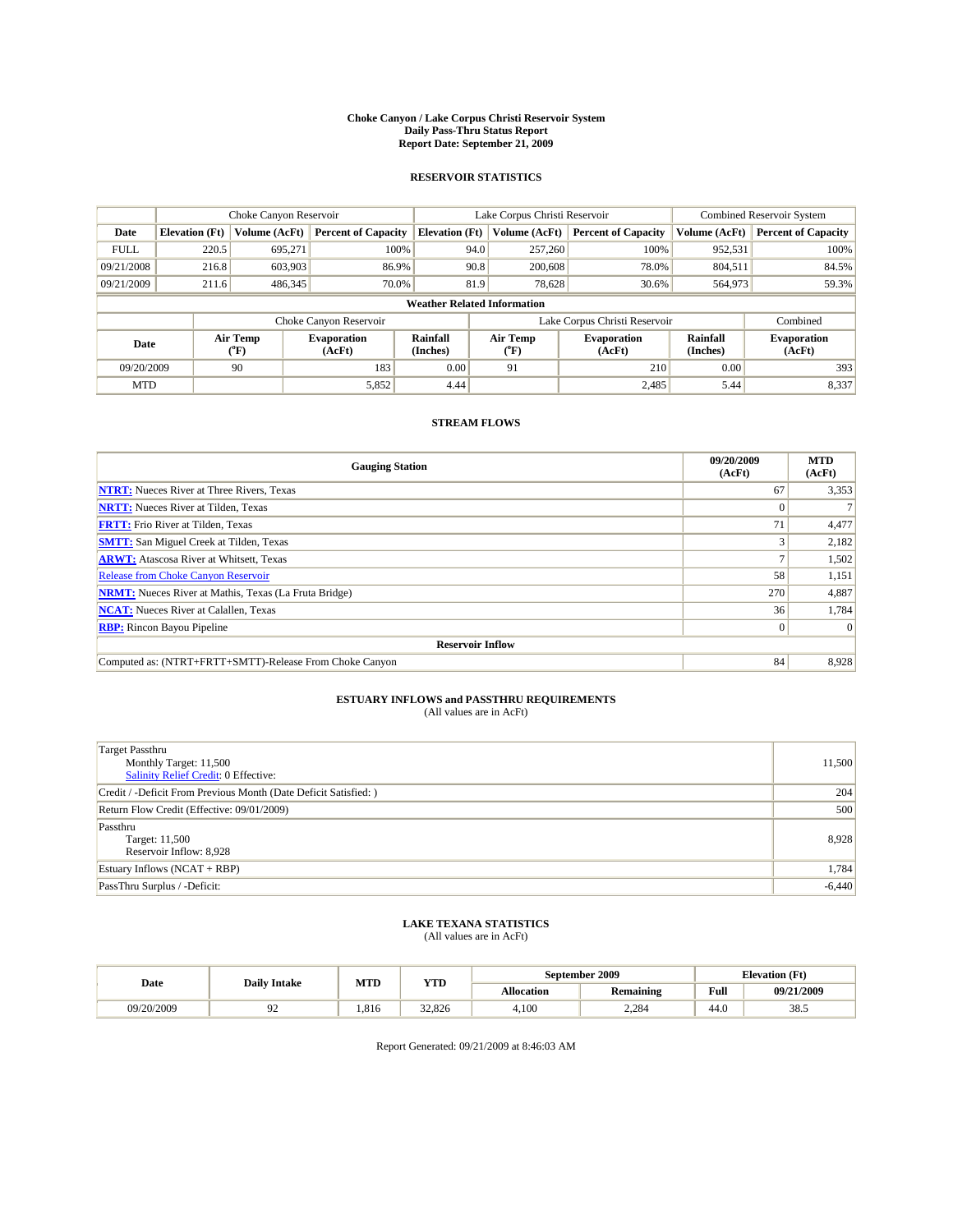#### **Choke Canyon / Lake Corpus Christi Reservoir System Daily Pass-Thru Status Report Report Date: September 22, 2009**

### **RESERVOIR STATISTICS**

|                                    |                          | Choke Canyon Reservoir |                              |                       | Lake Corpus Christi Reservoir | Combined Reservoir System    |                      |                              |  |
|------------------------------------|--------------------------|------------------------|------------------------------|-----------------------|-------------------------------|------------------------------|----------------------|------------------------------|--|
| Date                               | <b>Elevation</b> (Ft)    | Volume (AcFt)          | <b>Percent of Capacity</b>   | <b>Elevation</b> (Ft) | Volume (AcFt)                 | <b>Percent of Capacity</b>   | Volume (AcFt)        | <b>Percent of Capacity</b>   |  |
| <b>FULL</b>                        | 220.5                    | 695,271                | 100%                         |                       | 257,260<br>94.0               | 100%                         | 952,531              | 100%                         |  |
| 09/22/2008                         | 216.8                    | 603,421                | 86.8%                        |                       | 90.8<br>200,437               | 77.9%                        | 803,858              | 84.4%                        |  |
| 09/22/2009                         | 211.6                    | 486,979                | 70.0%                        |                       | 81.9<br>78.329                | 30.4%                        | 565,308              | 59.3%                        |  |
| <b>Weather Related Information</b> |                          |                        |                              |                       |                               |                              |                      |                              |  |
|                                    |                          |                        | Choke Canyon Reservoir       |                       | Lake Corpus Christi Reservoir |                              |                      | Combined                     |  |
|                                    | Air Temp<br>Date<br>(°F) |                        | <b>Evaporation</b><br>(AcFt) | Rainfall<br>(Inches)  | Air Temp<br>("F)              | <b>Evaporation</b><br>(AcFt) | Rainfall<br>(Inches) | <b>Evaporation</b><br>(AcFt) |  |
| 09/21/2009                         |                          | 95                     | 391                          | 0.00                  | 95                            | 174                          | 0.00                 | 565                          |  |
| <b>MTD</b>                         |                          |                        | 6,243                        | 4.44                  |                               | 2,659                        | 5.44                 | 8,902                        |  |

### **STREAM FLOWS**

| <b>Gauging Station</b>                                       | 09/21/2009<br>(AcFt) | <b>MTD</b><br>(AcFt) |  |  |  |  |  |
|--------------------------------------------------------------|----------------------|----------------------|--|--|--|--|--|
| <b>NTRT:</b> Nueces River at Three Rivers, Texas             | 66                   | 3,418                |  |  |  |  |  |
| <b>NRTT:</b> Nueces River at Tilden, Texas                   | $\Omega$             |                      |  |  |  |  |  |
| <b>FRTT:</b> Frio River at Tilden, Texas                     | 46                   | 4,523                |  |  |  |  |  |
| <b>SMTT:</b> San Miguel Creek at Tilden, Texas               |                      | 2,183                |  |  |  |  |  |
| <b>ARWT:</b> Atascosa River at Whitsett, Texas               | <sub>0</sub>         | 1,508                |  |  |  |  |  |
| <b>Release from Choke Canyon Reservoir</b>                   | 58                   | 1,209                |  |  |  |  |  |
| <b>NRMT:</b> Nueces River at Mathis, Texas (La Fruta Bridge) | 268                  | 5,155                |  |  |  |  |  |
| <b>NCAT:</b> Nueces River at Calallen, Texas                 | 50                   | 1,834                |  |  |  |  |  |
| <b>RBP:</b> Rincon Bayou Pipeline                            | $\overline{0}$       | $\Omega$             |  |  |  |  |  |
| <b>Reservoir Inflow</b>                                      |                      |                      |  |  |  |  |  |
| Computed as: (NTRT+FRTT+SMTT)-Release From Choke Canyon      | 55                   | 8,983                |  |  |  |  |  |

# **ESTUARY INFLOWS and PASSTHRU REQUIREMENTS**<br>(All values are in AcFt)

| Target Passthru                                                  |          |
|------------------------------------------------------------------|----------|
| Monthly Target: 11,500                                           | 11,500   |
| Salinity Relief Credit: 0 Effective:                             |          |
| Credit / -Deficit From Previous Month (Date Deficit Satisfied: ) | 204      |
| Return Flow Credit (Effective: 09/01/2009)                       | 500      |
| Passthru                                                         |          |
| Target: 11,500                                                   | 8,983    |
| Reservoir Inflow: 8,983                                          |          |
| Estuary Inflows (NCAT + RBP)                                     | 1,834    |
| PassThru Surplus / -Deficit:                                     | $-6,445$ |

## **LAKE TEXANA STATISTICS** (All values are in AcFt)

|            | <b>Daily Intake</b> | MTD  | YTD    |                   | September 2009   | <b>Elevation</b> (Ft)                       |            |
|------------|---------------------|------|--------|-------------------|------------------|---------------------------------------------|------------|
| Date       |                     |      |        | <b>Allocation</b> | <b>Remaining</b> | Full<br>the contract of the contract of the | 09/22/2009 |
| 09/21/2009 |                     | .908 | 32.918 | 4.100             | 2.192            | 44.0                                        | 38.4       |

Report Generated: 09/22/2009 at 9:03:16 AM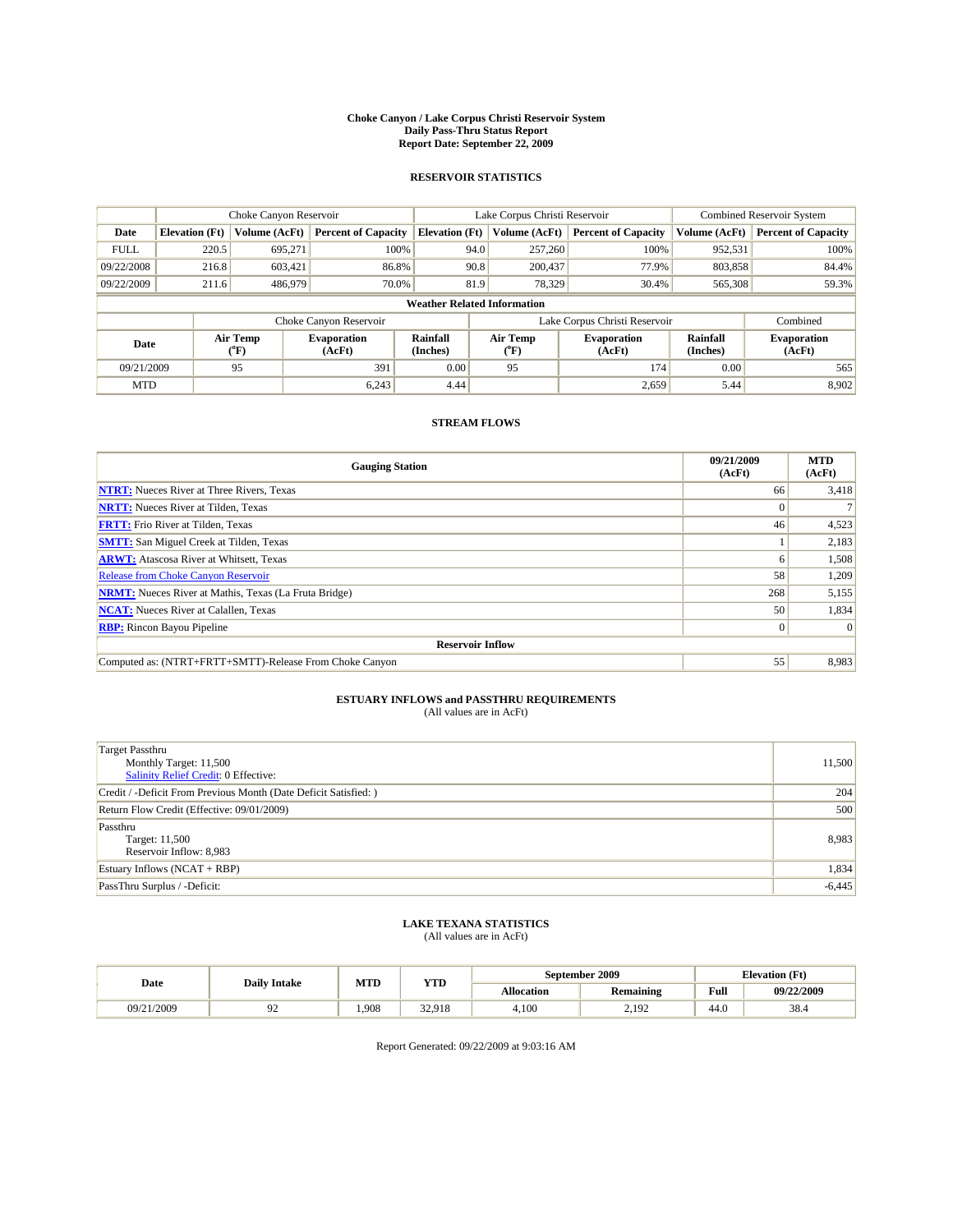#### **Choke Canyon / Lake Corpus Christi Reservoir System Daily Pass-Thru Status Report Report Date: September 23, 2009**

### **RESERVOIR STATISTICS**

|                                    | Choke Canyon Reservoir           |               | Lake Corpus Christi Reservoir |                       |                               |                  | <b>Combined Reservoir System</b> |                      |                              |
|------------------------------------|----------------------------------|---------------|-------------------------------|-----------------------|-------------------------------|------------------|----------------------------------|----------------------|------------------------------|
| Date                               | <b>Elevation</b> (Ft)            | Volume (AcFt) | <b>Percent of Capacity</b>    | <b>Elevation</b> (Ft) |                               | Volume (AcFt)    | <b>Percent of Capacity</b>       | Volume (AcFt)        | <b>Percent of Capacity</b>   |
| <b>FULL</b>                        | 220.5                            | 695.271       | 100%                          |                       | 94.0                          | 257,260          | 100%                             | 952,531              | 100%                         |
| 09/23/2008                         | 216.8                            | 602,939       | 86.7%                         |                       | 90.9                          | 201,631          | 78.4%                            | 804,570              | 84.5%                        |
| 09/23/2009                         | 211.6                            | 486,979       | 70.0%                         |                       | 81.9                          | 78,130           | 30.4%                            | 565,109              | 59.3%                        |
| <b>Weather Related Information</b> |                                  |               |                               |                       |                               |                  |                                  |                      |                              |
|                                    |                                  |               | Choke Canyon Reservoir        |                       | Lake Corpus Christi Reservoir |                  |                                  |                      | Combined                     |
|                                    | Air Temp<br>Date<br>$\rm ^{o}F)$ |               | <b>Evaporation</b><br>(AcFt)  | Rainfall<br>(Inches)  |                               | Air Temp<br>("F) | <b>Evaporation</b><br>(AcFt)     | Rainfall<br>(Inches) | <b>Evaporation</b><br>(AcFt) |
| 09/22/2009                         |                                  | 79            | 244                           | 0.98                  |                               | 83               | <b>110</b>                       | 0.38                 | 354                          |
| <b>MTD</b>                         |                                  |               | 6,487                         | 5.42                  |                               |                  | 2,769                            | 5.82                 | 9,256                        |

### **STREAM FLOWS**

| <b>Gauging Station</b>                                       | 09/22/2009<br>(AcFt) | <b>MTD</b><br>(AcFt) |  |  |  |  |  |
|--------------------------------------------------------------|----------------------|----------------------|--|--|--|--|--|
| <b>NTRT:</b> Nueces River at Three Rivers, Texas             | 67                   | 3,486                |  |  |  |  |  |
| <b>NRTT:</b> Nueces River at Tilden, Texas                   |                      |                      |  |  |  |  |  |
| <b>FRTT:</b> Frio River at Tilden, Texas                     | 32                   | 4,555                |  |  |  |  |  |
| <b>SMTT:</b> San Miguel Creek at Tilden, Texas               |                      | 2,185                |  |  |  |  |  |
| <b>ARWT:</b> Atascosa River at Whitsett, Texas               |                      | 1,515                |  |  |  |  |  |
| <b>Release from Choke Canyon Reservoir</b>                   | 58                   | 1,266                |  |  |  |  |  |
| <b>NRMT:</b> Nueces River at Mathis, Texas (La Fruta Bridge) | 270                  | 5,425                |  |  |  |  |  |
| <b>NCAT:</b> Nueces River at Calallen, Texas                 | 28                   | 1,862                |  |  |  |  |  |
| <b>RBP:</b> Rincon Bayou Pipeline                            | $\overline{0}$       | $\Omega$             |  |  |  |  |  |
| <b>Reservoir Inflow</b>                                      |                      |                      |  |  |  |  |  |
| Computed as: (NTRT+FRTT+SMTT)-Release From Choke Canyon      | 43                   | 9,027                |  |  |  |  |  |

# **ESTUARY INFLOWS and PASSTHRU REQUIREMENTS**<br>(All values are in AcFt)

| <b>Target Passthru</b>                                           |          |
|------------------------------------------------------------------|----------|
| Monthly Target: 11,500                                           | 11,500   |
| Salinity Relief Credit: 0 Effective:                             |          |
| Credit / -Deficit From Previous Month (Date Deficit Satisfied: ) | 204      |
| Return Flow Credit (Effective: 09/01/2009)                       | 500      |
| Passthru                                                         |          |
| Target: 11,500                                                   | 9,027    |
| Reservoir Inflow: 9,027                                          |          |
| Estuary Inflows $(NCAT + RBP)$                                   | 1,862    |
| PassThru Surplus / -Deficit:                                     | $-6,461$ |
|                                                                  |          |

## **LAKE TEXANA STATISTICS** (All values are in AcFt)

| Date       | <b>Daily Intake</b> | MTD   | YTD    |                   | September 2009   | <b>Elevation</b> (Ft) |            |
|------------|---------------------|-------|--------|-------------------|------------------|-----------------------|------------|
|            |                     |       |        | <b>Allocation</b> | <b>Remaining</b> | Full                  | 09/23/2009 |
| 09/22/2009 |                     | 2.000 | 33,010 | 4.100             | 2.100            | 44.0                  | 38.4       |

Report Generated: 09/23/2009 at 8:30:34 AM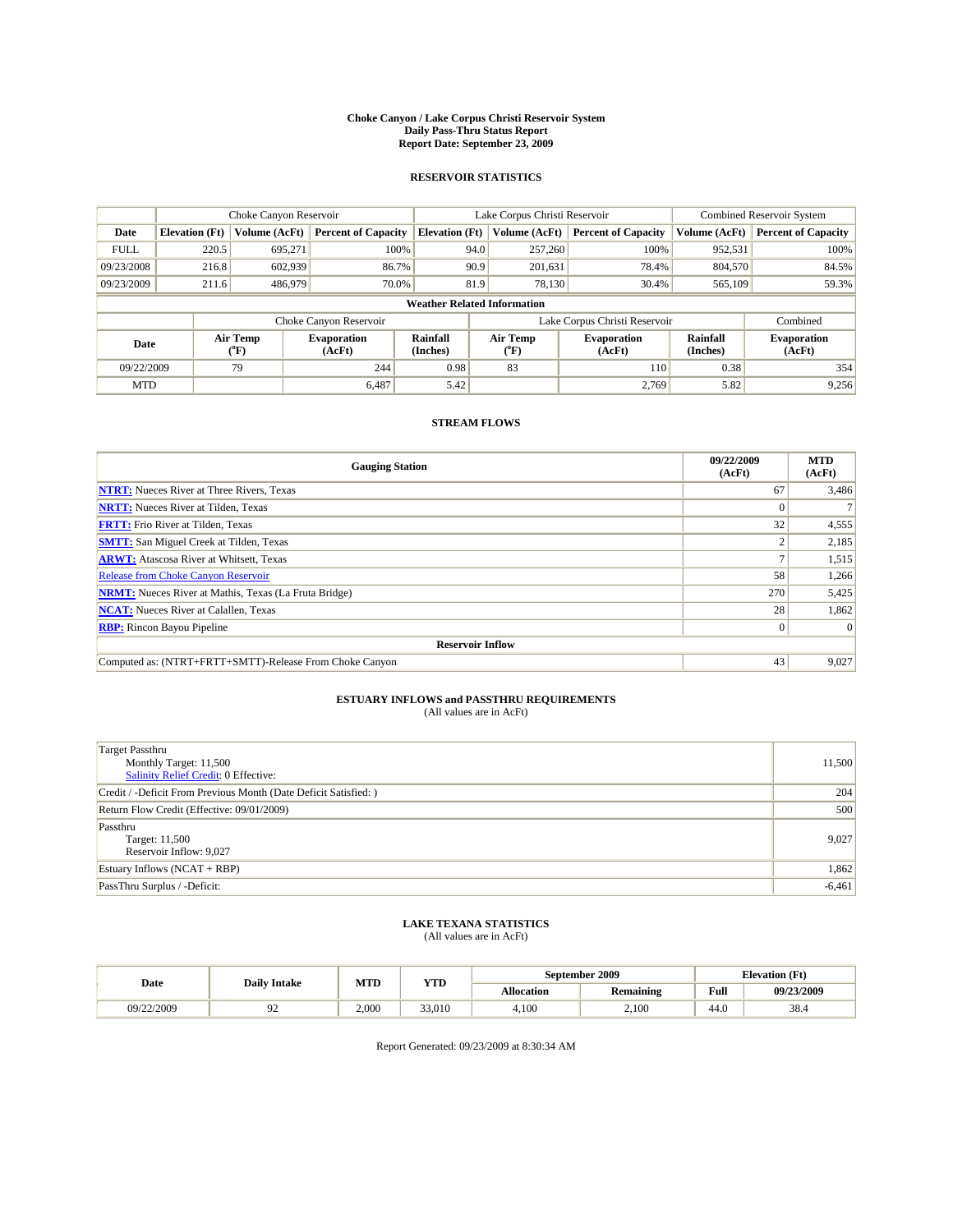#### **Choke Canyon / Lake Corpus Christi Reservoir System Daily Pass-Thru Status Report Report Date: September 24, 2009**

### **RESERVOIR STATISTICS**

|             | Choke Canyon Reservoir             |               | Lake Corpus Christi Reservoir |                       |                                                  |               | Combined Reservoir System  |                      |                              |  |
|-------------|------------------------------------|---------------|-------------------------------|-----------------------|--------------------------------------------------|---------------|----------------------------|----------------------|------------------------------|--|
| Date        | <b>Elevation</b> (Ft)              | Volume (AcFt) | <b>Percent of Capacity</b>    | <b>Elevation (Ft)</b> |                                                  | Volume (AcFt) | <b>Percent of Capacity</b> | Volume (AcFt)        | <b>Percent of Capacity</b>   |  |
| <b>FULL</b> | 220.5                              | 695,271       | 100%                          |                       | 94.0                                             | 257,260       | 100%                       | 952,531              | 100%                         |  |
| 09/24/2008  | 216.8                              | 602,457       | 86.7%                         |                       | 90.9                                             | 202,826       | 78.8%                      | 805,283              | 84.5%                        |  |
| 09/24/2009  | 211.6                              | 486,134       | 69.9%                         |                       | 81.7                                             | 76,745        | 29.8%                      | 562,879              | 59.1%                        |  |
|             | <b>Weather Related Information</b> |               |                               |                       |                                                  |               |                            |                      |                              |  |
|             |                                    |               | Choke Canyon Reservoir        |                       | Lake Corpus Christi Reservoir                    |               |                            |                      | Combined                     |  |
|             | Air Temp<br>Date<br>(°F)           |               | <b>Evaporation</b><br>(AcFt)  | Rainfall<br>(Inches)  | Air Temp<br><b>Evaporation</b><br>(AcFt)<br>("F) |               |                            | Rainfall<br>(Inches) | <b>Evaporation</b><br>(AcFt) |  |
| 09/23/2009  |                                    | 69            | 122                           | 0.42                  | 68                                               |               | 6                          | 0.23                 | 128                          |  |
| <b>MTD</b>  |                                    |               | 6.609                         | 5.84                  |                                                  |               | 2,775                      | 6.05                 | 9,384                        |  |

## **STREAM FLOWS**

| <b>Gauging Station</b>                                       | 09/23/2009<br>(AcFt) | <b>MTD</b><br>(AcFt) |
|--------------------------------------------------------------|----------------------|----------------------|
| <b>NTRT:</b> Nueces River at Three Rivers, Texas             | 79                   | 3,565                |
| <b>NRTT:</b> Nueces River at Tilden, Texas                   | $\Omega$             |                      |
| <b>FRTT:</b> Frio River at Tilden, Texas                     | 22                   | 4,576                |
| <b>SMTT:</b> San Miguel Creek at Tilden, Texas               |                      | 2,185                |
| <b>ARWT:</b> Atascosa River at Whitsett, Texas               | 8                    | 1,523                |
| <b>Release from Choke Canyon Reservoir</b>                   | 58                   | 1,324                |
| <b>NRMT:</b> Nueces River at Mathis, Texas (La Fruta Bridge) | 270                  | 5,695                |
| <b>NCAT:</b> Nueces River at Calallen, Texas                 | 44                   | 1,905                |
| <b>RBP:</b> Rincon Bayou Pipeline                            | $\overline{0}$       | $\Omega$             |
| <b>Reservoir Inflow</b>                                      |                      |                      |
| Computed as: (NTRT+FRTT+SMTT)-Release From Choke Canyon      | 44                   | 9,071                |

# **ESTUARY INFLOWS and PASSTHRU REQUIREMENTS**<br>(All values are in AcFt)

| <b>Target Passthru</b>                                           |          |
|------------------------------------------------------------------|----------|
| Monthly Target: 11,500                                           | 11,500   |
| Salinity Relief Credit: 0 Effective:                             |          |
| Credit / -Deficit From Previous Month (Date Deficit Satisfied: ) | 204      |
| Return Flow Credit (Effective: 09/01/2009)                       | 500      |
| Passthru                                                         |          |
| Target: 11,500                                                   | 9,071    |
| Reservoir Inflow: 9,071                                          |          |
| Estuary Inflows $(NCAT + RBP)$                                   | 1,905    |
| PassThru Surplus / -Deficit:                                     | $-6,461$ |
|                                                                  |          |

## **LAKE TEXANA STATISTICS** (All values are in AcFt)

| Date       | <b>Daily Intake</b> | MTD   | YTD    |            | September 2009   | <b>Elevation</b> (Ft) |            |
|------------|---------------------|-------|--------|------------|------------------|-----------------------|------------|
|            |                     |       |        | Allocation | <b>Remaining</b> | Full                  | 09/24/2009 |
| 09/23/2009 |                     | 2.092 | 33.102 | 4.100      | 2.008            | 44.0                  | 38.5       |

Report Generated: 09/24/2009 at 9:10:37 AM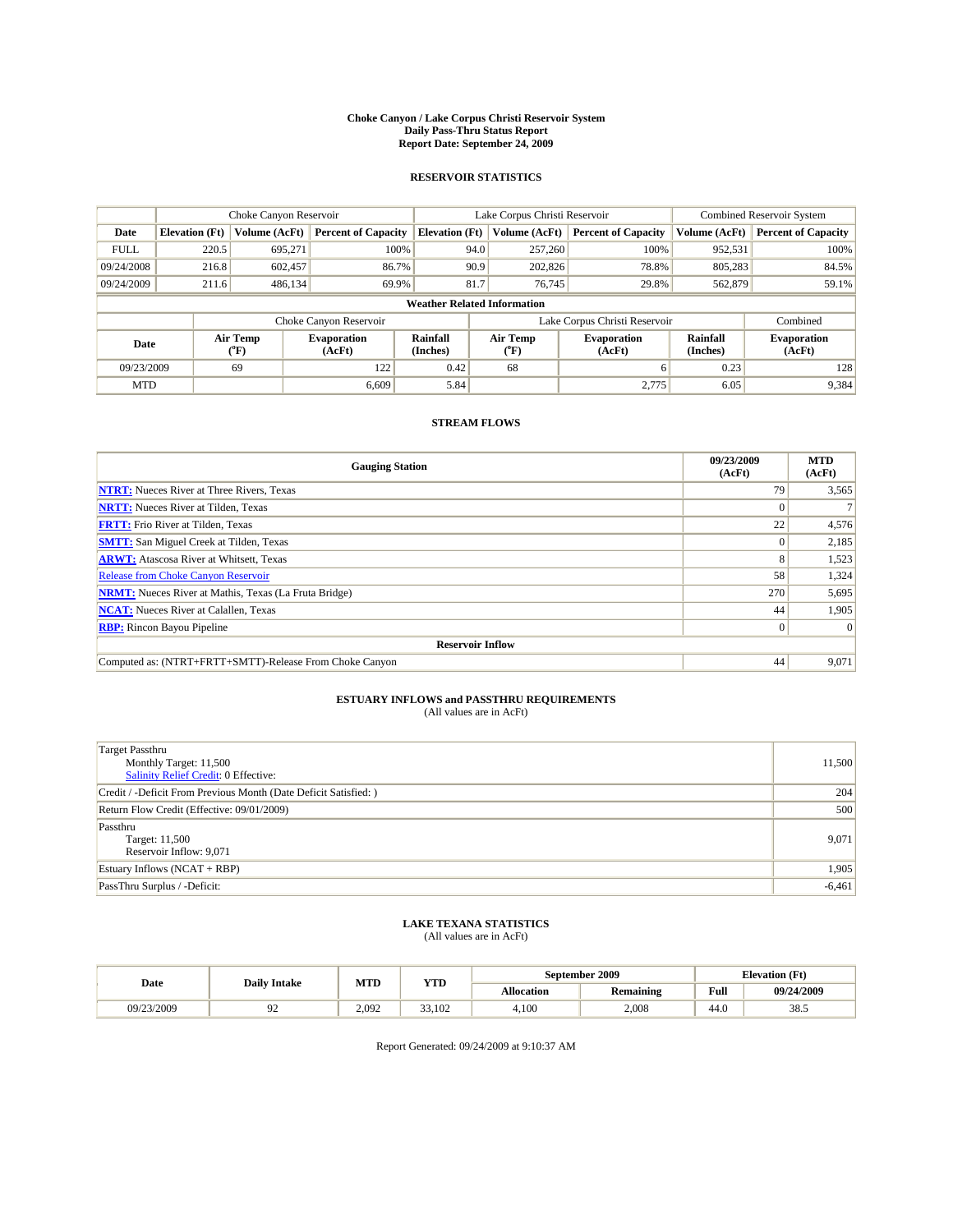#### **Choke Canyon / Lake Corpus Christi Reservoir System Daily Pass-Thru Status Report Report Date: September 25, 2009**

### **RESERVOIR STATISTICS**

|             |                                    | Choke Canyon Reservoir |                              |                       | Lake Corpus Christi Reservoir                    | Combined Reservoir System  |                      |                              |  |  |
|-------------|------------------------------------|------------------------|------------------------------|-----------------------|--------------------------------------------------|----------------------------|----------------------|------------------------------|--|--|
| Date        | <b>Elevation</b> (Ft)              | Volume (AcFt)          | <b>Percent of Capacity</b>   | <b>Elevation (Ft)</b> | Volume (AcFt)                                    | <b>Percent of Capacity</b> | Volume (AcFt)        | <b>Percent of Capacity</b>   |  |  |
| <b>FULL</b> | 220.5                              | 695,271                | 100%                         | 94.0                  | 257,260                                          | 100%                       | 952,531              | 100%                         |  |  |
| 09/25/2008  | 216.8                              | 601,975                | 86.6%                        | 90.9                  | 202,997                                          | 78.9%                      | 804,972              | 84.5%                        |  |  |
| 09/25/2009  | 211.6                              | 485,507                | 69.8%                        | 81.9                  | 77,931                                           | 30.3%                      | 563,438              | 59.2%                        |  |  |
|             | <b>Weather Related Information</b> |                        |                              |                       |                                                  |                            |                      |                              |  |  |
|             |                                    |                        | Choke Canyon Reservoir       |                       | Lake Corpus Christi Reservoir                    |                            |                      | Combined                     |  |  |
|             | Air Temp<br>Date<br>(°F)           |                        | <b>Evaporation</b><br>(AcFt) | Rainfall<br>(Inches)  | Air Temp<br><b>Evaporation</b><br>(AcFt)<br>("F) |                            | Rainfall<br>(Inches) | <b>Evaporation</b><br>(AcFt) |  |  |
| 09/24/2009  |                                    | 65                     | 73                           | 0.03                  | 69                                               | 46                         | 0.01                 | 119                          |  |  |
| <b>MTD</b>  |                                    |                        | 6.682                        | 5.87                  |                                                  | 2,821                      | 6.06                 | 9,503                        |  |  |

### **STREAM FLOWS**

| <b>Gauging Station</b>                                       | 09/24/2009<br>(AcFt) | <b>MTD</b><br>(AcFt) |  |  |  |  |  |
|--------------------------------------------------------------|----------------------|----------------------|--|--|--|--|--|
| <b>NTRT:</b> Nueces River at Three Rivers, Texas             | 145                  | 3,710                |  |  |  |  |  |
| <b>NRTT:</b> Nueces River at Tilden, Texas                   | $\Omega$             |                      |  |  |  |  |  |
| <b>FRTT:</b> Frio River at Tilden, Texas                     | 15 <sup>1</sup>      | 4,592                |  |  |  |  |  |
| <b>SMTT:</b> San Miguel Creek at Tilden, Texas               | $\Omega$             | 2,185                |  |  |  |  |  |
| <b>ARWT:</b> Atascosa River at Whitsett, Texas               | 12                   | 1,534                |  |  |  |  |  |
| <b>Release from Choke Canyon Reservoir</b>                   | 58                   | 1,382                |  |  |  |  |  |
| <b>NRMT:</b> Nueces River at Mathis, Texas (La Fruta Bridge) | 270                  | 5,965                |  |  |  |  |  |
| <b>NCAT:</b> Nueces River at Calallen, Texas                 | 75                   | 1,981                |  |  |  |  |  |
| <b>RBP:</b> Rincon Bayou Pipeline                            | $\overline{0}$       | $\Omega$             |  |  |  |  |  |
| <b>Reservoir Inflow</b>                                      |                      |                      |  |  |  |  |  |
| Computed as: (NTRT+FRTT+SMTT)-Release From Choke Canyon      | 103                  | 9,174                |  |  |  |  |  |

# **ESTUARY INFLOWS and PASSTHRU REQUIREMENTS**<br>(All values are in AcFt)

| <b>Target Passthru</b>                                           |          |
|------------------------------------------------------------------|----------|
| Monthly Target: 11,500                                           | 11,500   |
| <b>Salinity Relief Credit: 0 Effective:</b>                      |          |
| Credit / -Deficit From Previous Month (Date Deficit Satisfied: ) | 204      |
| Return Flow Credit (Effective: 09/01/2009)                       | 500      |
| Passthru                                                         |          |
| Target: 11,500                                                   | 9,174    |
| Reservoir Inflow: 9,174                                          |          |
| Estuary Inflows $(NCAT + RBP)$                                   | 1,981    |
| PassThru Surplus / -Deficit:                                     | $-6,489$ |

## **LAKE TEXANA STATISTICS** (All values are in AcFt)

| Date       |                     | MTD   | YTD          |                   | September 2009 | <b>Elevation</b> (Ft) |            |
|------------|---------------------|-------|--------------|-------------------|----------------|-----------------------|------------|
|            | <b>Daily Intake</b> |       |              | <b>Allocation</b> | Remaining      | Full                  | 09/25/2009 |
| 09/24/2009 |                     | 2.184 | 33<br>33,194 | 4.100             | .916           | 44.0                  | 38.6       |

Report Generated: 09/25/2009 at 8:40:11 AM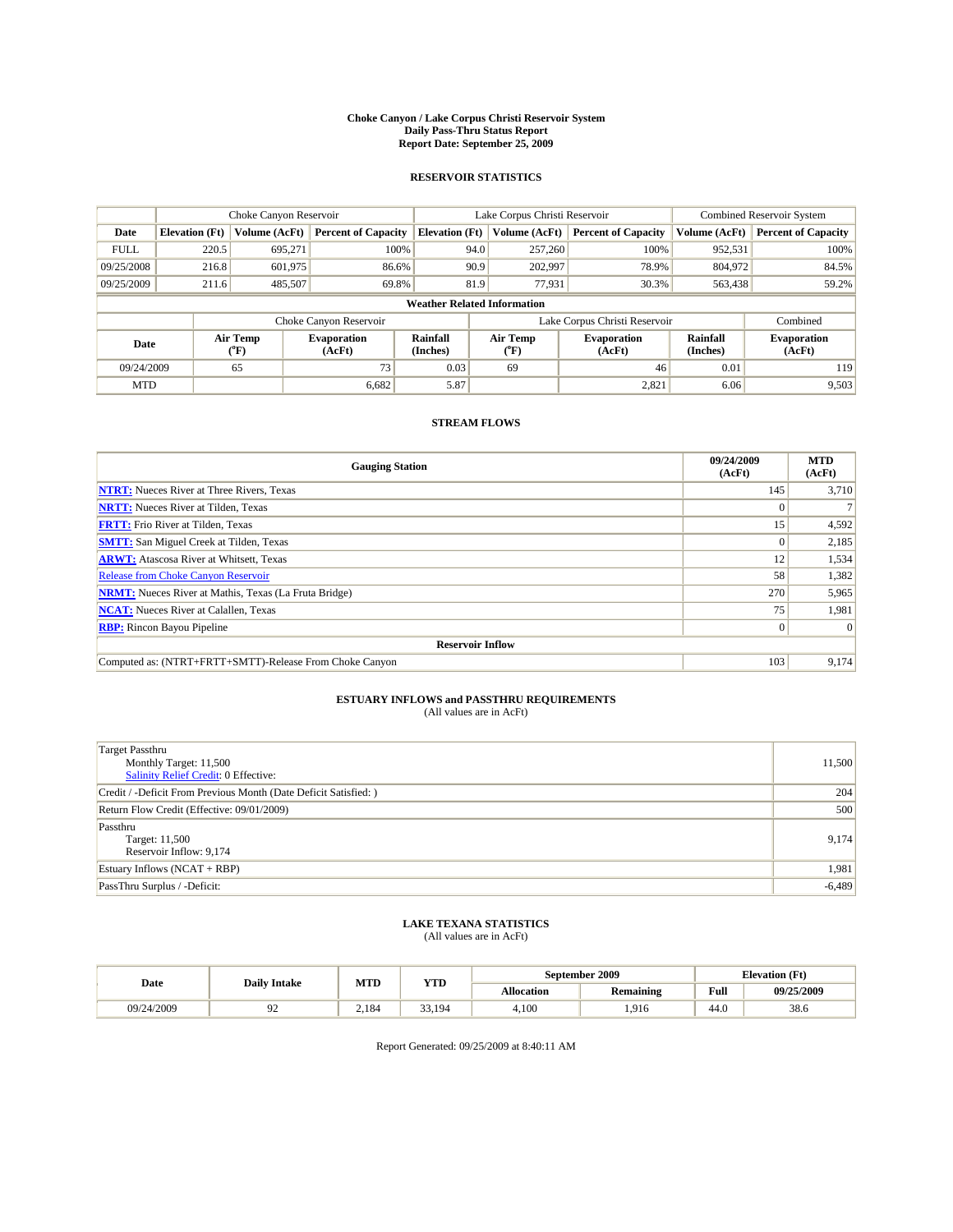#### **Choke Canyon / Lake Corpus Christi Reservoir System Daily Pass-Thru Status Report Report Date: September 26, 2009**

### **RESERVOIR STATISTICS**

|             | Choke Canyon Reservoir                                   |               | Lake Corpus Christi Reservoir |                       |                                                  |               | Combined Reservoir System  |                              |                            |  |
|-------------|----------------------------------------------------------|---------------|-------------------------------|-----------------------|--------------------------------------------------|---------------|----------------------------|------------------------------|----------------------------|--|
| Date        | <b>Elevation</b> (Ft)                                    | Volume (AcFt) | <b>Percent of Capacity</b>    | <b>Elevation (Ft)</b> |                                                  | Volume (AcFt) | <b>Percent of Capacity</b> | Volume (AcFt)                | <b>Percent of Capacity</b> |  |
| <b>FULL</b> | 220.5                                                    | 695,271       | 100%                          |                       | 94.0                                             | 257,260       | 100%                       | 952,531                      | 100%                       |  |
| 09/26/2008  | 216.8                                                    | 601.734       | 86.5%                         |                       | 90.9                                             | 202,484       | 78.7%                      | 804,218                      | 84.4%                      |  |
| 09/26/2009  | 211.6                                                    | 486,768       | 70.0%                         |                       | 81.8                                             | 77.139        | 30.0%                      | 563,907                      | 59.2%                      |  |
|             | <b>Weather Related Information</b>                       |               |                               |                       |                                                  |               |                            |                              |                            |  |
|             |                                                          |               | Choke Canyon Reservoir        |                       | Lake Corpus Christi Reservoir                    |               |                            |                              | Combined                   |  |
|             | Air Temp<br><b>Evaporation</b><br>Date<br>(AcFt)<br>(°F) |               | Rainfall<br>(Inches)          |                       | Air Temp<br><b>Evaporation</b><br>(AcFt)<br>("F) |               | Rainfall<br>(Inches)       | <b>Evaporation</b><br>(AcFt) |                            |  |
| 09/25/2009  |                                                          | 84            | 159                           | 0.00                  |                                                  | 83            | 86                         | 0.00                         | 245                        |  |
| <b>MTD</b>  |                                                          |               | 6,841                         | 5.87                  |                                                  |               | 2,907                      | 6.06                         | 9,748                      |  |

### **STREAM FLOWS**

| <b>Gauging Station</b>                                       | 09/25/2009<br>(AcFt) | <b>MTD</b><br>(AcFt) |  |  |  |  |  |
|--------------------------------------------------------------|----------------------|----------------------|--|--|--|--|--|
| <b>NTRT:</b> Nueces River at Three Rivers, Texas             | 91                   | 3,801                |  |  |  |  |  |
| <b>NRTT:</b> Nueces River at Tilden, Texas                   | $\Omega$             |                      |  |  |  |  |  |
| <b>FRTT:</b> Frio River at Tilden, Texas                     | 11                   | 4,603                |  |  |  |  |  |
| <b>SMTT:</b> San Miguel Creek at Tilden, Texas               | $\theta$             | 2,185                |  |  |  |  |  |
| <b>ARWT:</b> Atascosa River at Whitsett, Texas               | 26                   | 1,560                |  |  |  |  |  |
| <b>Release from Choke Canyon Reservoir</b>                   | 58                   | 1,439                |  |  |  |  |  |
| <b>NRMT:</b> Nueces River at Mathis, Texas (La Fruta Bridge) | 570                  | 6,535                |  |  |  |  |  |
| <b>NCAT:</b> Nueces River at Calallen, Texas                 | 75                   | 2,056                |  |  |  |  |  |
| <b>RBP:</b> Rincon Bayou Pipeline                            | $\overline{0}$       | $\Omega$             |  |  |  |  |  |
| <b>Reservoir Inflow</b>                                      |                      |                      |  |  |  |  |  |
| Computed as: (NTRT+FRTT+SMTT)-Release From Choke Canyon      | 45                   | 9,218                |  |  |  |  |  |

# **ESTUARY INFLOWS and PASSTHRU REQUIREMENTS**<br>(All values are in AcFt)

| <b>Target Passthru</b><br>Monthly Target: 11,500<br><b>Salinity Relief Credit: 0 Effective:</b> | 11,500   |
|-------------------------------------------------------------------------------------------------|----------|
| Credit / -Deficit From Previous Month (Date Deficit Satisfied: )                                | 204      |
| Return Flow Credit (Effective: 09/01/2009)                                                      | 500      |
| Passthru<br>Target: 11,500<br>Reservoir Inflow: 9,218                                           | 9,218    |
| Estuary Inflows $(NCAT + RBP)$                                                                  | 2,056    |
| PassThru Surplus / -Deficit:                                                                    | $-6,458$ |

## **LAKE TEXANA STATISTICS** (All values are in AcFt)

|            | <b>Daily Intake</b> | MTD                | YTD    |            | September 2009   | <b>Elevation</b> (Ft)                       |            |
|------------|---------------------|--------------------|--------|------------|------------------|---------------------------------------------|------------|
| Date       |                     |                    |        | Allocation | <b>Remaining</b> | Full<br>the contract of the contract of the | 09/26/2009 |
| 09/25/2009 | ╯                   | $\sim$<br><u>.</u> | 33.287 | 4.100      | .823             | 44.0                                        | 20<br>38.J |

Report Generated: 09/26/2009 at 8:16:12 AM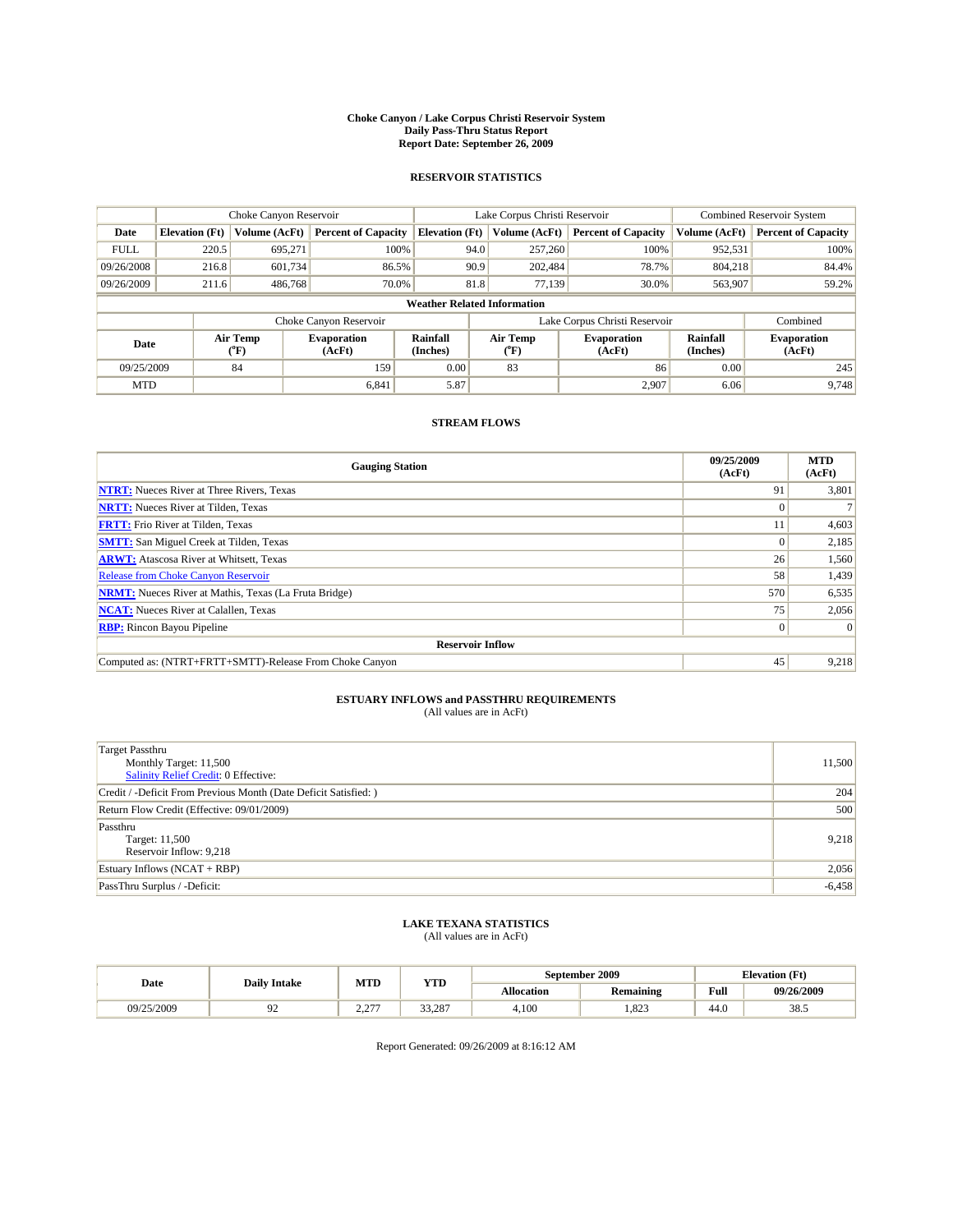#### **Choke Canyon / Lake Corpus Christi Reservoir System Daily Pass-Thru Status Report Report Date: September 27, 2009**

### **RESERVOIR STATISTICS**

|             |                       | Choke Canyon Reservoir |                              |                                    | Lake Corpus Christi Reservoir | <b>Combined Reservoir System</b> |                      |                              |
|-------------|-----------------------|------------------------|------------------------------|------------------------------------|-------------------------------|----------------------------------|----------------------|------------------------------|
| Date        | <b>Elevation</b> (Ft) | Volume (AcFt)          | <b>Percent of Capacity</b>   | <b>Elevation</b> (Ft)              | Volume (AcFt)                 | <b>Percent of Capacity</b>       | Volume (AcFt)        | <b>Percent of Capacity</b>   |
| <b>FULL</b> | 220.5                 | 695.271                | 100%                         | 94.0                               | 257,260                       | 100%                             | 952,531              | 100%                         |
| 09/27/2008  | 216.7                 | 601,010                | 86.4%                        | 90.9                               | 201,631                       | 78.4%                            | 802,641              | 84.3%                        |
| 09/27/2009  | 211.6                 | 486,345                | 70.0%                        | 81.7                               | 76,353                        | 29.7%                            | 562,698              | 59.1%                        |
|             |                       |                        |                              | <b>Weather Related Information</b> |                               |                                  |                      |                              |
|             |                       |                        | Choke Canyon Reservoir       |                                    | Lake Corpus Christi Reservoir |                                  |                      | Combined                     |
| Date        |                       | Air Temp<br>(°F)       | <b>Evaporation</b><br>(AcFt) | Rainfall<br>(Inches)               | Air Temp<br>("F)              | <b>Evaporation</b><br>(AcFt)     | Rainfall<br>(Inches) | <b>Evaporation</b><br>(AcFt) |
| 09/26/2009  |                       | 89                     | 244                          | 0.00                               | 88                            | 97                               | 0.00                 | 341                          |
| <b>MTD</b>  |                       |                        | 7.085                        | 5.87                               |                               | 3.004                            | 6.06                 | 10.089                       |

## **STREAM FLOWS**

| <b>Gauging Station</b>                                       | 09/26/2009<br>(AcFt) | <b>MTD</b><br>(AcFt) |  |  |  |  |
|--------------------------------------------------------------|----------------------|----------------------|--|--|--|--|
| <b>NTRT:</b> Nueces River at Three Rivers, Texas             | 85                   | 3,887                |  |  |  |  |
| <b>NRTT:</b> Nueces River at Tilden, Texas                   | $\Omega$             |                      |  |  |  |  |
| <b>FRTT:</b> Frio River at Tilden, Texas                     | 8                    | 4,611                |  |  |  |  |
| <b>SMTT:</b> San Miguel Creek at Tilden, Texas               | $\Omega$             | 2,185                |  |  |  |  |
| <b>ARWT:</b> Atascosa River at Whitsett, Texas               | 16 <sup>1</sup>      | 1,576                |  |  |  |  |
| <b>Release from Choke Canyon Reservoir</b>                   | 58                   | 1,497                |  |  |  |  |
| <b>NRMT:</b> Nueces River at Mathis, Texas (La Fruta Bridge) | 923                  | 7,458                |  |  |  |  |
| <b>NCAT:</b> Nueces River at Calallen, Texas                 | 242                  | 2,298                |  |  |  |  |
| <b>RBP:</b> Rincon Bayou Pipeline                            | $\vert 0 \vert$      | $\Omega$             |  |  |  |  |
| <b>Reservoir Inflow</b>                                      |                      |                      |  |  |  |  |
| Computed as: (NTRT+FRTT+SMTT)-Release From Choke Canyon      | 36                   | 9,254                |  |  |  |  |

# **ESTUARY INFLOWS and PASSTHRU REQUIREMENTS**<br>(All values are in AcFt)

| <b>Target Passthru</b><br>Monthly Target: 11,500<br>Salinity Relief Credit: 0 Effective: | 11,500   |
|------------------------------------------------------------------------------------------|----------|
| Credit / -Deficit From Previous Month (Date Deficit Satisfied: )                         | 204      |
| Return Flow Credit (Effective: 09/01/2009)                                               | 500      |
| Passthru<br>Target: 11,500<br>Reservoir Inflow: 9,254                                    | 9.254    |
| Estuary Inflows (NCAT + RBP)                                                             | 2,298    |
| PassThru Surplus / -Deficit:                                                             | $-6,252$ |

# **LAKE TEXANA STATISTICS** (All values are in AcFt)

|            | <b>Daily Intake</b> | MTD   | YTD    |            | September 2009   | <b>Elevation</b> (Ft) |            |
|------------|---------------------|-------|--------|------------|------------------|-----------------------|------------|
| Date       |                     |       |        | Allocation | <b>Remaining</b> | Full<br>$\sim$ $\sim$ | 09/27/2009 |
| 09/26/2009 |                     | 2.369 | 33 370 | 4.100      | 721<br>1.1.1     | 44.0                  | 20<br>38.J |

Report Generated: 09/27/2009 at 8:25:46 AM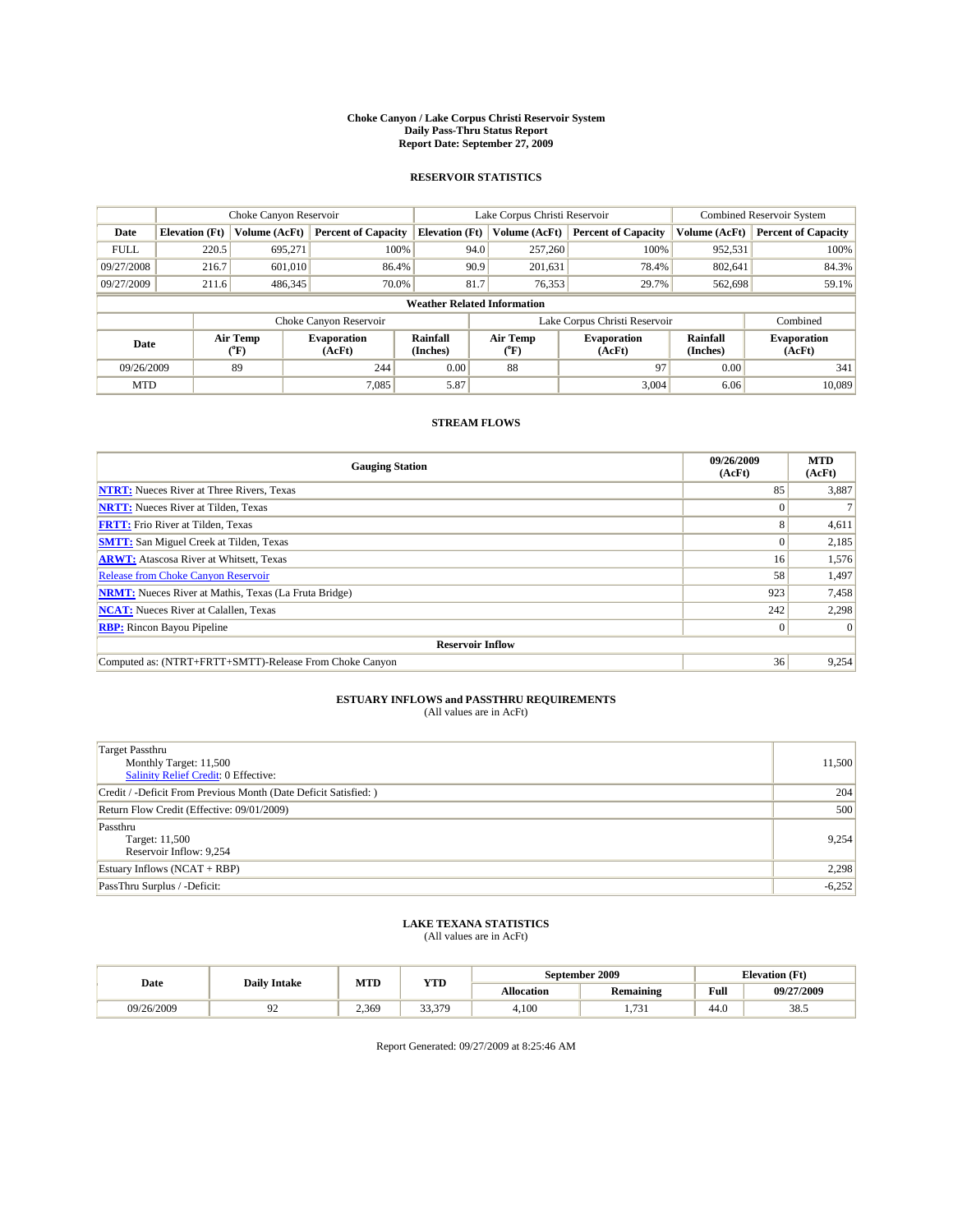#### **Choke Canyon / Lake Corpus Christi Reservoir System Daily Pass-Thru Status Report Report Date: September 28, 2009**

### **RESERVOIR STATISTICS**

|                          |                                    | Choke Canyon Reservoir |                              |                             | Lake Corpus Christi Reservoir | <b>Combined Reservoir System</b> |                      |                              |  |  |
|--------------------------|------------------------------------|------------------------|------------------------------|-----------------------------|-------------------------------|----------------------------------|----------------------|------------------------------|--|--|
| Date                     | <b>Elevation</b> (Ft)              | Volume (AcFt)          | <b>Percent of Capacity</b>   | <b>Elevation</b> (Ft)       | Volume (AcFt)                 | <b>Percent of Capacity</b>       | Volume (AcFt)        | <b>Percent of Capacity</b>   |  |  |
| <b>FULL</b>              | 220.5                              | 695,271                | 100%                         |                             | 257,260<br>94.0               | 100%                             | 952,531              | 100%                         |  |  |
| 09/28/2008               | 216.7                              | 600,528                | 86.4%                        |                             | 90.8<br>200,949               | 78.1%                            | 801,477              | 84.1%                        |  |  |
| 09/28/2009               | 211.5                              | 484,881                | 69.7%                        |                             | 81.6<br>75,282                | 29.3%                            | 560,163              | 58.8%                        |  |  |
|                          | <b>Weather Related Information</b> |                        |                              |                             |                               |                                  |                      |                              |  |  |
|                          |                                    |                        | Choke Canyon Reservoir       |                             | Lake Corpus Christi Reservoir |                                  |                      | Combined                     |  |  |
| Air Temp<br>Date<br>(°F) |                                    |                        | <b>Evaporation</b><br>(AcFt) | <b>Rainfall</b><br>(Inches) | Air Temp<br>(°F)              | <b>Evaporation</b><br>(AcFt)     | Rainfall<br>(Inches) | <b>Evaporation</b><br>(AcFt) |  |  |
| 09/27/2009               |                                    | 92                     | 293                          | 0.00                        | 93                            | 113                              | 0.00                 | 406                          |  |  |
| <b>MTD</b>               |                                    |                        | 7.378                        | 5.87                        |                               | 3,117                            | 6.06                 | 10.495                       |  |  |

### **STREAM FLOWS**

| <b>Gauging Station</b>                                       | 09/27/2009<br>(AcFt) | <b>MTD</b><br>(AcFt) |  |  |  |  |
|--------------------------------------------------------------|----------------------|----------------------|--|--|--|--|
| <b>NTRT:</b> Nueces River at Three Rivers, Texas             | 75                   | 3,962                |  |  |  |  |
| <b>NRTT:</b> Nueces River at Tilden, Texas                   |                      |                      |  |  |  |  |
| <b>FRTT:</b> Frio River at Tilden, Texas                     |                      | 4,617                |  |  |  |  |
| <b>SMTT:</b> San Miguel Creek at Tilden, Texas               |                      | 2,185                |  |  |  |  |
| <b>ARWT:</b> Atascosa River at Whitsett, Texas               | 12                   | 1,588                |  |  |  |  |
| <b>Release from Choke Canyon Reservoir</b>                   | 58                   | 1,554                |  |  |  |  |
| <b>NRMT:</b> Nueces River at Mathis, Texas (La Fruta Bridge) | 925                  | 8,383                |  |  |  |  |
| <b>NCAT:</b> Nueces River at Calallen, Texas                 | 592                  | 2,890                |  |  |  |  |
| <b>RBP:</b> Rincon Bayou Pipeline                            | $\vert 0 \vert$      | $\Omega$             |  |  |  |  |
| <b>Reservoir Inflow</b>                                      |                      |                      |  |  |  |  |
| Computed as: (NTRT+FRTT+SMTT)-Release From Choke Canyon      | 25                   | 9,279                |  |  |  |  |

# **ESTUARY INFLOWS and PASSTHRU REQUIREMENTS**<br>(All values are in AcFt)

| <b>Target Passthru</b><br>Monthly Target: 11,500<br>Salinity Relief Credit: 0 Effective: | 11,500   |
|------------------------------------------------------------------------------------------|----------|
| Credit / -Deficit From Previous Month (Date Deficit Satisfied: )                         | 204      |
| Return Flow Credit (Effective: 09/01/2009)                                               | 500      |
| Passthru<br>Target: 11,500<br>Reservoir Inflow: 9,279                                    | 9,279    |
| Estuary Inflows $(NCAT + RBP)$                                                           | 2,890    |
| PassThru Surplus / -Deficit:                                                             | $-5,685$ |

# **LAKE TEXANA STATISTICS** (All values are in AcFt)

|            | <b>Daily Intake</b> | MTD   | YTD                    |                   | September 2009   | <b>Elevation</b> (Ft)                       |                |
|------------|---------------------|-------|------------------------|-------------------|------------------|---------------------------------------------|----------------|
| Date       |                     |       |                        | <b>Allocation</b> | <b>Remaining</b> | Full<br>the contract of the contract of the | 09/28/2009     |
| 09/27/2009 | ╯                   | 2.461 | 33.<br>$A \rightarrow$ | 4.100             | .639             | 44.0                                        | $20 -$<br>38.J |

Report Generated: 09/28/2009 at 9:17:13 AM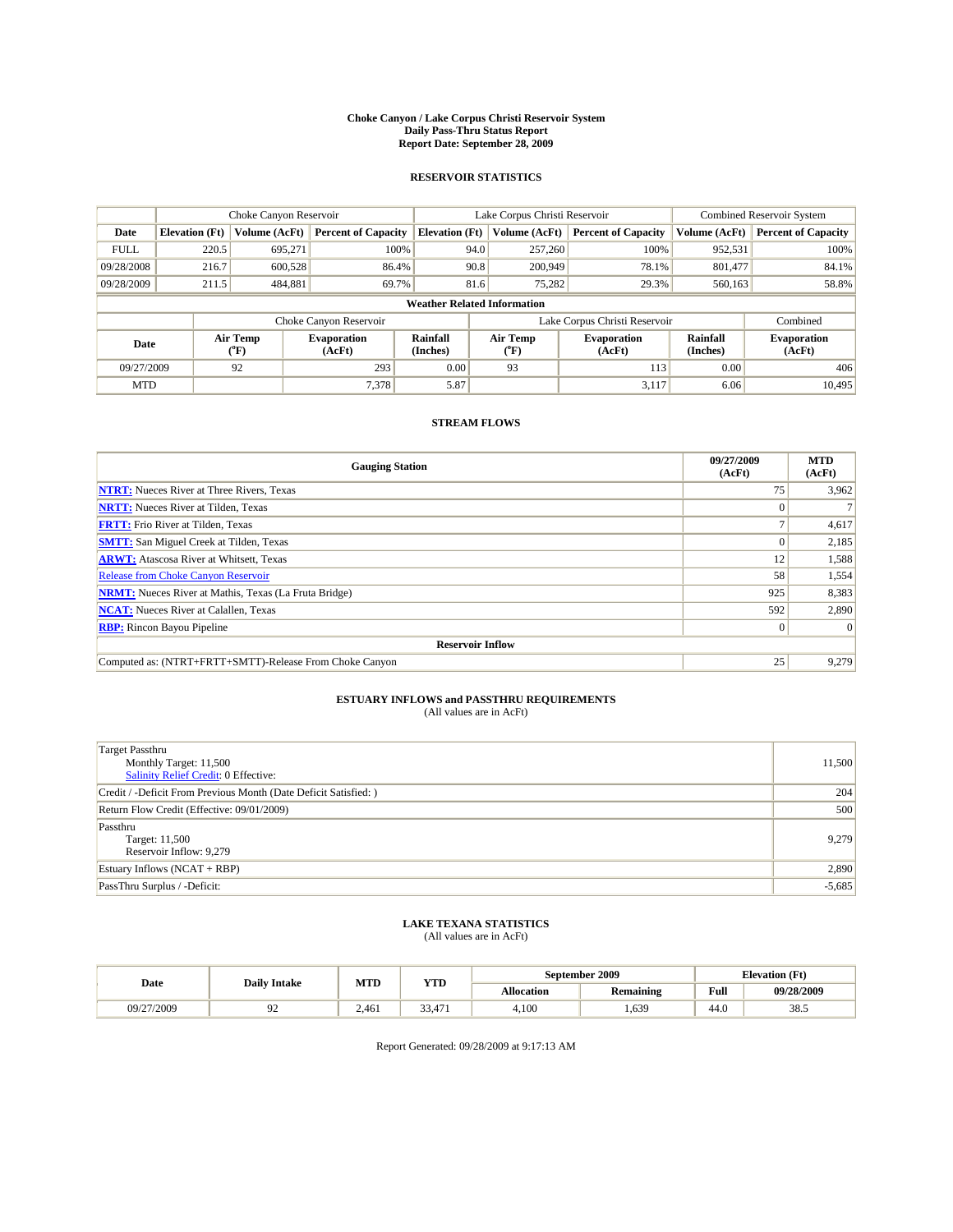#### **Choke Canyon / Lake Corpus Christi Reservoir System Daily Pass-Thru Status Report Report Date: September 29, 2009**

### **RESERVOIR STATISTICS**

|             | Choke Canyon Reservoir |                  | Lake Corpus Christi Reservoir |                                    |                               |                  | Combined Reservoir System    |                      |                              |
|-------------|------------------------|------------------|-------------------------------|------------------------------------|-------------------------------|------------------|------------------------------|----------------------|------------------------------|
| Date        | <b>Elevation</b> (Ft)  | Volume (AcFt)    | <b>Percent of Capacity</b>    | <b>Elevation</b> (Ft)              |                               | Volume (AcFt)    | <b>Percent of Capacity</b>   | Volume (AcFt)        | <b>Percent of Capacity</b>   |
| <b>FULL</b> | 220.5                  | 695,271          | 100%                          |                                    | 94.0                          | 257,260          | 100%                         | 952,531              | 100%                         |
| 09/29/2008  | 216.7                  | 600,051          | 86.3%                         |                                    | 90.8                          | 200,778          | 78.0%                        | 800,829              | 84.1%                        |
| 09/29/2009  | 211.6                  | 485,507          | 69.8%                         |                                    | 81.5                          | 74,606           | 29.0%                        | 560,113              | 58.8%                        |
|             |                        |                  |                               | <b>Weather Related Information</b> |                               |                  |                              |                      |                              |
|             |                        |                  | Choke Canyon Reservoir        |                                    | Lake Corpus Christi Reservoir |                  |                              |                      | Combined                     |
| Date        |                        | Air Temp<br>(°F) | <b>Evaporation</b><br>(AcFt)  | Rainfall<br>(Inches)               |                               | Air Temp<br>("F) | <b>Evaporation</b><br>(AcFt) | Rainfall<br>(Inches) | <b>Evaporation</b><br>(AcFt) |
| 09/28/2009  |                        | 91               | 305                           | 0.00                               |                               | 95               | 235                          | 0.00                 | 540                          |
| <b>MTD</b>  |                        |                  | 7,683                         | 5.87                               |                               |                  | 3,352                        | 6.06                 | 11,035                       |

### **STREAM FLOWS**

| <b>Gauging Station</b>                                       | 09/28/2009<br>(AcFt) | <b>MTD</b><br>(AcFt) |  |  |  |  |
|--------------------------------------------------------------|----------------------|----------------------|--|--|--|--|
| <b>NTRT:</b> Nueces River at Three Rivers, Texas             | 69                   | 4,032                |  |  |  |  |
| <b>NRTT:</b> Nueces River at Tilden, Texas                   | $\Omega$             |                      |  |  |  |  |
| <b>FRTT:</b> Frio River at Tilden, Texas                     | h                    | 4,623                |  |  |  |  |
| <b>SMTT:</b> San Miguel Creek at Tilden, Texas               |                      | 2,185                |  |  |  |  |
| <b>ARWT:</b> Atascosa River at Whitsett, Texas               | 9                    | 1,597                |  |  |  |  |
| <b>Release from Choke Canyon Reservoir</b>                   | 58                   | 1,612                |  |  |  |  |
| <b>NRMT:</b> Nueces River at Mathis, Texas (La Fruta Bridge) | 933                  | 9,316                |  |  |  |  |
| <b>NCAT:</b> Nueces River at Calallen, Texas                 | 582                  | 3,472                |  |  |  |  |
| <b>RBP:</b> Rincon Bayou Pipeline                            | 64                   | 64                   |  |  |  |  |
| <b>Reservoir Inflow</b>                                      |                      |                      |  |  |  |  |
| Computed as: (NTRT+FRTT+SMTT)-Release From Choke Canyon      | 17                   | 9,296                |  |  |  |  |

# **ESTUARY INFLOWS and PASSTHRU REQUIREMENTS**<br>(All values are in AcFt)

| <b>Target Passthru</b><br>Monthly Target: 11,500<br>Salinity Relief Credit: 0 Effective:<br>Credit / -Deficit From Previous Month (Date Deficit Satisfied: )<br>Return Flow Credit (Effective: 09/01/2009)<br>Passthru<br>Target: 11,500<br>Reservoir Inflow: 9,296<br>Estuary Inflows (NCAT + RBP) |                              |          |
|-----------------------------------------------------------------------------------------------------------------------------------------------------------------------------------------------------------------------------------------------------------------------------------------------------|------------------------------|----------|
|                                                                                                                                                                                                                                                                                                     |                              |          |
|                                                                                                                                                                                                                                                                                                     |                              | 11,500   |
|                                                                                                                                                                                                                                                                                                     |                              |          |
|                                                                                                                                                                                                                                                                                                     |                              | 204      |
|                                                                                                                                                                                                                                                                                                     |                              | 500      |
|                                                                                                                                                                                                                                                                                                     |                              |          |
|                                                                                                                                                                                                                                                                                                     |                              | 9,296    |
|                                                                                                                                                                                                                                                                                                     |                              |          |
|                                                                                                                                                                                                                                                                                                     |                              | 3,535    |
|                                                                                                                                                                                                                                                                                                     | PassThru Surplus / -Deficit: | $-5,057$ |

## **LAKE TEXANA STATISTICS** (All values are in AcFt)

| Date       | <b>Daily Intake</b> | MTD   | YTD    | September 2009    |                  | <b>Elevation</b> (Ft)                       |            |
|------------|---------------------|-------|--------|-------------------|------------------|---------------------------------------------|------------|
|            |                     |       |        | <b>Allocation</b> | <b>Remaining</b> | Full<br>the contract of the contract of the | 09/29/2009 |
| 09/28/2009 | ╯                   | 2.554 | 33.564 | 4.100             | .546             | 44.0                                        | 38.4       |

Report Generated: 09/29/2009 at 8:49:51 AM